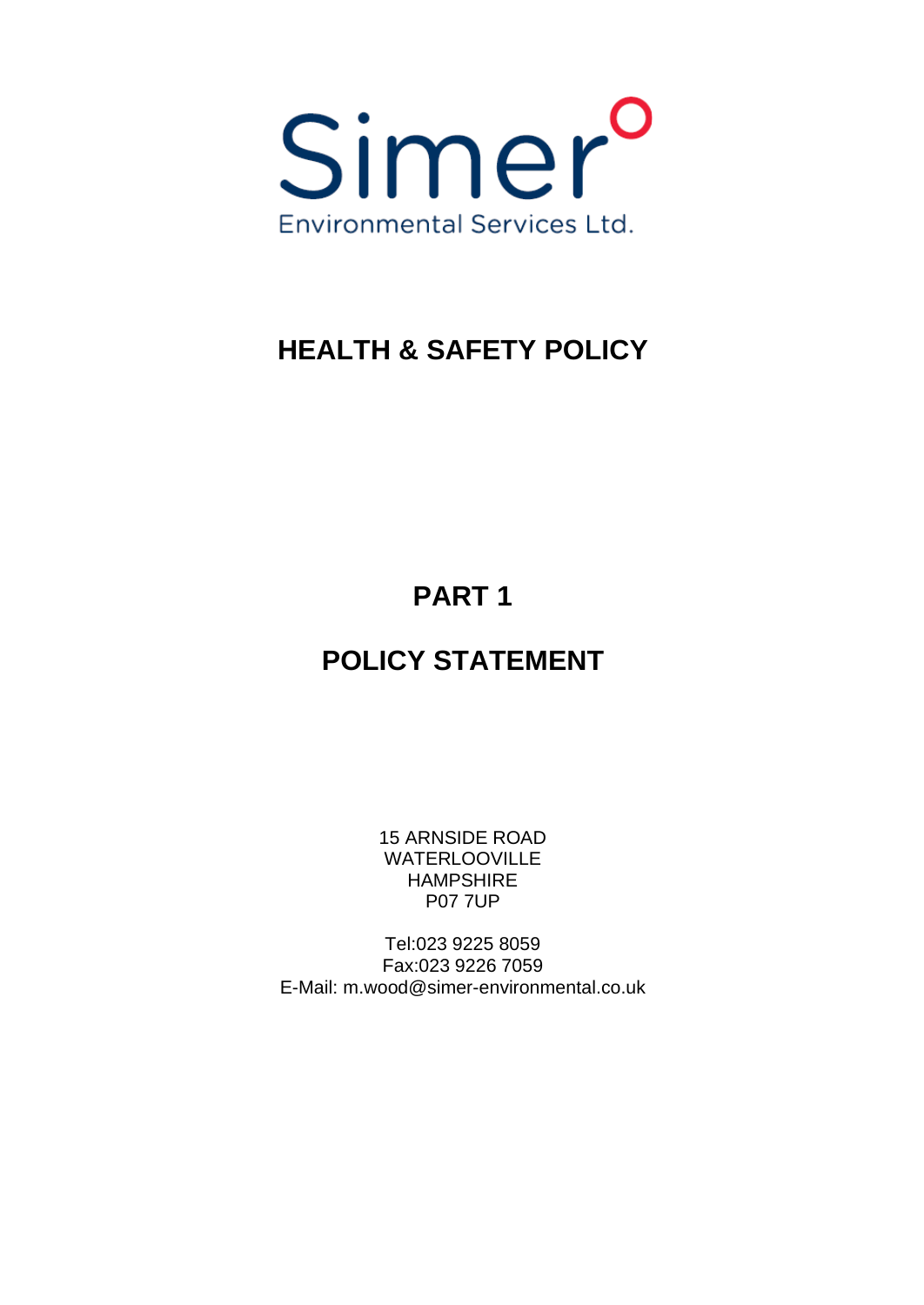### **INTRODUCTION**

Simer Environmental Services Ltd (the Company) monitors their working practices. Where new practices are identified the policy will be revised and updated accordingly. The Company Health and Safety Policy has been produced in three parts,

- 1. The Policy Statement, underlining the principals of the Company, as signed by the Company directors.
- 2. The Responsibilities, outlines responsibilities of Company employees and subcontracted workforce
- 3. The Arrangements, covers safe working practices and procedures undertaken by the Company.

The Company and its subsidiary companies will maintain high standards of health, safety and welfare as an integral part of efficient safety management. The Company management expects employees or sub-contractors to carry out their work and comply fully with all associated statutory acts, regulations and approved codes of practice.

The Company has an overall responsibility to ensure that the working activities undertaken by its employees or sub-contractors under their control are carried out safely.

Employees or sub-contractors also have a responsibility to ensure that any work carried out does not constitute a health or safety risk to any persons that may be affected by their acts or omissions. This includes, if necessary, working with permitto-work systems, complying with method statements, placing of warning signs and or notices, or any other system or manner that promotes safety.

Risk assessments must be undertaken and in place prior to any hazardous process being carried out. All employees or sub-contractors must be aware of the risk assessment prior to the undertaking of hazardous processes.

Any specialist Company or persons operating on a sub-contract basis to the Company must provide all associated risk assessments and method statements, in writing, prior to undertaking the works on a client's site.

Any employee of the Company found wilfully disregarding instructions or procedures, which are being implemented for the sole purpose of ensuring health and safety, will be subject to investigation and possible disciplinary action.

The Company will act upon any appointed sub-contractor who fails to comply fully with the Simer Environmental Services Ltd health and safety policies and procedures.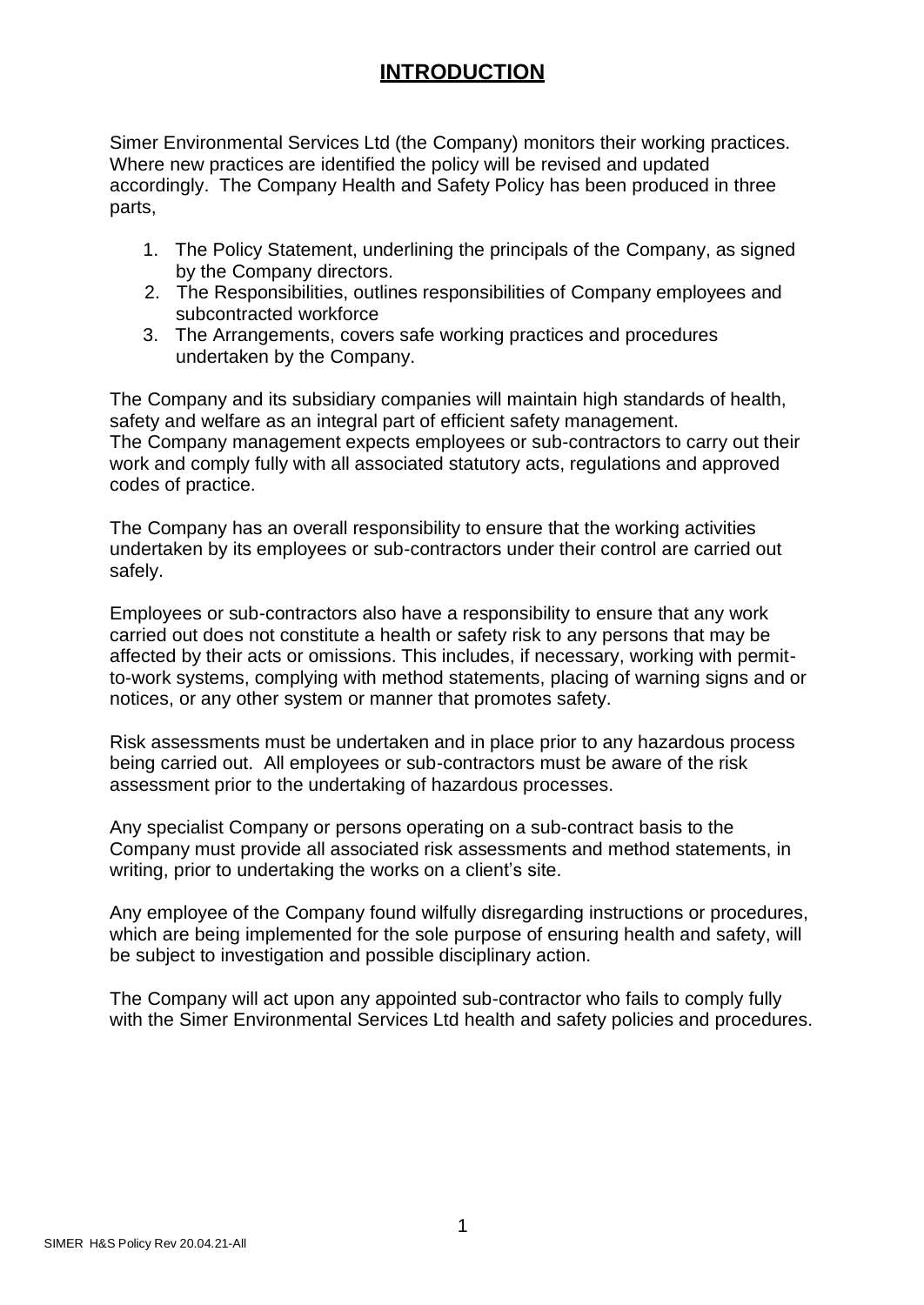### **HEALTH & POLICY STATEMENT**

Simer Environmental Ltd, regard compliance with the Health & Safety At Work etc. Act 1974 and the Environment Protection Act 1990 as an essential objective for all people who work for the Company.

It is our policy to do all that is reasonable to prevent personal injury and damage to property and to protect staff, contractors, members of the public and the environment from reasonably foreseeable hazards.

In particular, it is our policy to:

- Provide and maintain safe and healthy conditions taking account of statutory requirements to provide training and instructions to enable employees to perform their duties safely and efficiently.
- Make available all necessary safety devices and protective equipment and supervise their use as necessary.
- Actively pursue reduction in the use of substances and processes, which adversely affect the environment.

Employees have a legal duty to co-operate in the implementation of the Company's policy by:

- Not interfering with or misusing anything provided by the Company in the interest of promoting Health and Safety.
- Reporting incidents that have or may lead to accidents.
- Complying with all Health, Safety and Environmental instructions.

It is the responsibility of the Management team to ensure full compliance of the Company Health and Safety Policy.

*Signed*

**Managing** Director:

 Company Secretary: (Director)

Mal 1

Date: 20 April 2021 Date:20 April 2021

*Policy Review date, 12 months from last review.*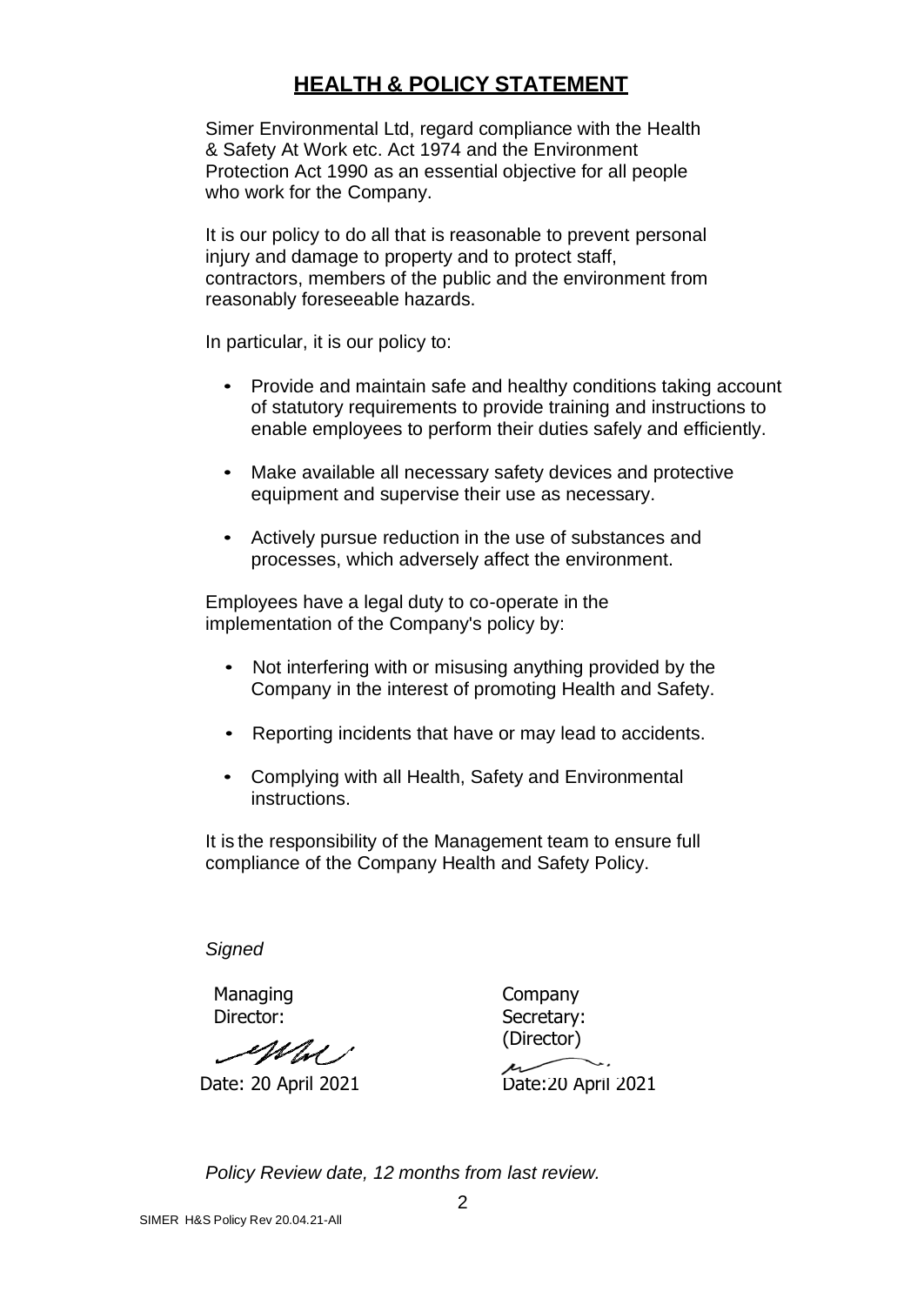

# **HEALTH & SAFETY POLICY**

# **PART 2**

# **RESPONSIBILITIES**

15 ARNSIDE ROAD WATERLOOVILLE HAMPSHIRE P07 7UP

Tel:023 9225 8059 Fax:023 9226 7059 E-Mail: [m.wood@simer-environmental.co.uk](mailto:m.wood@simer-environmental.co.uk)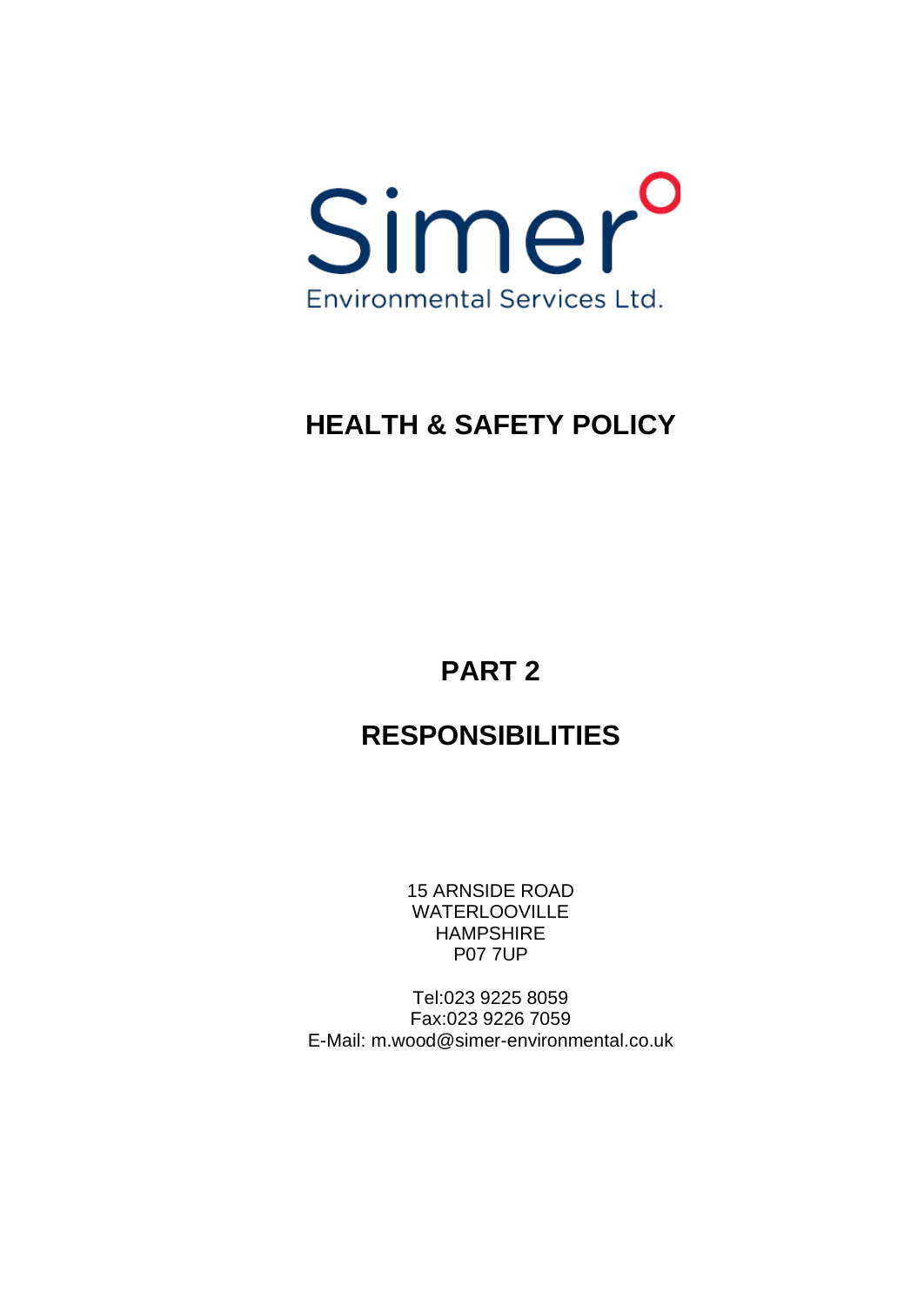# **Contents**

| HEALTH AND SAFETY POLICY - RESPONSIBILITIES3 |  |
|----------------------------------------------|--|
|                                              |  |
|                                              |  |
|                                              |  |
|                                              |  |
|                                              |  |
|                                              |  |

### POLICY PART 3 ARRANGEMENTS

For further information on contents see arrangements contents index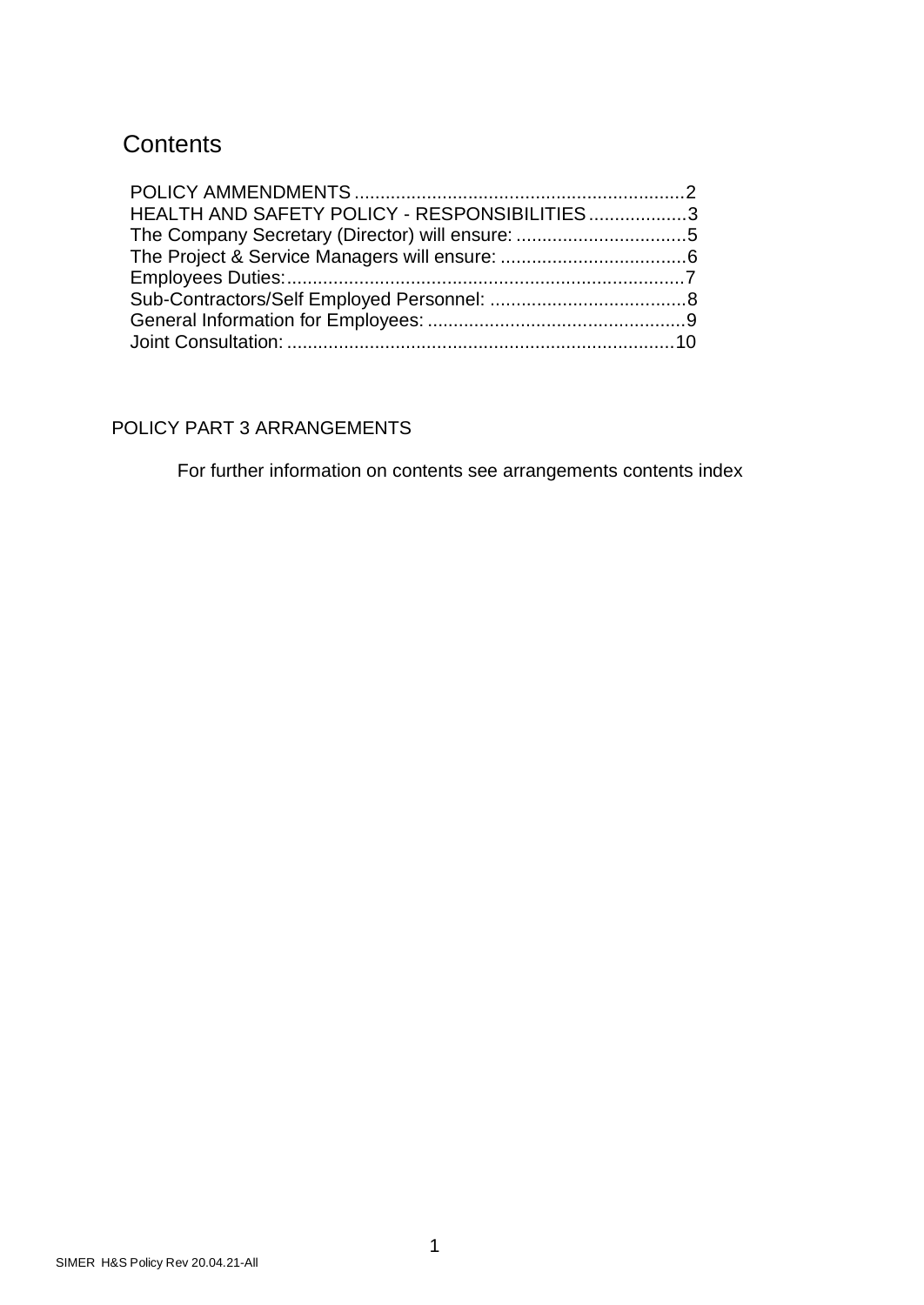# **POLICY AMMENDMENTS**

| <b>Policy</b>  | <b>SECTION TITLE - Description of</b>             | <b>Date</b> | <b>By</b>  |
|----------------|---------------------------------------------------|-------------|------------|
| Part           | amendment                                         |             | Whom       |
| 2              | Introduction of Amendments section                | 03.05.12    | <b>AMW</b> |
| $\overline{3}$ | Update of Asbestos section in line with           | 03.05.12    | <b>AMW</b> |
|                | <b>CAR 2012</b>                                   |             |            |
| $rac{3}{3}$    | Update of RIDDOR 2012                             | 03.05.12    | <b>AMW</b> |
|                | Accident Reporting and Investigation -<br>amended | 03.05.12    | <b>AMW</b> |
| 1,283          | Review and Re format of policy<br>documents.      | 10.03.16    | <b>AMW</b> |
| 3              | <b>Construction Design &amp; Management</b>       | 10.03.16    | <b>AMW</b> |
| All            | Reviewed with no change                           | 15.03.18    | <b>AMW</b> |
| All            | Review with no change                             | 20.04.21    | <b>AMW</b> |
| All            | Merge all three policies                          | 20.04.21    | <b>AMW</b> |
|                |                                                   |             |            |
|                |                                                   |             |            |
|                |                                                   |             |            |
|                |                                                   |             |            |
|                |                                                   |             |            |
|                |                                                   |             |            |
|                |                                                   |             |            |
|                |                                                   |             |            |
|                |                                                   |             |            |
|                |                                                   |             |            |
|                |                                                   |             |            |
|                |                                                   |             |            |
|                |                                                   |             |            |
|                |                                                   |             |            |
|                |                                                   |             |            |
|                |                                                   |             |            |
|                |                                                   |             |            |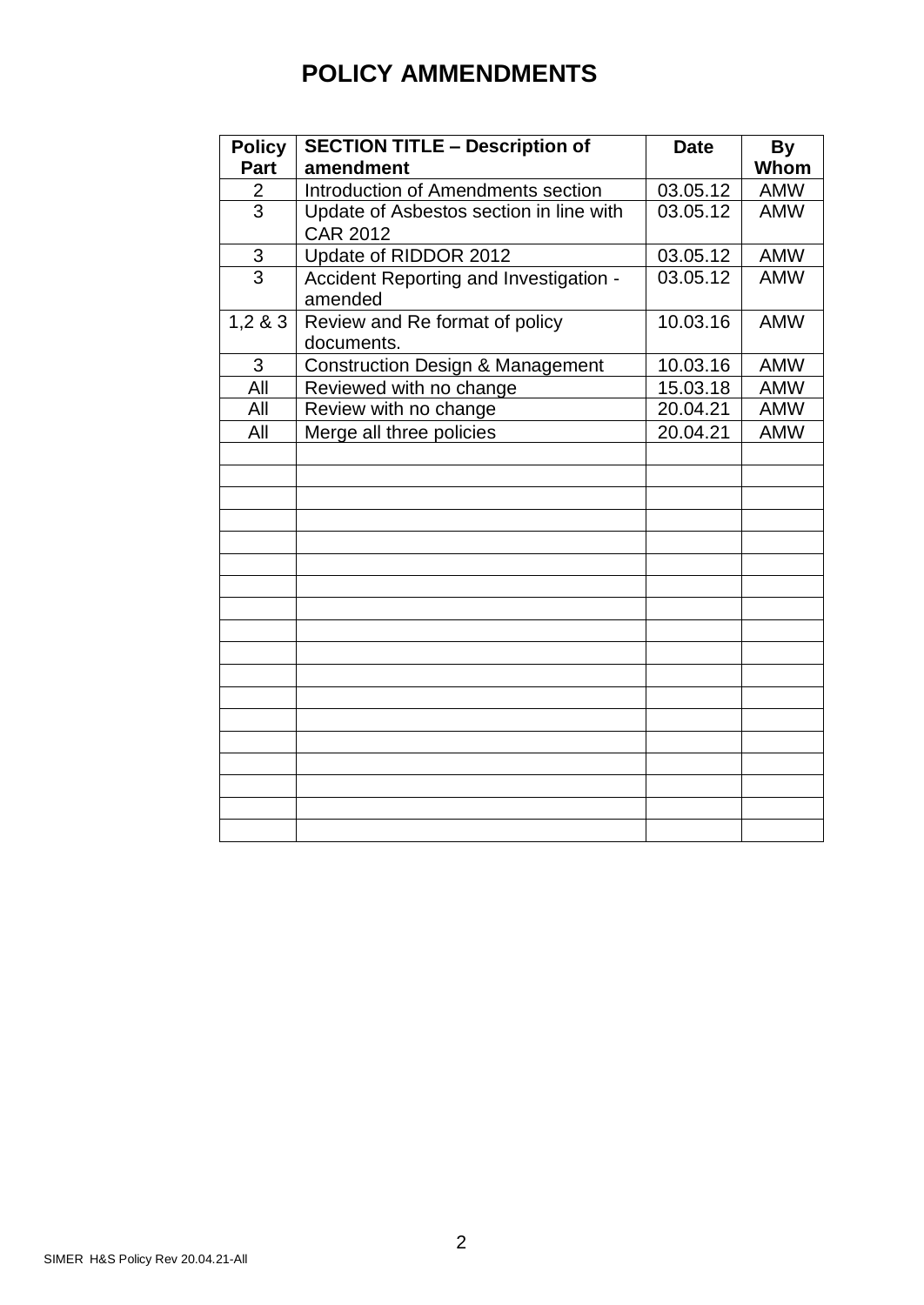## **HEALTH AND SAFETY POLICY - RESPONSIBILITIES**



The Company operate a total communication policy with regard to health and safety.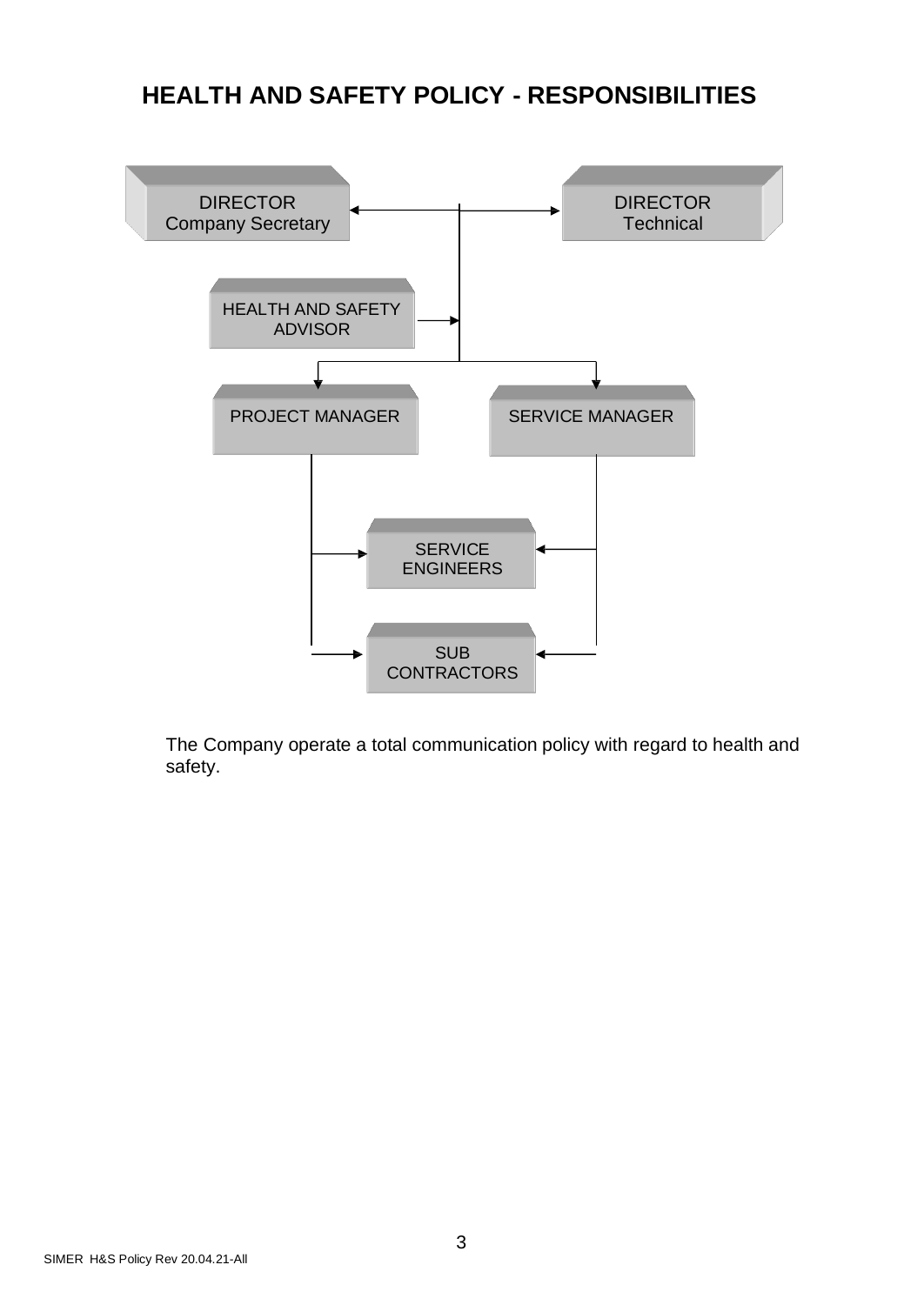## **The Technical Director will ensure:**

The Policy is reviewed in compliance with the Health and Safety at Work Act 1974 and the Management of Health and Safety at Work Regulations 1999.

All levels of the organisation fully understand the arrangements for the implementation of the Safety Policy.

Health and Safety issues raised by employees are recorded and investigated.

Competent persons are provided to address health and safety issues within the Company.

Employees are informed of first aid provisions and recording procedures.

Arrangements for fire safety are implemented and that all relevant checks are carried out.

All accidents are investigated, and control measures implemented to prevent any recurrence.

Assessments relevant to the Companies activities are reviewed and employees informed of the results.

That suitable and sufficient personal protective equipment is provided for employees and that suitable records are maintained.

Joint consultations between management and employees take place.

Records are compiled on all work equipment, which require statutory inspections, testing, or maintenance.

Any faulty work equipment is immediately taken out of service until repaired or replaced.

All welfare facilities, including temperature, lighting, and ventilation levels, are adequate.

Safe access and egress is provided and maintained.

Relevant statutory signage is provided and displayed.

Persons are competent to carry out the work and have suitable and sufficient knowledge and understanding.

Review competence levels of staff and provide training to meet with working practices.

Ensure provisions are in place to guarantee that articles and substances are handled and stored in a proper manner.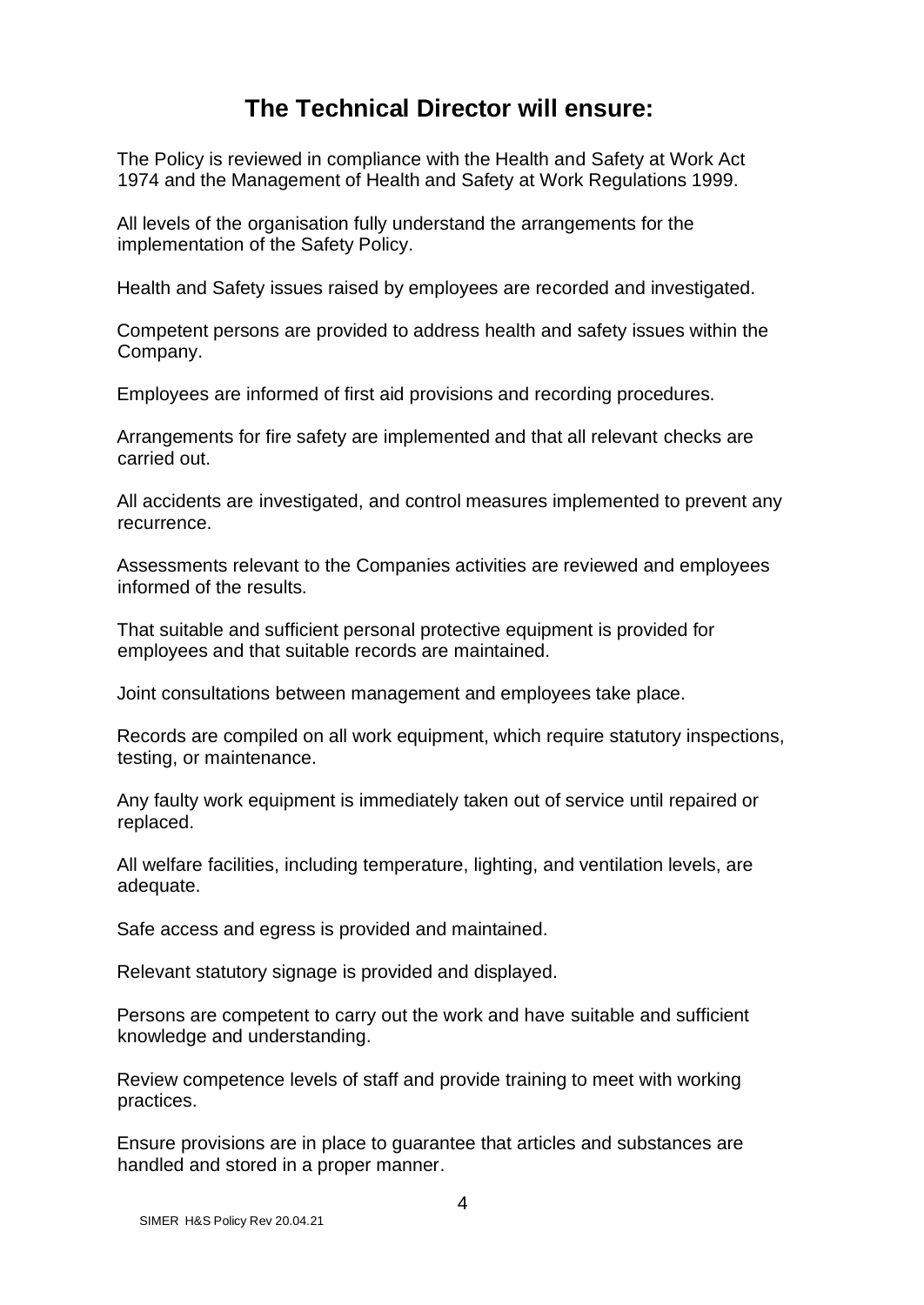## **The Company Secretary (Director) will ensure:**

Suitable and sufficient funds are made available to meet with legal requirements for personnel health, safety and the safety and wellbeing of those who may be affected by the Company acts or omissions.

Maintain the first aid facilities and advise the relevant agencies in relation to any reportable incidents, diseases or dangerous occurrences.

Company vehicles are maintained in a serviceable condition and fit for the purpose.

Company car drivers hold a current driving licence with the appropriate classification and categories to meet with the requirements of their post.

Company car drivers have completed a driver safety checklist. See Appendices.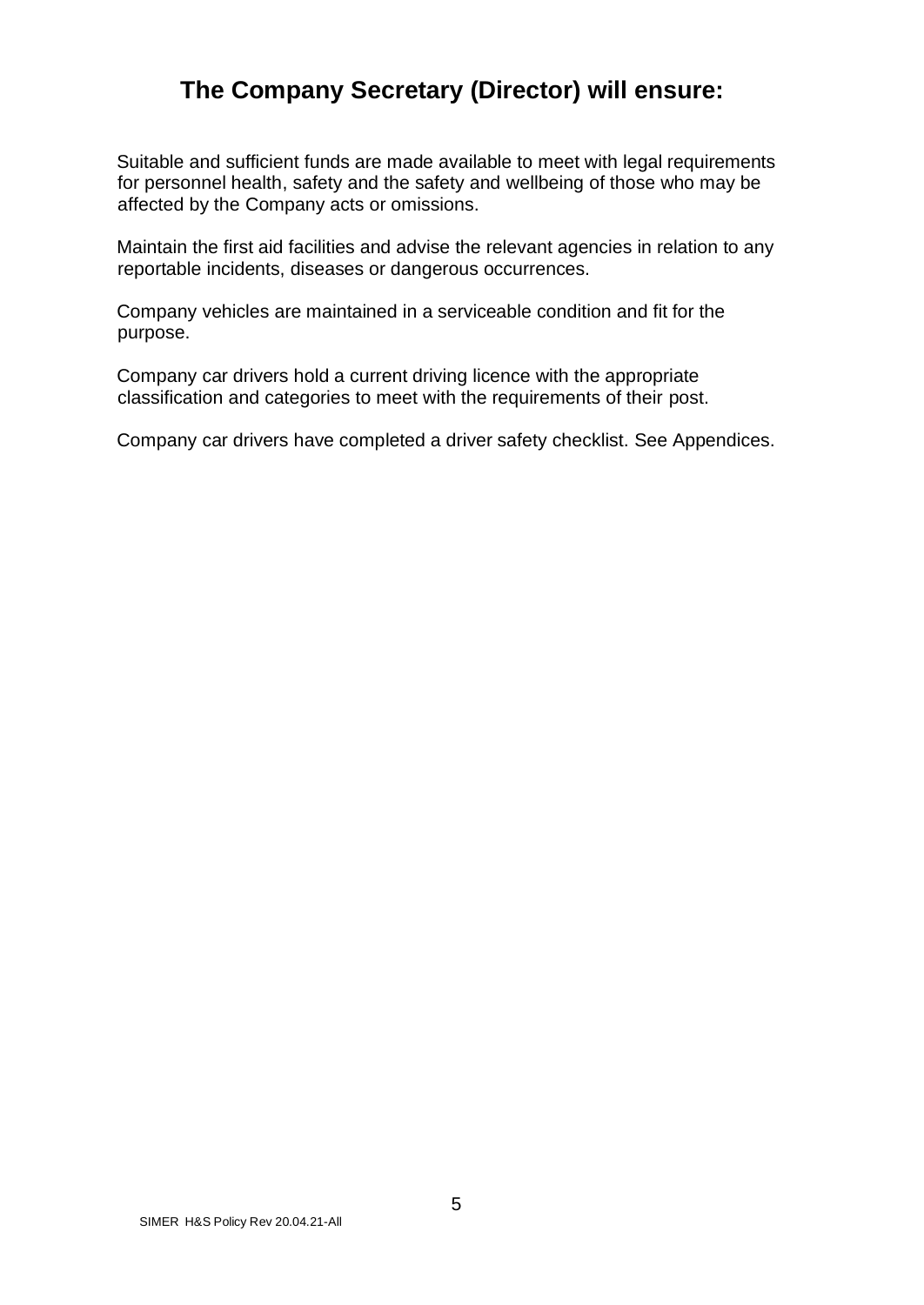## **The Project & Service Managers will ensure:**

All personnel are made aware of the Company policies and procedures.

All tools and plant are checked and maintained in a serviceable condition.

Any defective tools and plant are withdrawn from use until repaired or replaced.

Accidents or dangerous occurrences are recorded, reported and investigated as appropriate.

Employees are competent to carry out the work and have suitable and sufficient knowledge and understanding.

Tools and plant are made available.

Review competence levels of staff and provide training to meet with working practices.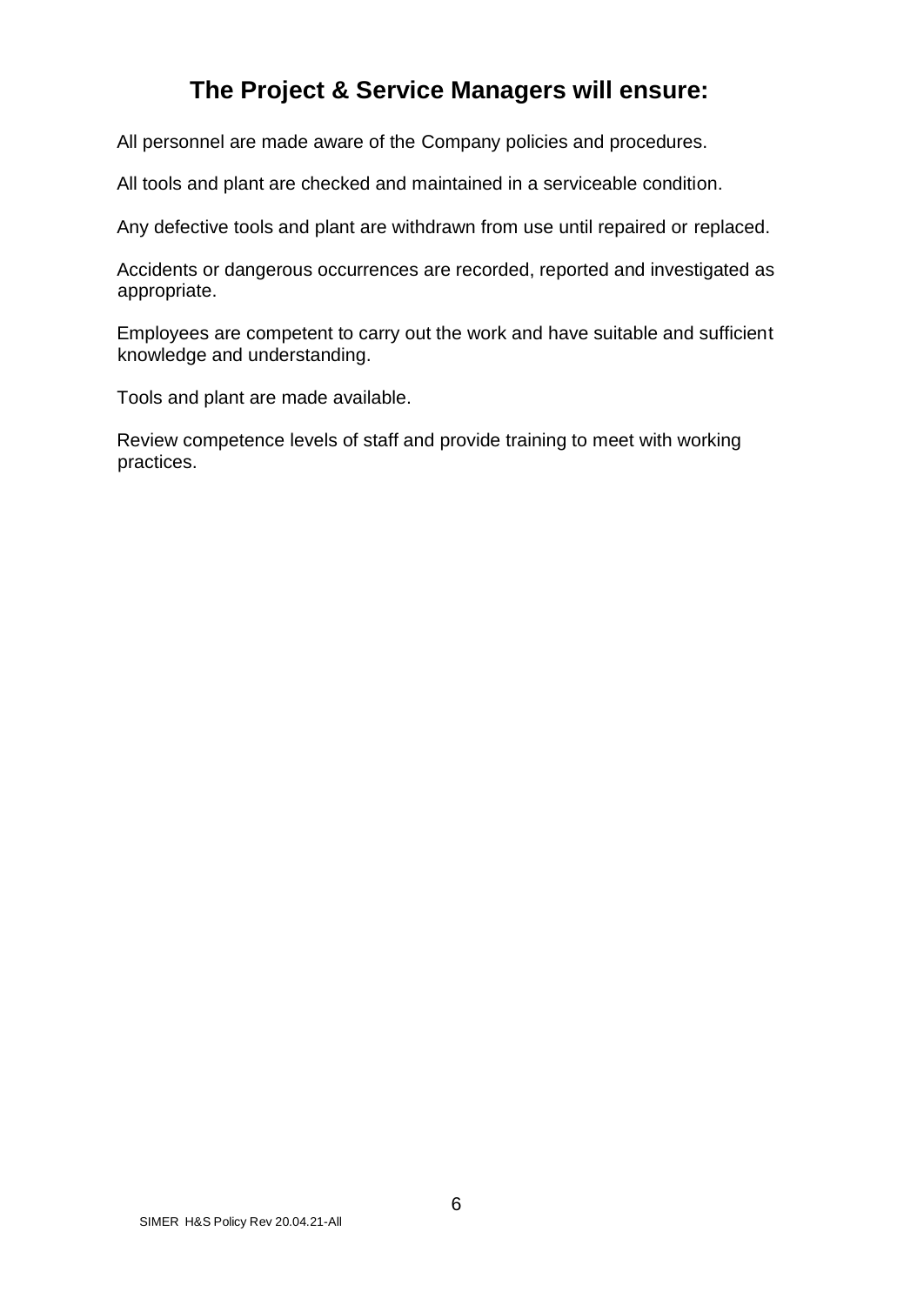## **Employees Duties:**

Every employee working for the Company has a duty of care under the Health and Safety at Work etc. Act 1974 Section 7 to take reasonable care of himself and any other person who may be affected by their actions and omissions.

In addition to the above, Section 8 states that under no circumstances must employees purposely or recklessly interfere or misuse anything provided in the interest of safety or welfare such as guards, signs or firefighting equipment.

Employees also have a duty to assist and co-operate with their employers and any other person to ensure all aspects of Health and Safety Legislation are adhered to.

Employees are obliged to: -

- Always follow Safety Rules, avoid improvisation and comply with the Health and Safety Policy
- Do not perform work that you are not qualified to undertake.
- Always store materials, equipment and tools in a safe manner
- Never block emergency escape routes.
- Always practice safe working procedures, refrain from horseplay and report all hazards and defective equipment.
- Always wear suitable clothing and Personal Protective Equipment for the task being undertaken.
- Inform the Company of all accidents that occur.
- The Management of Health and Safety at Work Regulations require all employees to:
- Utilise all items that are provided for safety.
- Comply with all safety instructions.
- Report to management anything that they may consider to be of any danger.
- advise management of any areas where protection arrangements require reviewing.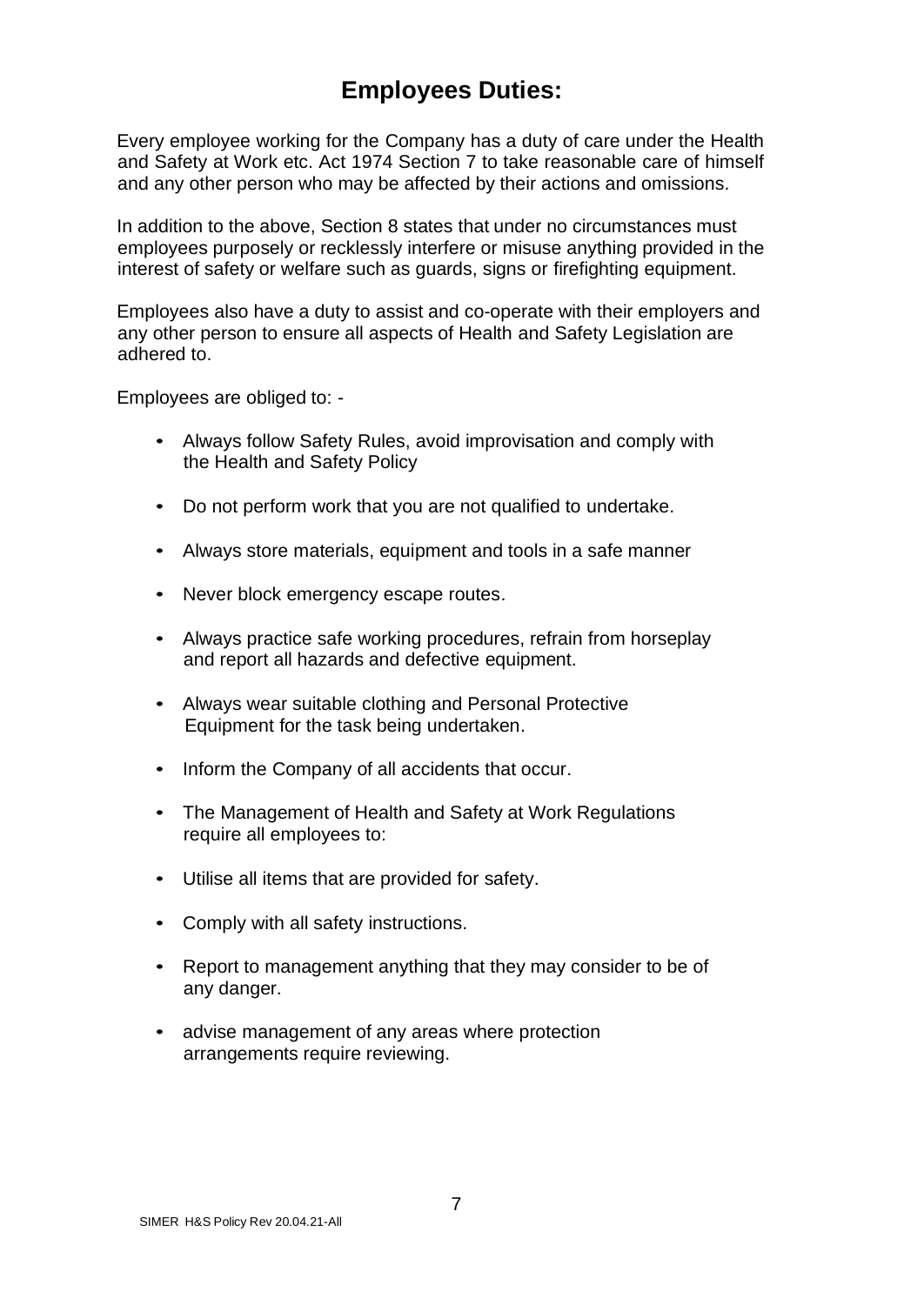## **Sub-Contractors/Self Employed Personnel:**

Have in place suitable and sufficient arrangements to ensure full compliance of the Health and Safety at Work Act 1974 and approved codes of practice.

Sub-Contractors / Self-employed operatives must:

- read and understand the health and safety policies and procedures of Simer Environmental Services Limited (the Company). Any issues or areas of uncertainty, with the policy must be directed through management.
- comply with the policies and procedures as laid down by the Company.
- comply with instructions given by the Management of Company or the client.
- co-operate with the Company in ensuring a high standard of Health and Safety on all contracts with which they are involved.
- carry out risk assessments in relation to their activities, ensure that appropriate Health and Safety arrangements are implemented, and by adequate liaison inform and co-operate as necessary with the Company.
- report any accidents or dangerous occurrences while under contract to the Company Secretary.
- be able to converse fluently in English. In the event of a Sub Contractor or Self Employed not having English as their first language then the Company will consider support by translation, Interpreter, written policies as provided by the HSE or other means.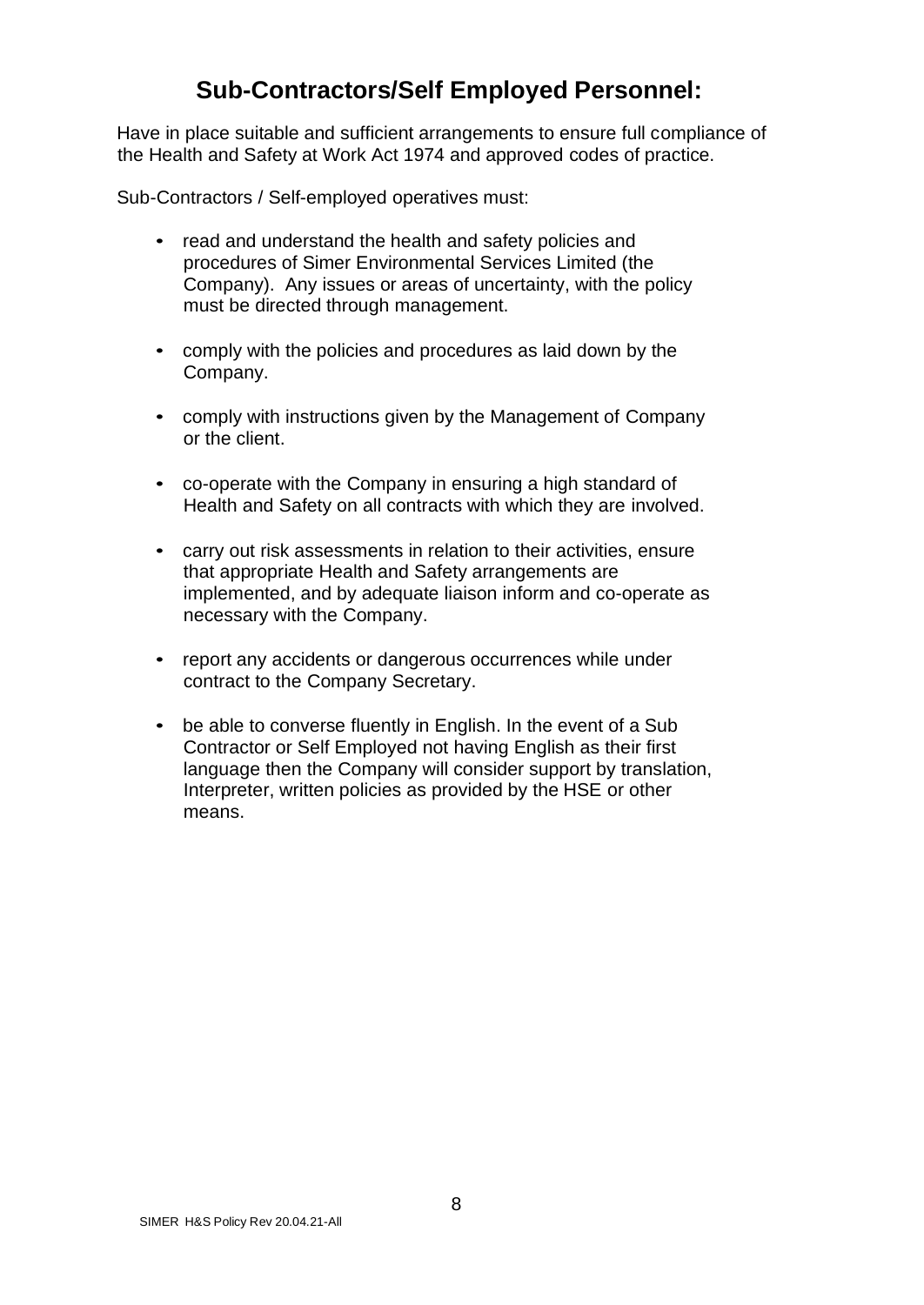## **General Information for Employees:**

Information regarding Health and Safety law is provided by a number of methods and is as follows:

The approved poster "Health and Safety Law – What You Should Know" is displayed in the Company office. This poster will always be kept in a legible condition with the address of the local enforcing authority, the Employment Medical Advisory Service (EMAS) and the names of responsible persons entered in the appropriate spaces provided.

Management have access to a Health and Safety Consultant who will advise on all aspects of health and Safety.

Management and employees have access to the Company Health and Safety General Policy, which contains all relevant information about Company health and safety policies, procedures, recording and monitoring.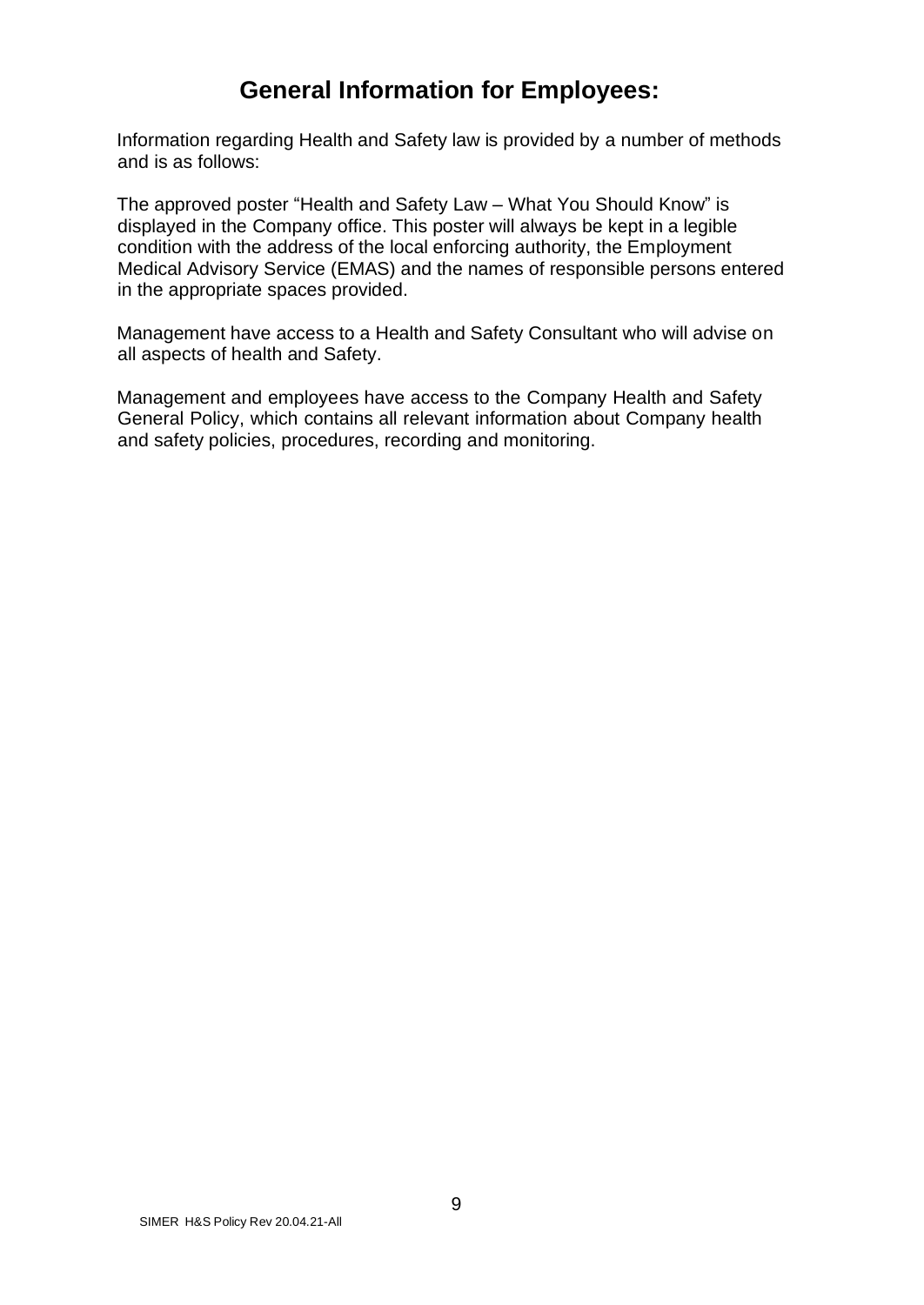## **Joint Consultation:**

Simer Environmental Services Ltd values the experience of all employees. Any input to providing a healthier and safer working environment is welcomed and will be considered.

As a part of continued development, the Company Directors will hold a health and safety review meeting every quarter, all health and safety issues will be discussed with the aim of improving the safety standards throughout the Company and its activities.

All information about Health and Safety is communicated by means of consultation between management and employees.

It is the responsibility of Management to inform subordinate employees or persons under their control of any issues, which may affect their working practice or environment.

If employees raise any concerns with regard to Health and Safety, management will investigate and either deal with it themselves or seek further advice from fellow Management or the appointed health and safety advisor.

If required, senior management will request that our Consultants liaise with the Health and Safety Executive or Local Authority on the Company's behalf.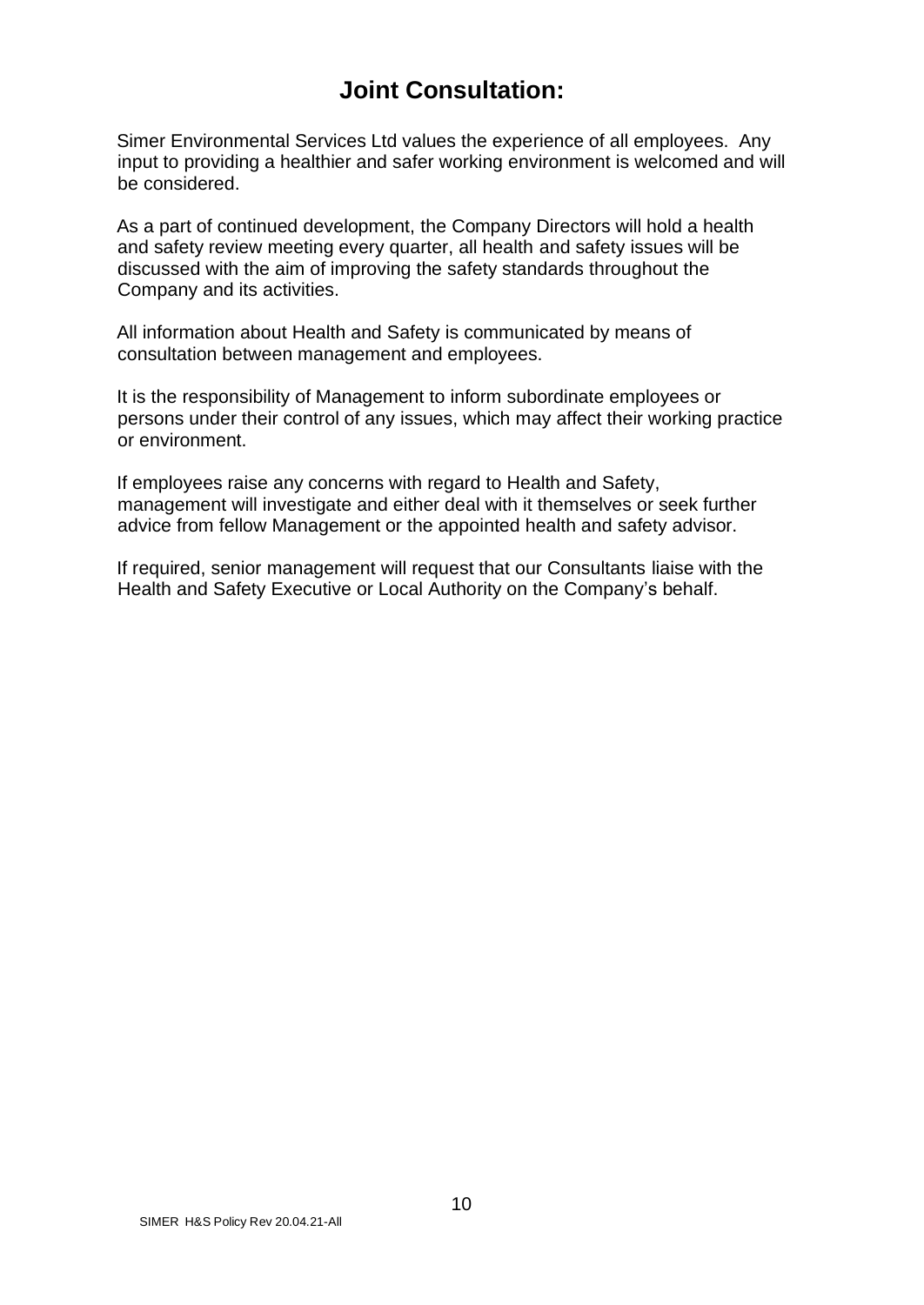

# **HEALTH & SAFETY POLICY**

**PART 3**

# **ARRANGEMENTS**

15 ARNSIDE ROAD WATERLOOVILLE HAMPSHIRE P07 7UP

Tel:023 9225 8059 Fax:023 9226 7059 E-Mail: [m.wood@simer-environmental.co.uk](mailto:m.wood@simer-environmental.co.uk)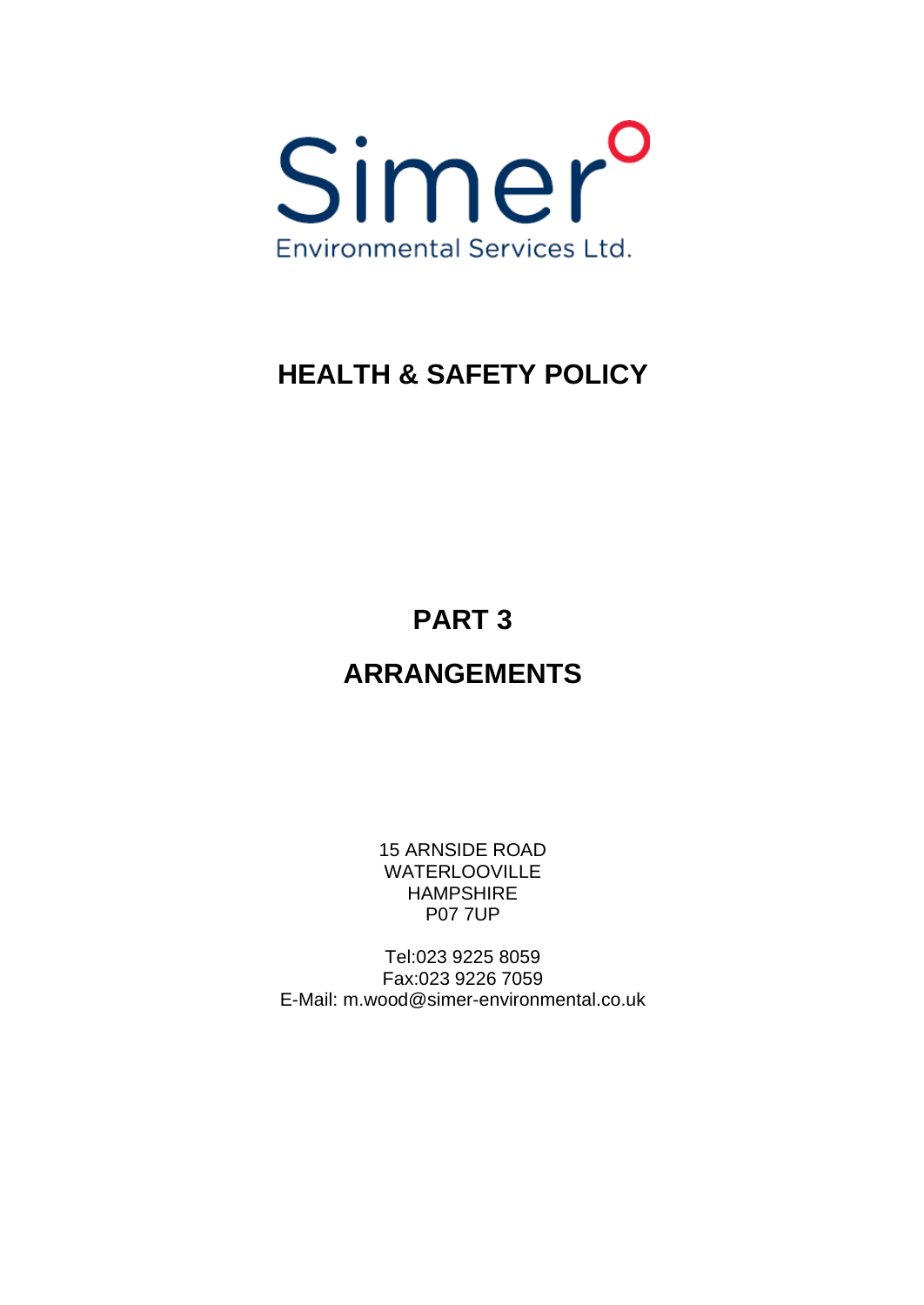## **Contents**

| CONTROL OF SUBSTANCES HAZARDOUS TO HEALTH (COSHH)14 |  |
|-----------------------------------------------------|--|
|                                                     |  |
|                                                     |  |
|                                                     |  |
|                                                     |  |
|                                                     |  |
|                                                     |  |
|                                                     |  |
|                                                     |  |
|                                                     |  |
|                                                     |  |
|                                                     |  |
|                                                     |  |
|                                                     |  |
|                                                     |  |
|                                                     |  |
|                                                     |  |
| REPORTING OF INJURIES, DISEASES AND DANGEROUS       |  |
|                                                     |  |
|                                                     |  |
|                                                     |  |
|                                                     |  |
|                                                     |  |
|                                                     |  |
|                                                     |  |
|                                                     |  |
|                                                     |  |
|                                                     |  |
|                                                     |  |
|                                                     |  |
| CONTRACTOR HEALTH AND SAFETY QUESTIONNAIRE 49       |  |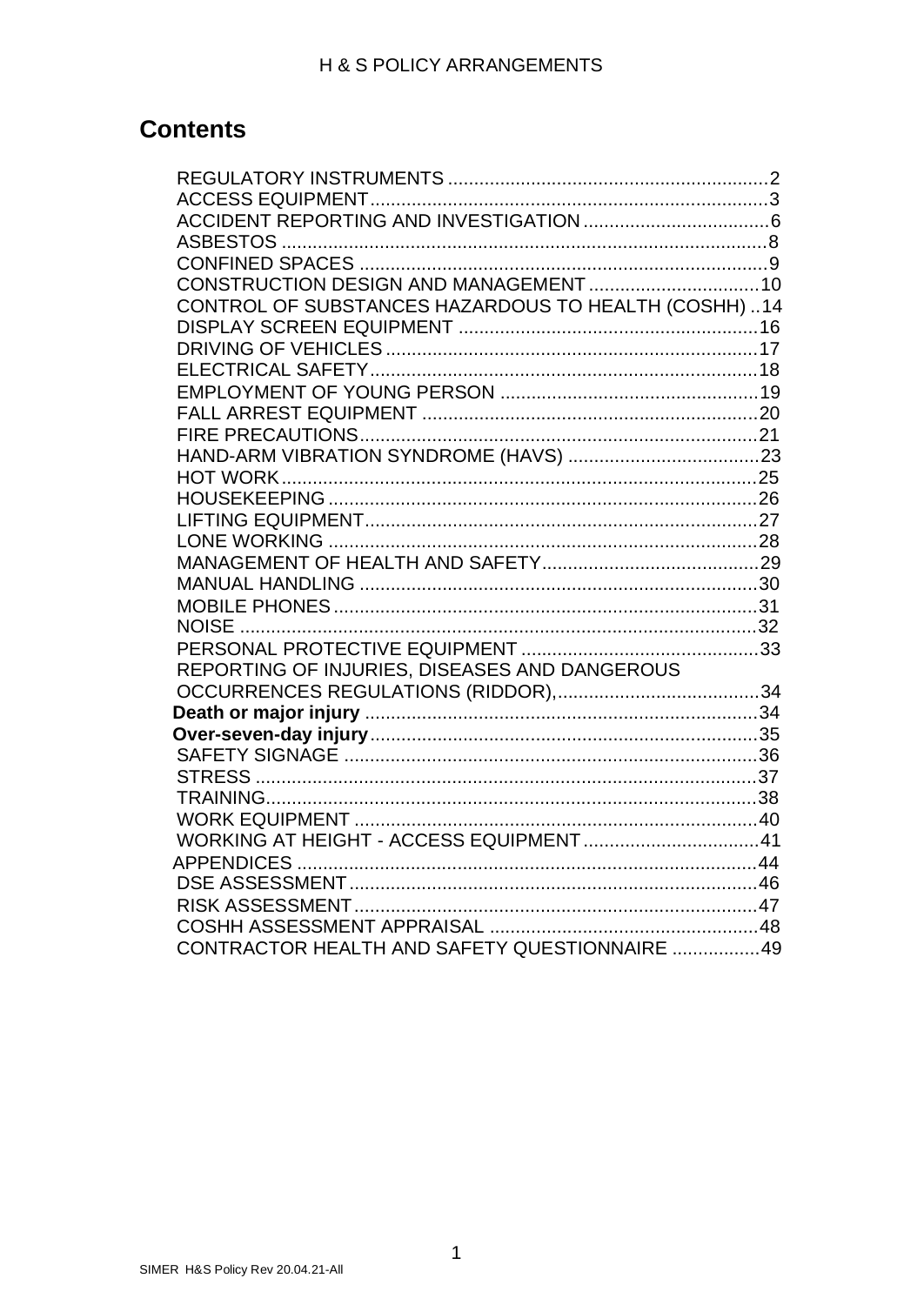### **REGULATORY INSTRUMENTS**

Acts and regulatory instruments associated to the companies working practice:

- Health and Safety at Work etc. Act 1974
- The Management of Health and Safety at Work Regulations 1999
- The Workplace (Health, Safety and Welfare) Regulations 1992,
- The Control of Asbestos Regulations 2012
- Construction (Design and Management) Regulations 2015
- Confined Spaces Regulations 1997
- The Control of Substances Hazardous to Health Regulations 2002
- The Health and Safety (Display Screen Equipment) Regulations 1992 rev
- The Electricity at Work Regulations 1989
- The Regulatory Reform (Fire Safety) Order 2005
- Manual Handling Operations Regulations 1992 rev
- The Control of Noise at Work Regulations 2005
- Personal Protective Equipment at Work Regulations 1992
- The Health and Safety (Safety Signs and Signals) Regulations 1996
- Reporting of Injuries, Diseases and Dangerous Occurrences Regulations 1995, rev 2012
- The Health and Safety (First-Aid) Regulations 1981
- Lifting Operations and Lifting Equipment Regulations 1998
- Provision & Use of Work Equipment Regulations 1998
- Work at Height Regulations 2005
- Control of Major Accident Hazards (COMAH) Regulations 1999

The instruments above are not to be taken as an exhaustive list related to Simer Environmental Services Ltd working practices. Other acts, regulations, standards and approved codes of practice may apply in and during varied and associated working practices. Due diligence is always required to ensure full compliance.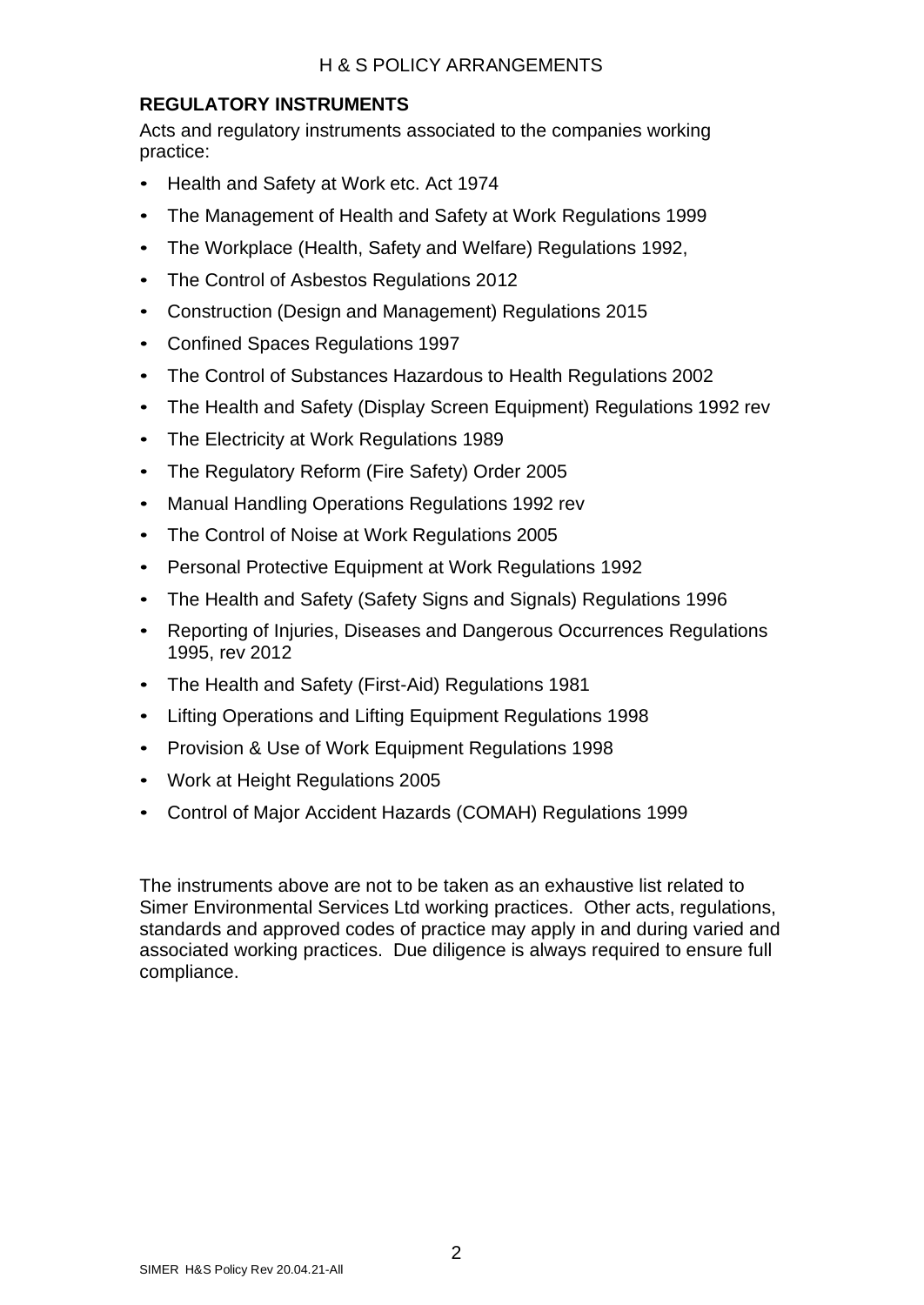### **ACCESS EQUIPMENT**

### **Safe access**

In many cases the prospective Client or the Main Contractor will stipulate and/or provide the means access on a job, but whenever we are tendering and quoting for work, the Company will ensure that the means provided, or the means quoted for is the safest for the task.

Consideration will be given to the following means of access in the order they appear:

- Independent Scaffold
- Fixed or Mobile scaffold towers
- Mobile access equipment (Cherry Pickers)
- Ladders (for short term work only)

If the client prohibits the use of ladders alternative safe means of access must be sourced.

### **Safe place of work**

It is Company policy to ensure full edge protection on all elevations where access is needed and where falls might occur, unless the work is for a short duration where other safe measures will be introduced. The edge protection will prevent both people and materials falling to the ground or onto others below.

Normally there will be a scaffold platform erected which provides adequate edge protection, a suitably guarded working platform and storage space for materials.

The Company will only use tried and trusted scaffold erectors and will ensure they are fully aware of the potential loading on the scaffold and on the edge protection, should someone fall against it. If required alternate means of fall protection will be assessed and considered, i.e., crash decks, nets, inflatable structures and safety harnesses, training will be given as appropriate for persons working at height.

The Managing Director will monitor working at height and the effect of the weather, if it is considered present a high risk work will be stopped. As experienced and trained engineers we expect you to look out for yourself and your co-workers and to stop working immediately. If you think you are at risk or in danger advise your manager so the issue can be resolved.

### **Use of Scaffold**

As we will be working off a scaffold that someone else has commissioned and/or erected on our behalf, the Project or Service Manager and/or Managing Director will ensure, so far as is reasonably practicable, that everything has been done to safeguard our operative's while working from the structure.

This means that it has been erected by a specialist contractor, is regularly checked by a competent person and that a scaffold register is kept recording those checks.

Before operatives use the scaffold, they must visually inspect the structure for any obvious defects and take notice of any scaffold tags and other information given to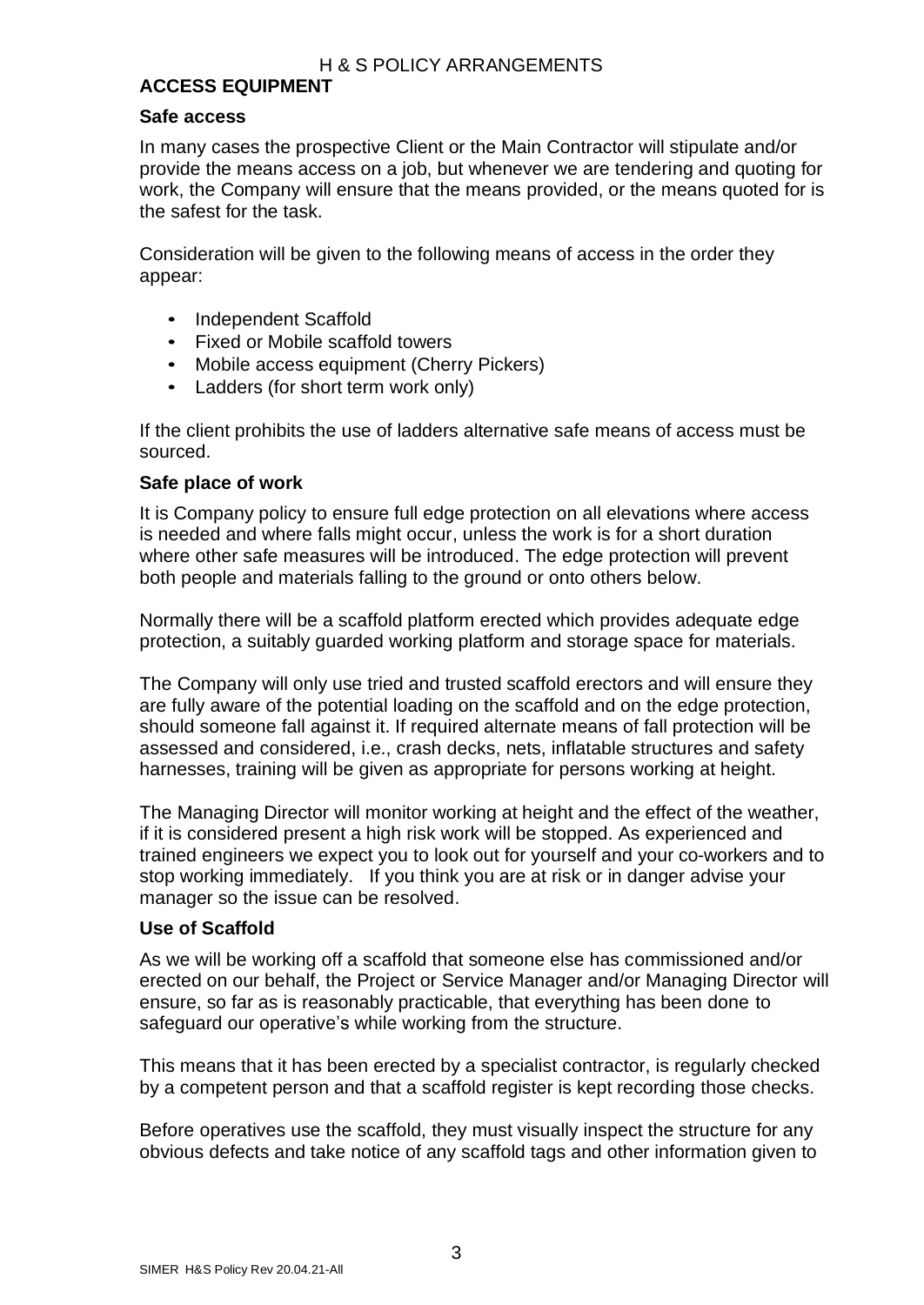### H & S POLICY ARRANGEMENTS

them by the Project or Service Manager and/or Managing Director or other such responsible person.

No-one must alter or interfere with a scaffold structure in any way. Any required alterations must have the consent of the person controlling the structure. That person should then arrange for the alteration to be carried out by a person competent to do so and will enter it in the scaffold register.

### **Use of Mobile Scaffold Towers**

Prior to using or when hiring tower scaffolds, as with every other piece of work equipment, the tower components will be checked for wear and damage and maintained or replaced as necessary on a regular basis. Records of these checks will be held in the site office.

Anyone using the tower will be given specific training in the erection and hazards in use. If you are not trained to erect a tower do not do so.

### **Use of Mobile Elevated Working Platforms (MEWPs)**

When it is considered necessary the Project or Service Manager and/or Managing Director will hire MEWPs to provide safe means of access and a safe working platform.

Whenever hiring equipment, the Company will ensure that it is used by a competent person. No one will be permitted to use any such equipment unless they have been trained.

The Company will operate a safe system of work to control the use of the equipment; this will cover the following elements:

- Handover certificate and manual is provided by the installer
- Area of use cordoned off with barriers.
- Actions taken to prevent tipping
- Protected from damage
- Persons being thrown out of carrier
- Checking for ground and overhead obstructions
- Protection from adverse weather.

Whenever working at height is carried out from MEWPS or high risk areas a harness must be worn fitted to a fall restriction device and secured to an anchor point.

The Project or Service Manager and/or Managing Director has the responsibility to ensure that a rescue plan is established and documented prior to working at height with a harness.

No employee is permitted to work with a harness unless trained and a rescue plan is in place.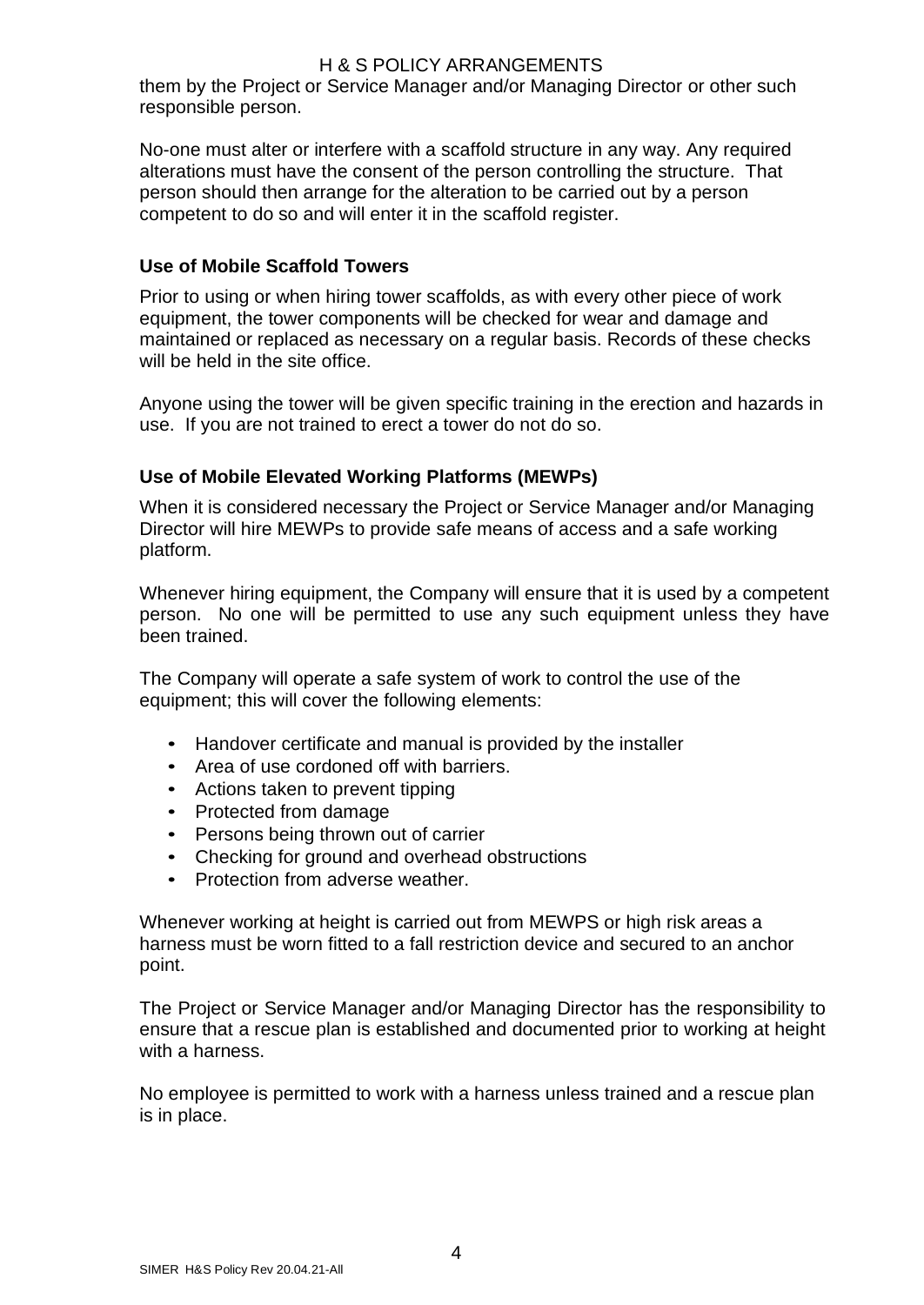#### **Ladders**

The Working at Height Regulations and the HSG150 guidance state that ladders should only be used as a "workplace" for short-term work and that they are only suitable for light work. Generally, they should be regarded only as a means of access to work at heights.

Whenever using a ladder the operative must maintain a three point contact at all times.

It is our policy to use ladders only when the use of a mobile tower or mobile elevated work platform is not practicable and the work is of short duration.

Despite ladders being inspected routinely by the Company the operative or users have a responsibility to ensure the ladder is in a safe condition, before and after use. Any defects must be reported to the Project or Service Manager and/or Managing Director immediately.

Any defective ladders must be taken out of service.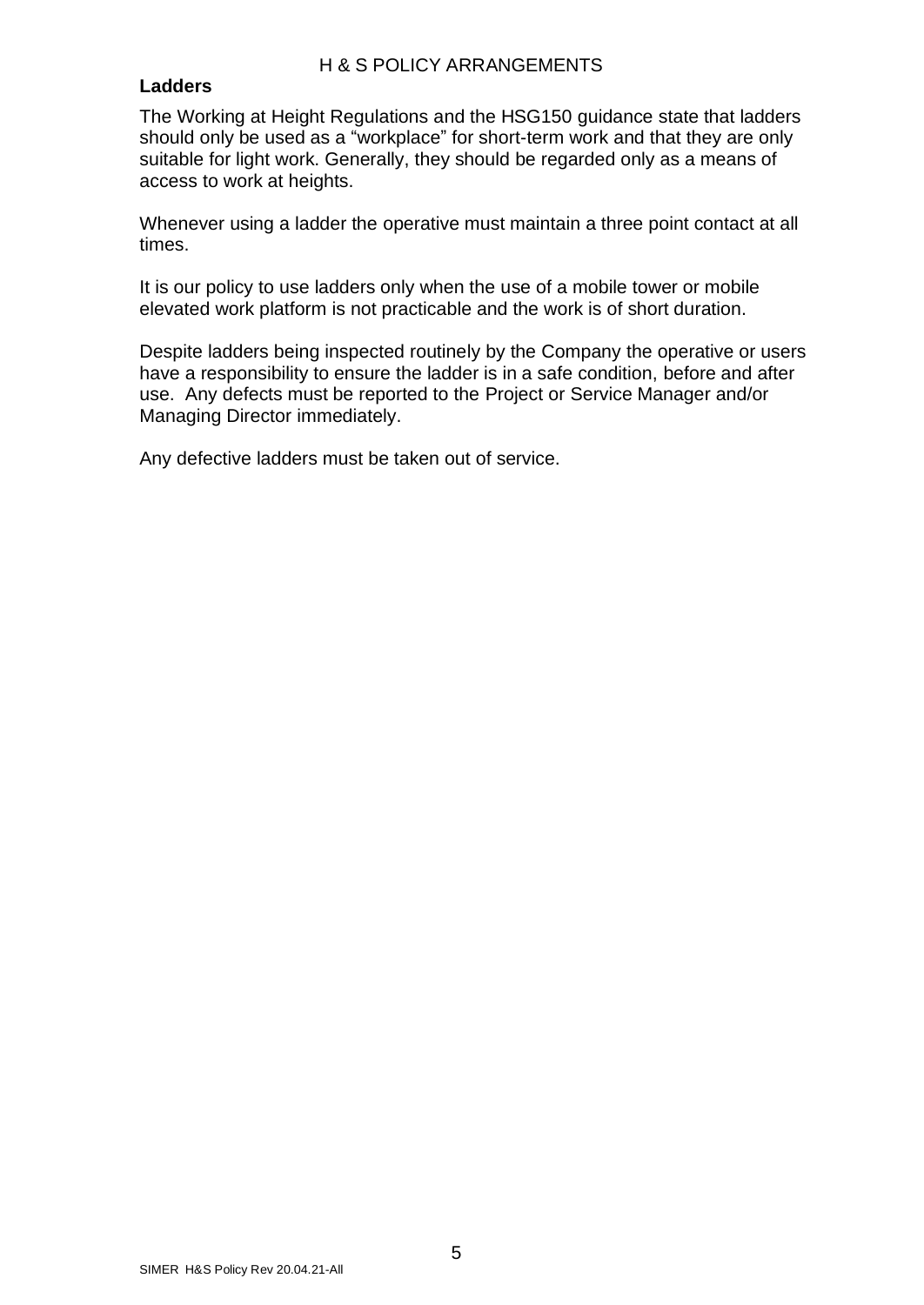#### H & S POLICY ARRANGEMENTS **ACCIDENT REPORTING AND INVESTIGATION**

The reporting of work related accidents, diseases and dangerous occurrences is a legal requirement.

All employees must notify a Manager or Company Director as soon as reasonably possible in the event of:

- receiving first aid treatment whilst on and in relation to Company business
- an accident occurring during or as a result of their work actions, which did or could have resulted in injury
- in the event of being off work for a period of three days, as a result of or in connection to a working activity
- suffering from a disease caused by a working activity

A Director will notify the HSE on any of the above, after confirming with the requirements and guidance in RIDDOR.

See RIDDOR section.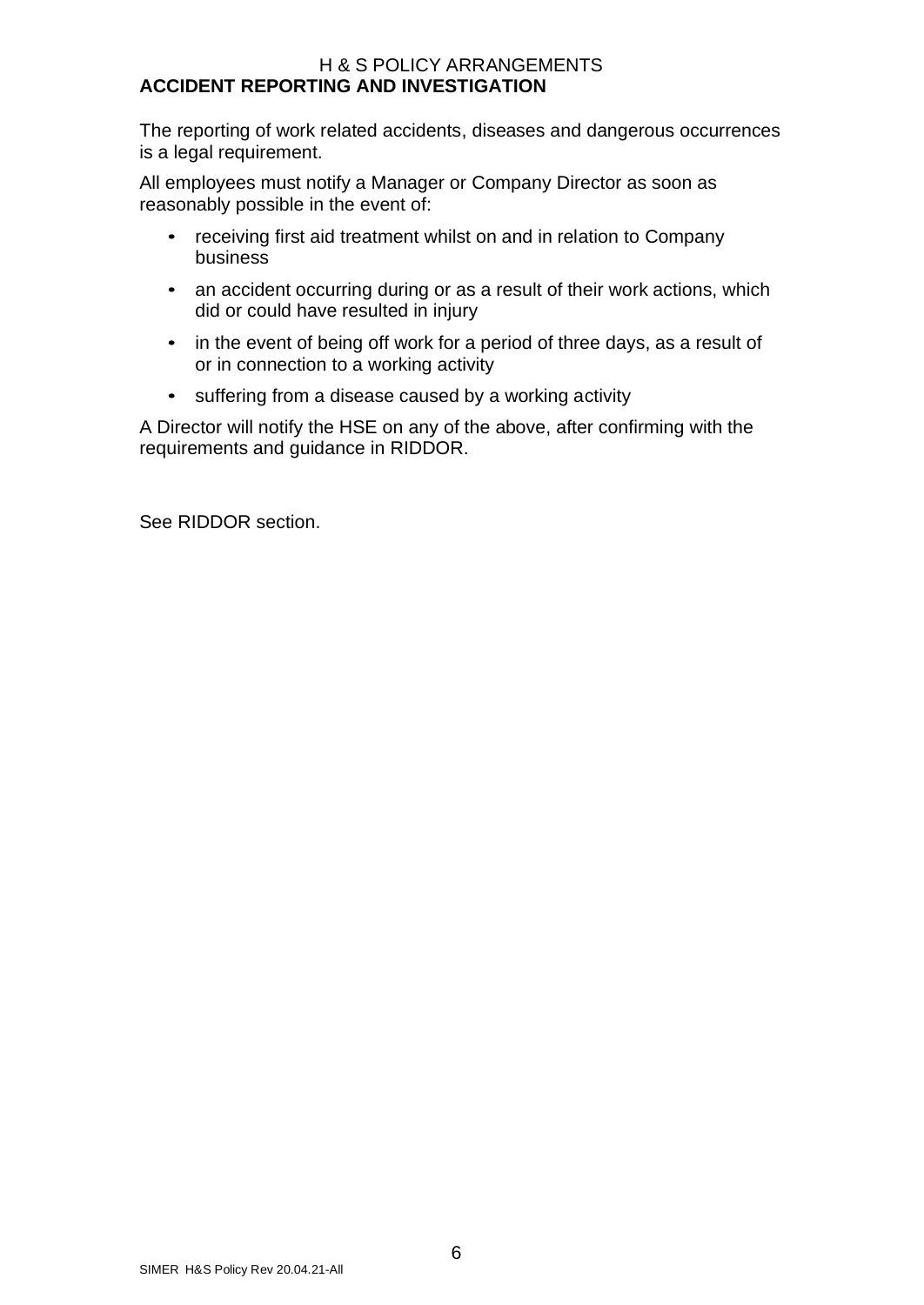### H & S POLICY ARRANGEMENTS

### **ALCOHOL AND DRUGS**

Alcohol and drugs can impair individual reactions. Under no circumstances will any employees:

Report to work on any premises having consumed alcohol or under the influence of drugs

Report for work in an unfit state due to the consumption of drink or drugs

Be in possession of alcohol or drugs whilst at work

Drugs, which have been subscribed by a General Medical Practitioner, are permitted providing they do not adversely affect the person's ability to carry out the work for which they have been employed in a healthy and safe manner.

Failure to comply with this requirement will result in instant dismissal from site and possible disciplinary action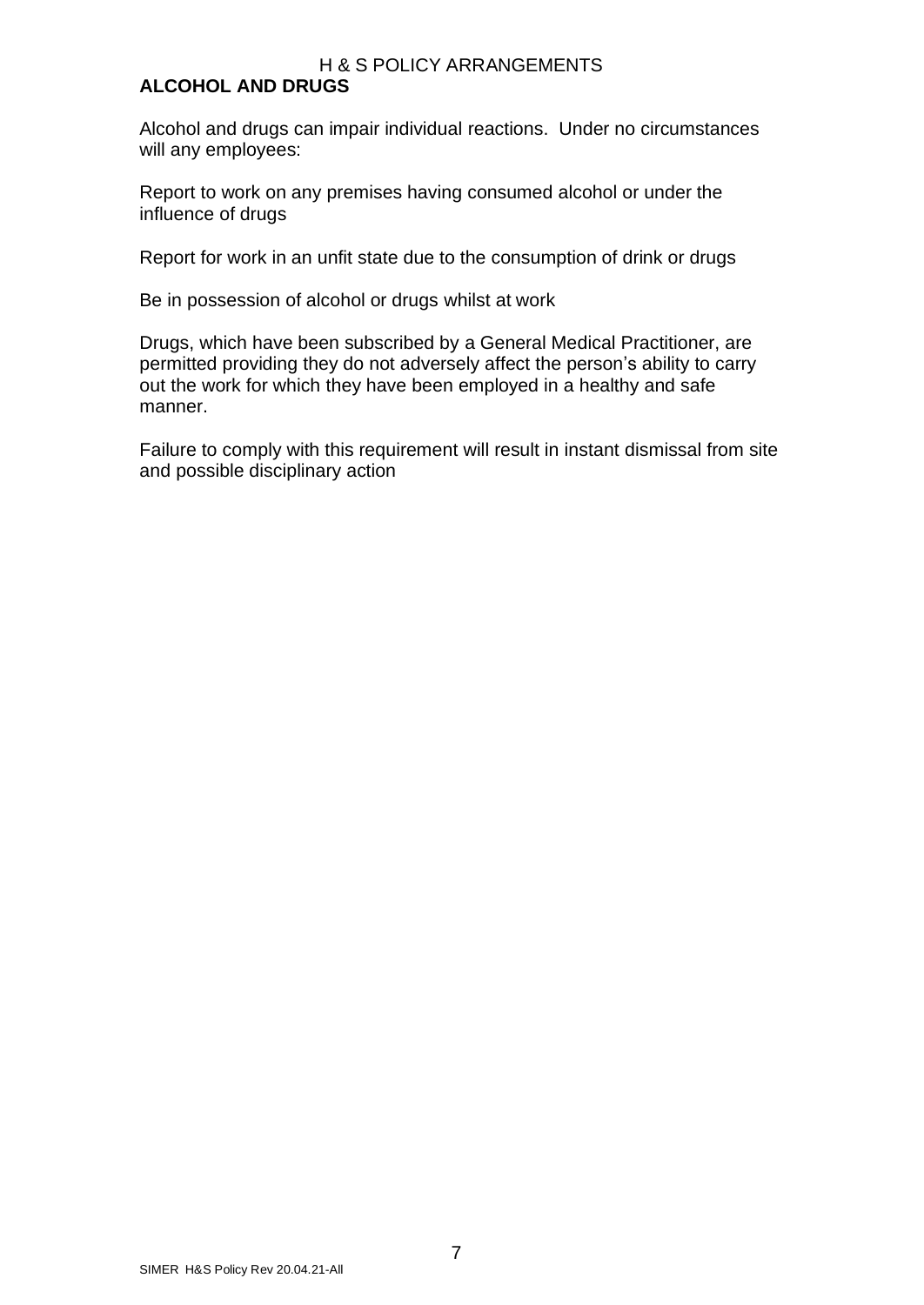### **ASBESTOS**

It must be noted that Asbestos is a known killer and no chances are to be taken.

Commercial clients are required to advise the Company on the location of any asbestos containing materials, by means of an asbestos register, in compliance with The Control of Asbestos at Work Regulations and as a duty under the Health and Safety at Work Act.

Domestic clients may not be aware of any asbestos on their property therefore if there are any suspicious substances that an employee is not aware of then they must stop straight away and seek assurance from the Safety Co-Ordinator.

The Company will make all employees aware of common locations and products that contain asbestos material as a part of asbestos awareness programme.

On no account will the Company permit its employees to knowingly undertake the removal of, or work on, asbestos containing materials. The Company will not directly undertake non-notifiable asbestos work, non-licensed notifiable work or licensed work.

In all cases the Company will instruct Licenced Contractors to undertake any form of work on asbestos materials.

On finding what is suspected as ACM's:

- Stop Work Immediately
- Secure the Area
- Notify persons in the vicinity
- Notify Management Immediately
- Do not resume work until the area has been inspected, analysed, appropriate action taken and confirmed free of ACM's

The client must first provide a copy of the removal, and if applicable an airmonitoring, certificate prior to restarting works on areas that had asbestos identified, confirming that the location is safe and free from contamination. Once the area is proven to be free from asbestos or safe, normal works may proceed.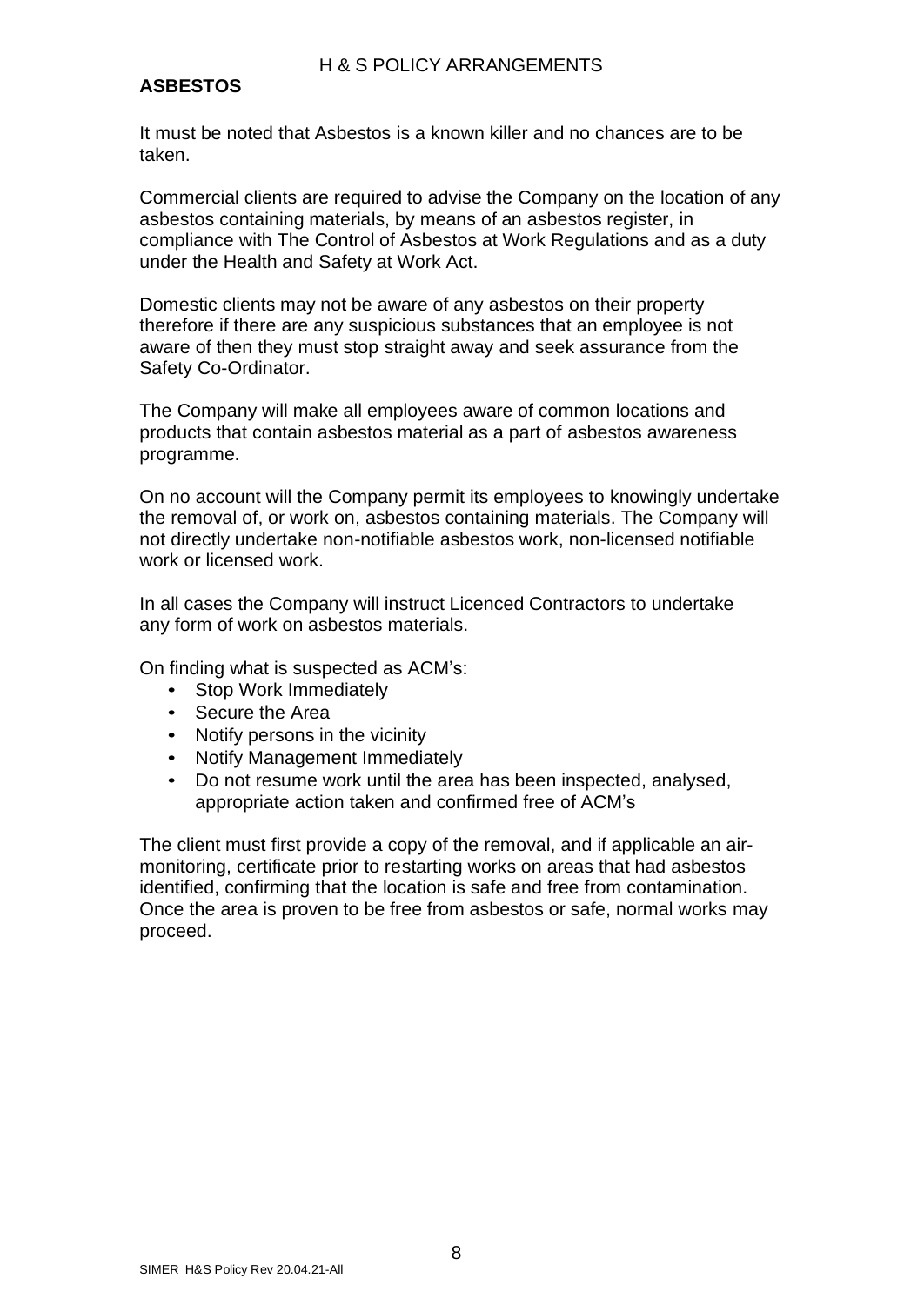### H & S POLICY ARRANGEMENTS

### **CONFINED SPACES**

Confined spaces are defined as subsequently, if not completely, enclosed work areas such as the sewer beneath the building, oil storage tanks accessible through inspection hatches, service ducts etc. or area where there is a risk of death or serious injury from hazardous substances or dangerous conditions e.g. lack of oxygen.

Prior to carrying out confined space work the following must be considered and recorded on a risk assessment and method statement:

- Supervision
- A system for communication
- Atmosphere testing and monitoring
- Gas purging
- Ventilation
- Removal of residues
- Isolation from gasses, liquids and other flowing materials
- Isolation from mechanical and electrical equipment
- Personal and respiratory protective equipment
- Safe access and egress
- Fire prevention
- Lighting
- Static electricity
- Emergency rescue
- Limited working time
- Permit to work
- Personal abilities

On no account must an employee enter or undertake confined space working unless trained to do so and an assessment has been carried out and all considerations have been applied.

Any equipment used must be in a serviceable condition. In the case where calibration is required confirmation must be received to ensure suitability and worthiness.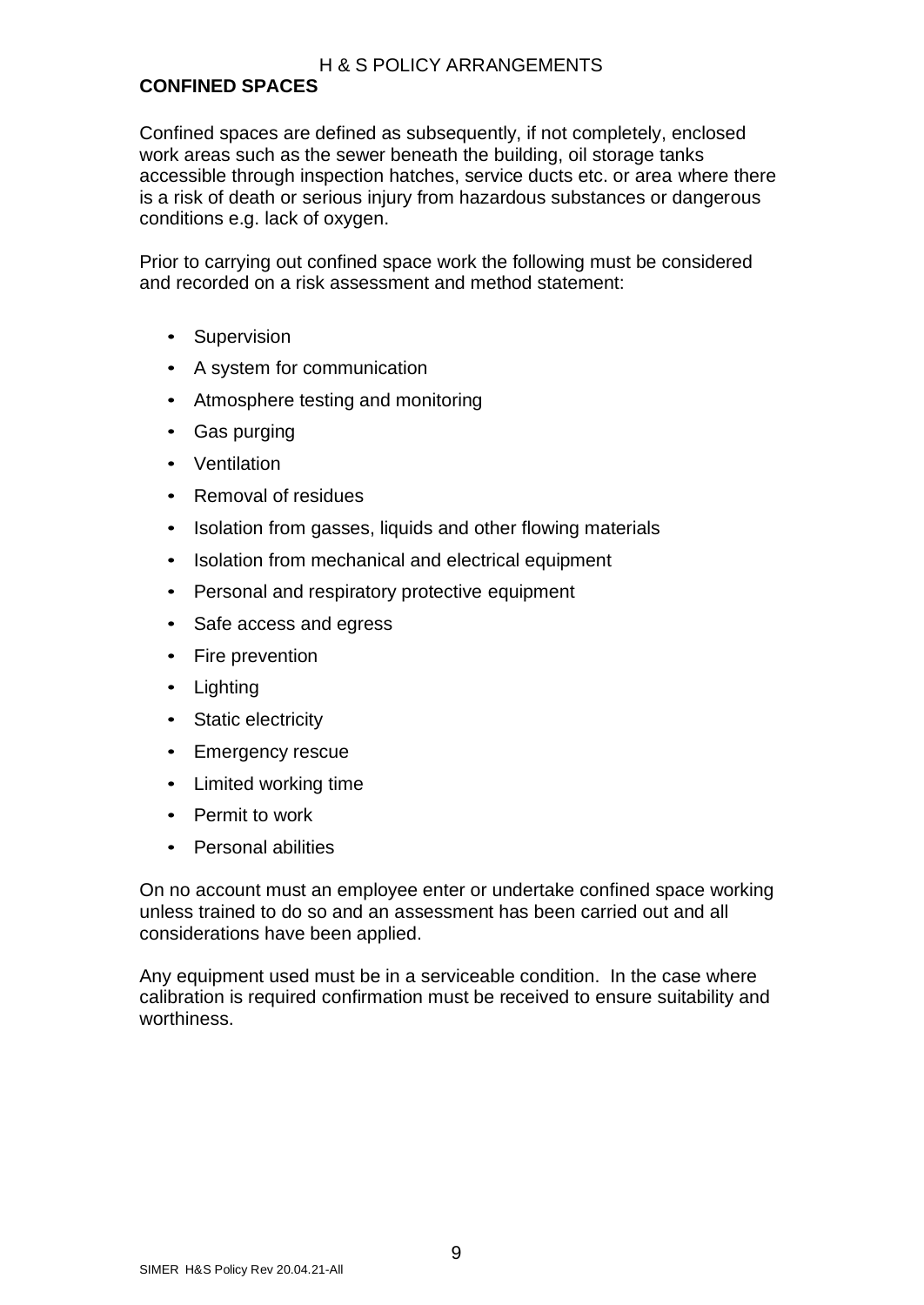### **CONSTRUCTION DESIGN AND MANAGEMENT**

The CDM 2015 Regulations are intended to ensure the complete safety of any building from its design right through to its demolition and relate in the main to industrial and commercial premises.

Prior to undertaking any works in relation to the CDM Regulations the Project Manager will assess if the works are notifiable, if they are, notification would be submitted by the appointed Principal Designer to the HSE. Any works other than notifiable would be carried out in the spirit of the CDM Regulations.

Notification Requirements:

- 1. A project is notifiable if the construction work on a construction site is scheduled to
	- a) last longer than 30 working days and have more than 20 workers working simultaneously at any point in the project; or
	- b) exceed 500 person days.
- 2. Where a project is notifiable, the client must give notice in writing to the Executive as soon as is practicable before the construction phase begins.
- 3. The notice must
	- a) contain the particulars specified in Schedule 1; of the CDM Regulations
	- b) be clearly displayed in the construction site office in a comprehensible form where it can be read by any worker engaged in the construction work; and
	- c) if necessary, be periodically updated.
- 4. Where a project includes construction work of a description for which the Office of Rail Regulation is the enforcing authority by virtue of regulation 3 of the Health and Safety (Enforcing Authority for Railways and Other Guided Transport Systems) Regulations 2006, the client must give notice to the Office of Rail Regulation instead of the Executive.
- 5. Where a project includes construction work on premises which are or are on
	- a) a GB nuclear site (within the meaning given in section 68 of the Energy Act 2013);
	- b) an Authorised defence site (within the meaning given in regulation 2(1) or the Health and Safety (Enforcing Authority) Regulations 1998); or
	- c) a new nuclear build site (within the meaning given in regulation 2A of those Regulations), the client must give notice to the Office for Nuclear Regulation instead of the Executive.

The Company will maintain communication with the Principal Designer and key personnel with responsibilities, as defined below and;

- $\circ$  as a part of programmed works
- o works in progress and
- o post completion snagging phase.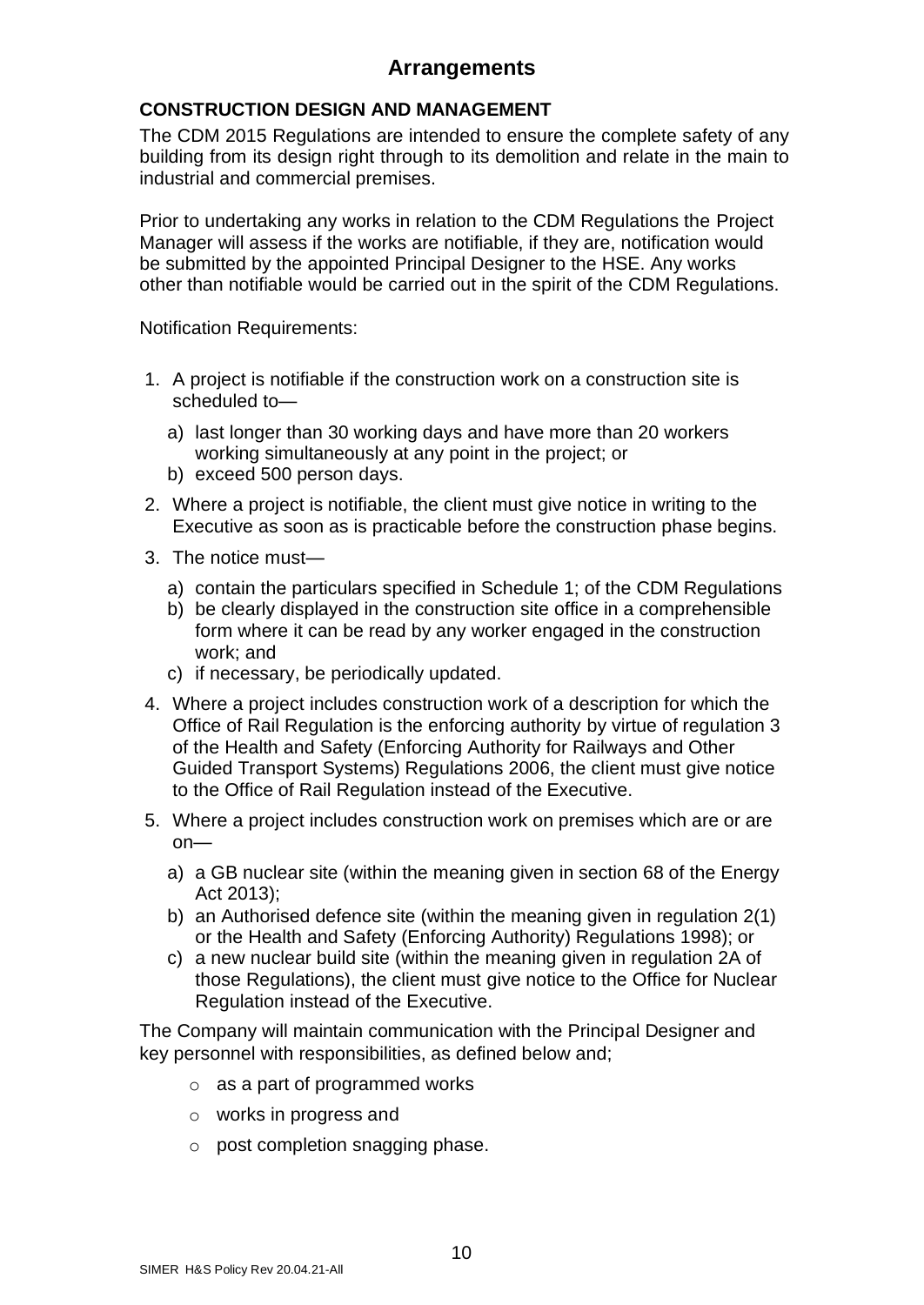### CONSTRUCTION DESIGN AND MANAGEMENT Cont'd

Communication would be through attendance of meetings, email, phone or other reasonable process defined within the contracted works.

The Company may, within their skill, knowledge, experience and capabilities carry out multi roles to secure the health and safety of projects.

The Designer will not commence work in relation to a project unless satisfied that the Client is made aware owned by the client under the CDM 2015 **Regulations** 

The Designer is responsible for ensuring compliance with the CDM 2015 Regulations.

| CDM 2015 duty holders                  | Summary of role/main duties                         |
|----------------------------------------|-----------------------------------------------------|
| <b>Clients</b>                         | Make suitable arrangements for managing a           |
|                                        | project. This includes making sure that:            |
| Organisations or individuals for whom  | other duty holders are appointed                    |
| a construction project is carried out. | sufficient time and resources are                   |
|                                        | allocated.                                          |
|                                        | Clients must also make sure that:                   |
|                                        | relevant information is prepared and                |
|                                        | provided to other duty holders                      |
|                                        | the principal designer and principal                |
|                                        | contractor carry out their duties                   |
|                                        | welfare facilities are provided.                    |
| <b>Domestic clients</b>                | Domestic clients are in the scope of CDM            |
|                                        | 2015 but their duties as a client are normally      |
| People who have construction work      | transferred to:                                     |
| carried out on their own home, or the  | the contractor, on a single contractor<br>$\bullet$ |
| home of a family member, that is not   | project                                             |
| done in furtherance of a business,     | or                                                  |
| whether for profit or not.             | the principal contractor, on a project<br>$\bullet$ |
|                                        | involving more than one contractor.                 |
|                                        | However, the domestic client can choose to          |
|                                        | have a written agreement for the principal          |
|                                        | designer to carry out the client duties.            |
| <b>Principal designers</b>             | Plan, manage, monitor and co-ordinate health        |
|                                        | and safety in the pre-construction phase of a       |
| Designers appointed by the client in   | project.                                            |
| projects involving more than one       |                                                     |
| contractor. They can be an             | This includes:                                      |
| organisation or an individual with     | identifying, eliminating or controlling             |
| sufficient knowledge, experience and   | foreseeable risks                                   |
| ability to carry out the role.         | ensuring designers carry out their<br>duties.       |
|                                        | Prepare and provide relevant information to         |
|                                        | other duty holders.                                 |
|                                        | Provide relevant information to the principal       |
| <b>Principal designers Cont'd</b>      | contractor to help them plan, manage,               |
|                                        |                                                     |

See Guidance below for responsibilities under CDM 2015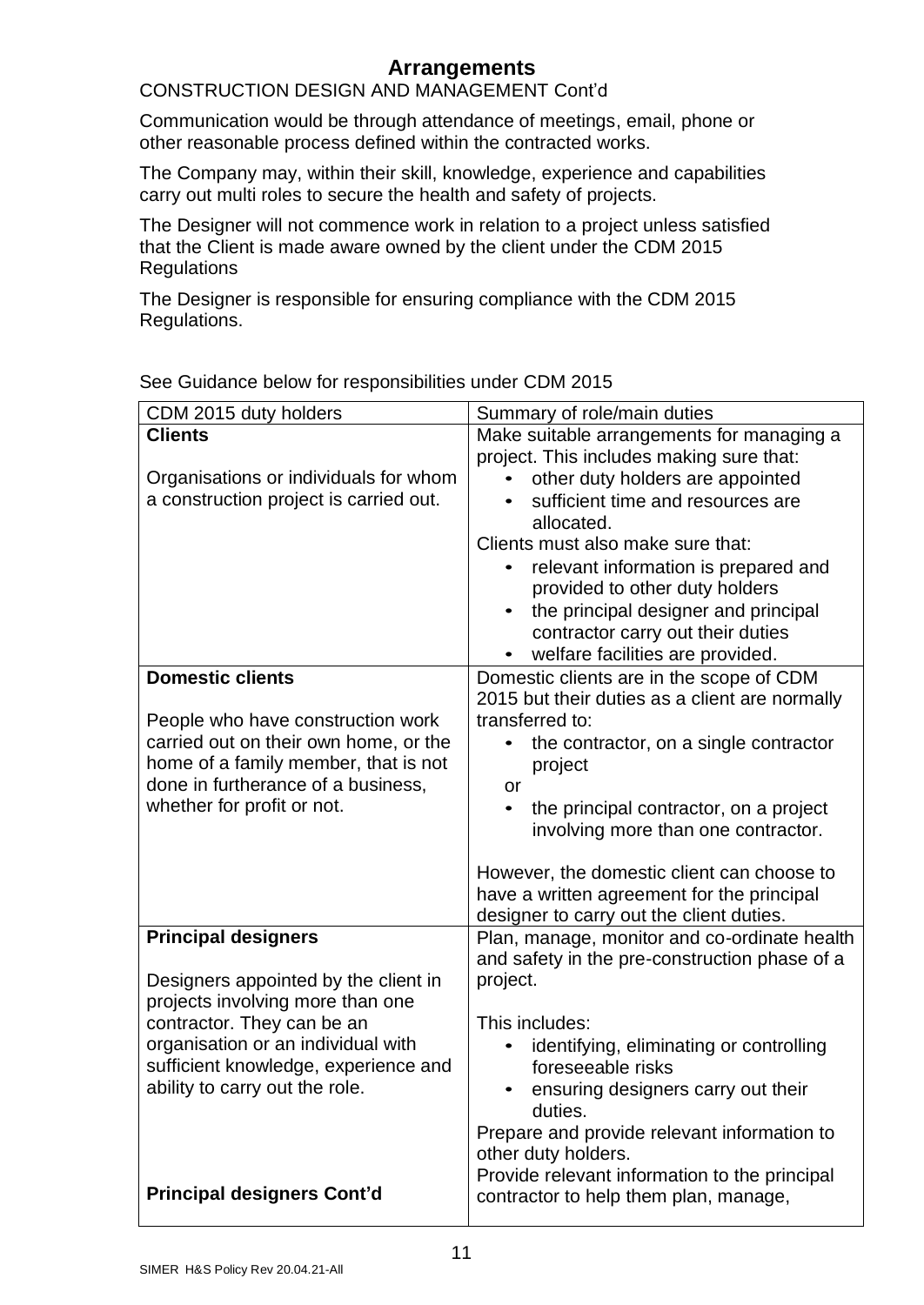| <b>Arrangements</b>                                      |                                                                        |
|----------------------------------------------------------|------------------------------------------------------------------------|
|                                                          | monitor and co-ordinate health and safety in                           |
|                                                          | the construction phase.                                                |
| <b>Designers</b>                                         | When preparing or modifying designs,                                   |
|                                                          | eliminate, reduce or control foreseeable risks                         |
| Those who, as part of a business,                        | that may arise during:                                                 |
| prepare or modify designs for a                          | construction and                                                       |
| building or product, or prepare or                       | the maintenance and use of a building                                  |
| modify designs to systems relating to                    | once it is built.                                                      |
| construction work.                                       | Provide information to other members of the                            |
|                                                          | project team to help them fulfil their duties.                         |
| <b>Principal contractors</b>                             | Plan, manage, monitor and co-ordinate health                           |
|                                                          | and safety in the construction phase of a                              |
| Contractors appointed by the client to                   | project. This includes:                                                |
| co-ordinate the construction phase of                    | liaising with the client and principal                                 |
| a project where it involves more than<br>one contractor. | designer                                                               |
|                                                          | preparing the construction phase plan                                  |
|                                                          | organising co-operation between<br>contractors and co-ordinating their |
|                                                          | work.                                                                  |
|                                                          | Ensure that:                                                           |
|                                                          | suitable site inductions are provided                                  |
|                                                          | reasonable steps are taken to prevent                                  |
|                                                          | unauthorised access                                                    |
|                                                          | workers are consulted and engaged in                                   |
|                                                          | securing their health and safety                                       |
|                                                          | welfare facilities are provided.                                       |
| <b>Contractors</b>                                       | Plan, manage and monitor construction work                             |
|                                                          | under their control so that it is carried out                          |
| Those who do the actual construction                     | without risks to health and safety.                                    |
| work. They can be either an individual                   | For projects involving more than one                                   |
| or a company.                                            | contractor, co-ordinate their activities with                          |
|                                                          | others in the project team - in particular,                            |
|                                                          | comply with directions given to them by the                            |
|                                                          | principal designer or principal contractor.                            |
|                                                          | For single-contractor projects, prepare a<br>construction phase plan   |
| <b>Workers</b>                                           | They must:                                                             |
|                                                          | be consulted about matters which                                       |
| The people who work for or under the                     | affect their health, safety and welfare                                |
| control of contractors on a                              | take care of their own health and                                      |
| construction site.                                       | safety and that of others who may be                                   |
|                                                          | affected by their actions                                              |
|                                                          | report anything they see which is likely                               |
|                                                          | to endanger either their own or others'                                |
|                                                          | health and safety                                                      |
|                                                          | co-operate with their employer, fellow                                 |
|                                                          | workers, contractors and other duty                                    |
|                                                          | holders.                                                               |

### CONSTRUCTION DESIGN AND MANAGEMENT Cont'd

When using sub-contractors - the Company will: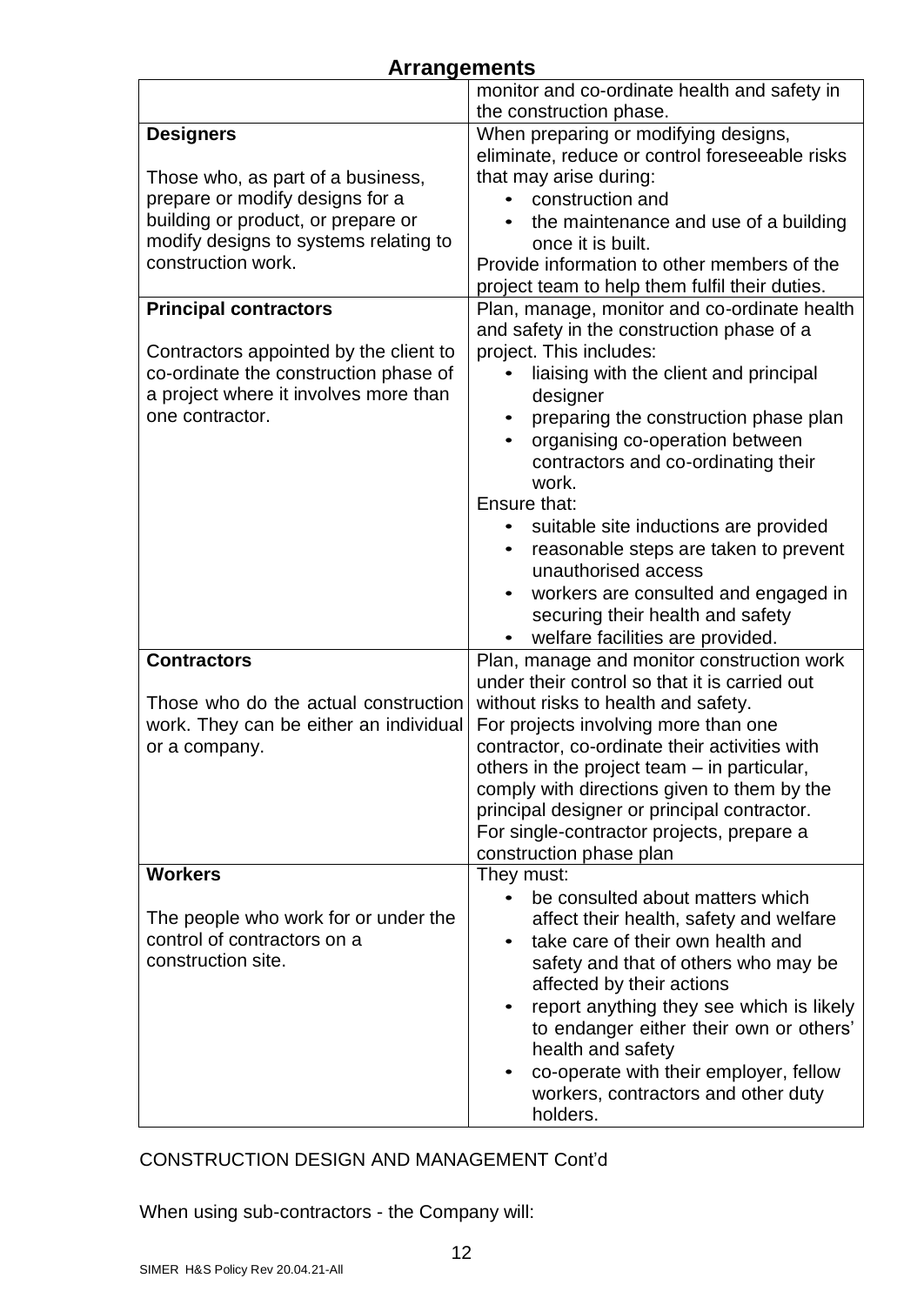- Engage competent sub-contractors
- Ensure the sub-contractor's safety standards are adequate via a Sub Contractor Questionnaire process.
- Supply sub-contractors with information and training, where necessary.
- Monitor their safety performance.
- Ensure they supply information to the Planning Supervisor for the health and safety file.
- Ensure coordination and co-operation.
- Review their performance on completion of works.
- The Company, when appointed as the Project Manager, will manage and control health and safety on-site and maintain records of such undertakings.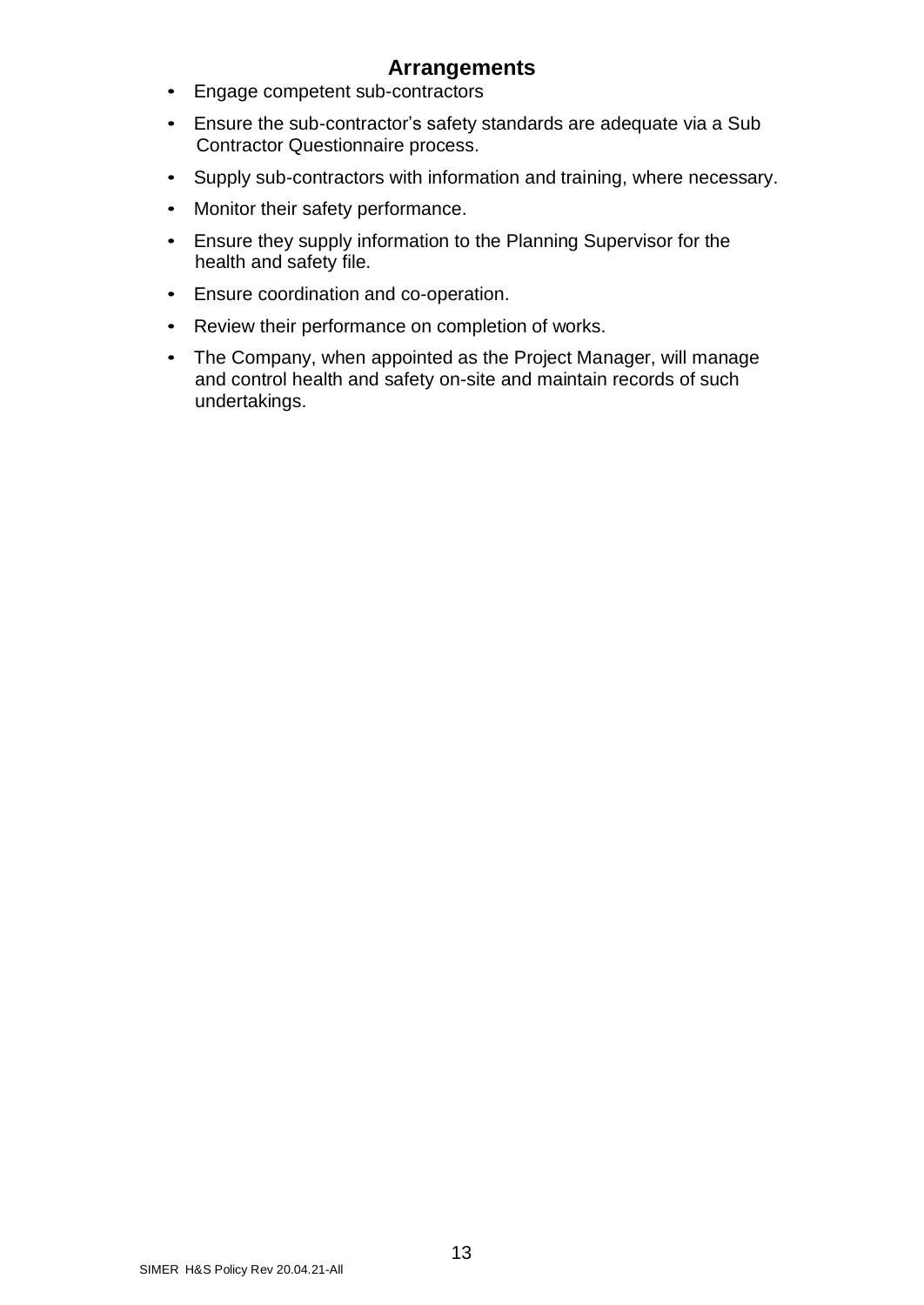### **Arrangements CONTROL OF SUBSTANCES HAZARDOUS TO HEALTH (COSHH)**

It is the Companies responsibility to ensure that all work-related hazardous substances are controlled, safeguarding all employees or persons who could be affected by the use of them.

The Company will ensure, so far as reasonably practicable, that any substances hazardous to health intended for use will be assessed to ensure that they do not pose a risk to the health and safety of their employees or any other persons.

Employees are not permitted to use substances likely to cause harm or injury without assessing the risks first being carried out. An assessment must be carried out by combining the technical information as supplied by the manufacturer, i.e. Material Safety Data Sheet and the process. Additional information is available from the HSE information line and or other professional bodies.

Substances can be inhaled; absorbed and ingested therefore it is vitally important that contact is adjusted to meet with the level of risk.

It is realised that field operations, especially in the event of an emergency occasionally require the acquirement of substances, i.e. sealants, resins, compounds etc. The engineer has a duty of care and should request a data information sheet on the product to assist in making a judgement during an assessment process.

Always wash your hands thoroughly before eating or drinking after a working process, as many hazardous substances can be harmful when they contaminate food or drink.

Note the fact that many substances change to toxic gases or hazardous chemicals when burnt and a cigarette or pipe does this very efficiently. Never smoke near hazardous substances.

### **Solvents**

Solvents have four significant hazards:

- It may be flammable, and as nearly all-solvent vapour is heavier than air, it will collect in drains or ducts, causing a potentially explosive situation.
- Solvent vapour is a narcotic and will cause drowsiness, headaches and unconsciousness. Long-term effects can cause brain damage, give personality changes, permanent narcosis and loss of memory.
- Solvents remove grease, so remember that when they contact the skin, they remove the natural protective oils, thus penetrating the skin, developing into dermatitis or eczema.
- Solvent vapour penetrating the lungs and liquid penetrating the skin is taken by the blood, passed directly to all the body's organs and can be dangerous with prolonged exposure.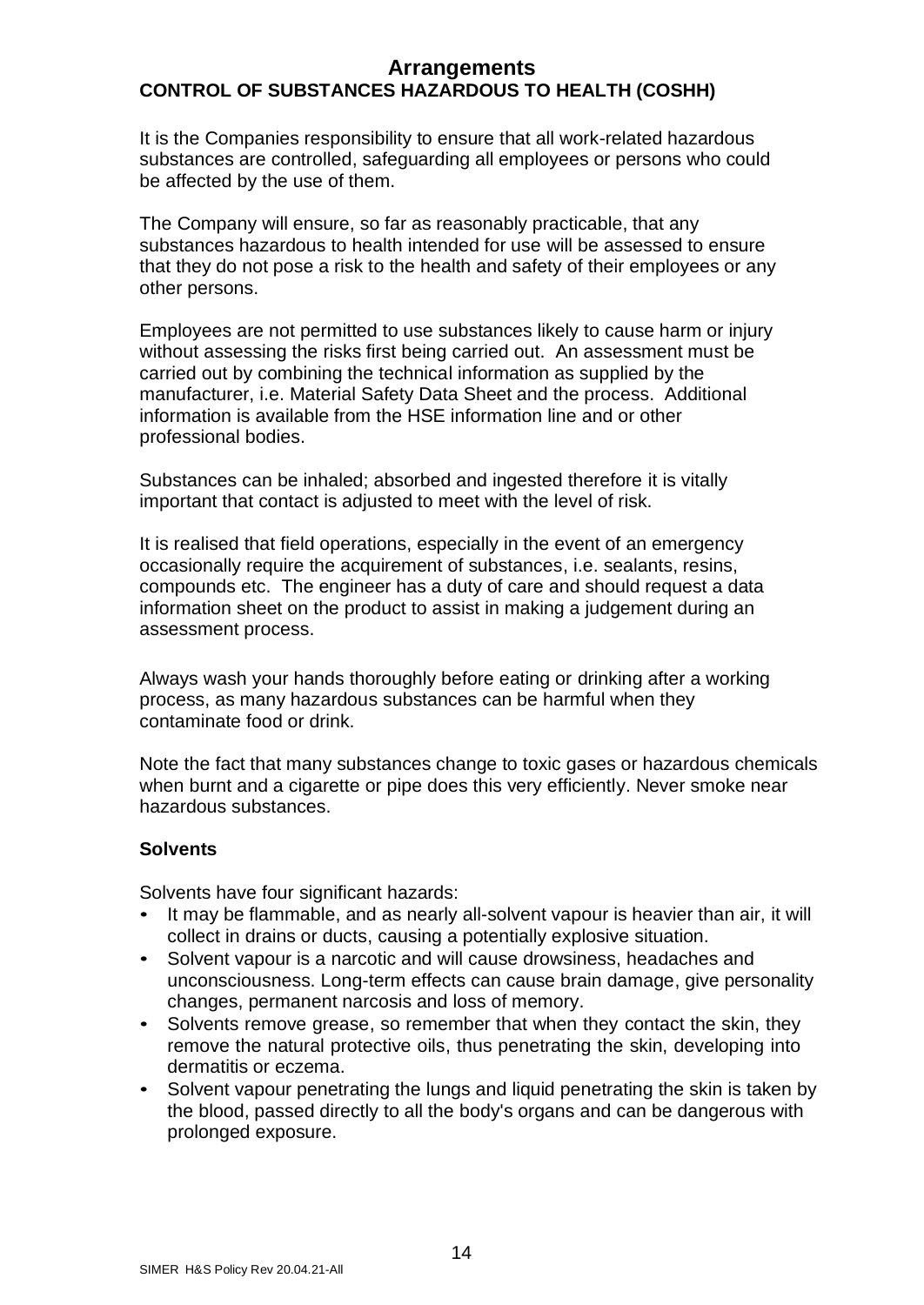CONTROL OF SUBSTANCES HAZARDOUS TO HEALTH (COSHH) Cont'd.

### **Dust**

Inhaled dusts can be harmful:-

- When dust settles in the lungs it remains there and is not removed. This build up over a period of years can form an irritant causing many lung complaints like bronchitis, emphysema, silicosis or cancer.
- When drawn into the respiratory system it can act as a sensitiser causing asthma, flu-like systems (Extrinsic Allergic Alveolitis) or runny nose and nasal congestion (Rhinitis).

### **Aerosols**

Before using an aerosol read the hazard data sheet on the product and make sure you follow the instructions laid down with respect to the wearing of any protective mask, gloves or clothing. The container must be protected from sunlight and must not be exposed to temperatures exceeding 50°C, do not piece or burn and use in well ventilated areas.

Apart from the effects of the chemicals in the spray, the propellant may be flammable or act as an asphyxiant if breathed in. Aerosols must never be sprayed on to the equipment that is switched on (live) e.g. computer screens, overhead projectors etc., and must not be used next to any source of ignition e.g. gas heaters, electric fires etc.

#### **Refrigerant Gasses**

The Company only permit those trained on the use and safe handling of refrigerant gasses to undertake reclamation and charging of systems.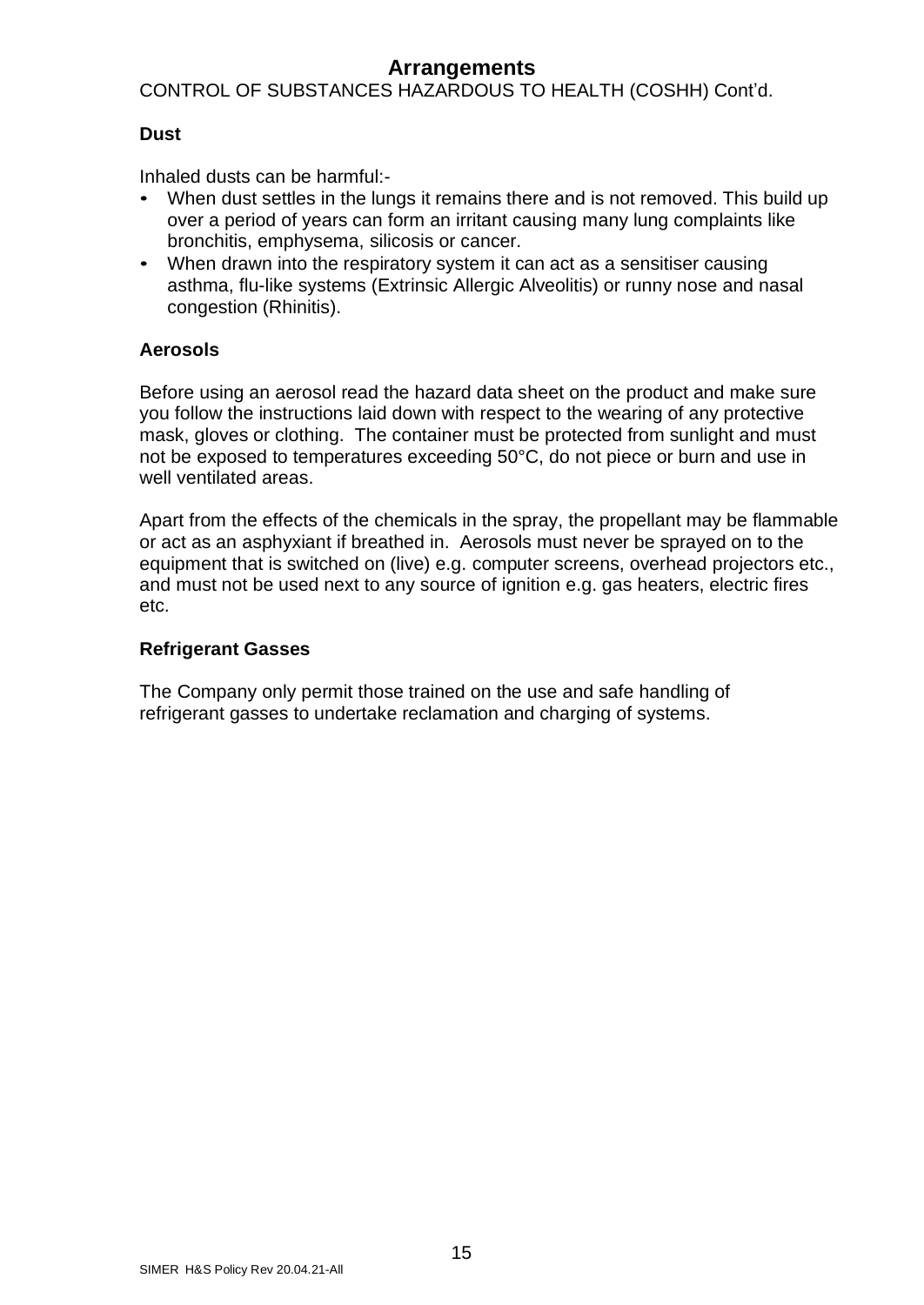### **Arrangements DISPLAY SCREEN EQUIPMENT**

An assessment will be carried out to determine whether or not an employee who works on display screen equipment is a User. A User is someone who habitually uses the equipment as a significant part of his or her work, i.e. an alternative means to do the job is not available and continuous spells of an hour or more are encountered. If they are a User, we will ensure the regulations are followed to reduce or remove the risk so far as is reasonably practicable.

The workstation will be analysed to reduce any risks and will be reviewed when changes in the workstation occur or when the operation of the system changes.

All risks will be recorded unless they are identified as being insignificant and the assessment can be easily repeated.

Where a User experiences eyestrain or visual difficulties with DSE the Company will provide an eyesight test.

The Company is required to meet the cost of providing eye tests and if required ophthalmic glasses specific DSE Users.

In the event of a User suffering from any of the following physical effects, i.e. aching wrists, neck or eye strain, headaches, back ache and stress they should request a re-assessment.

For DSE Assessment form. **See Appendices:**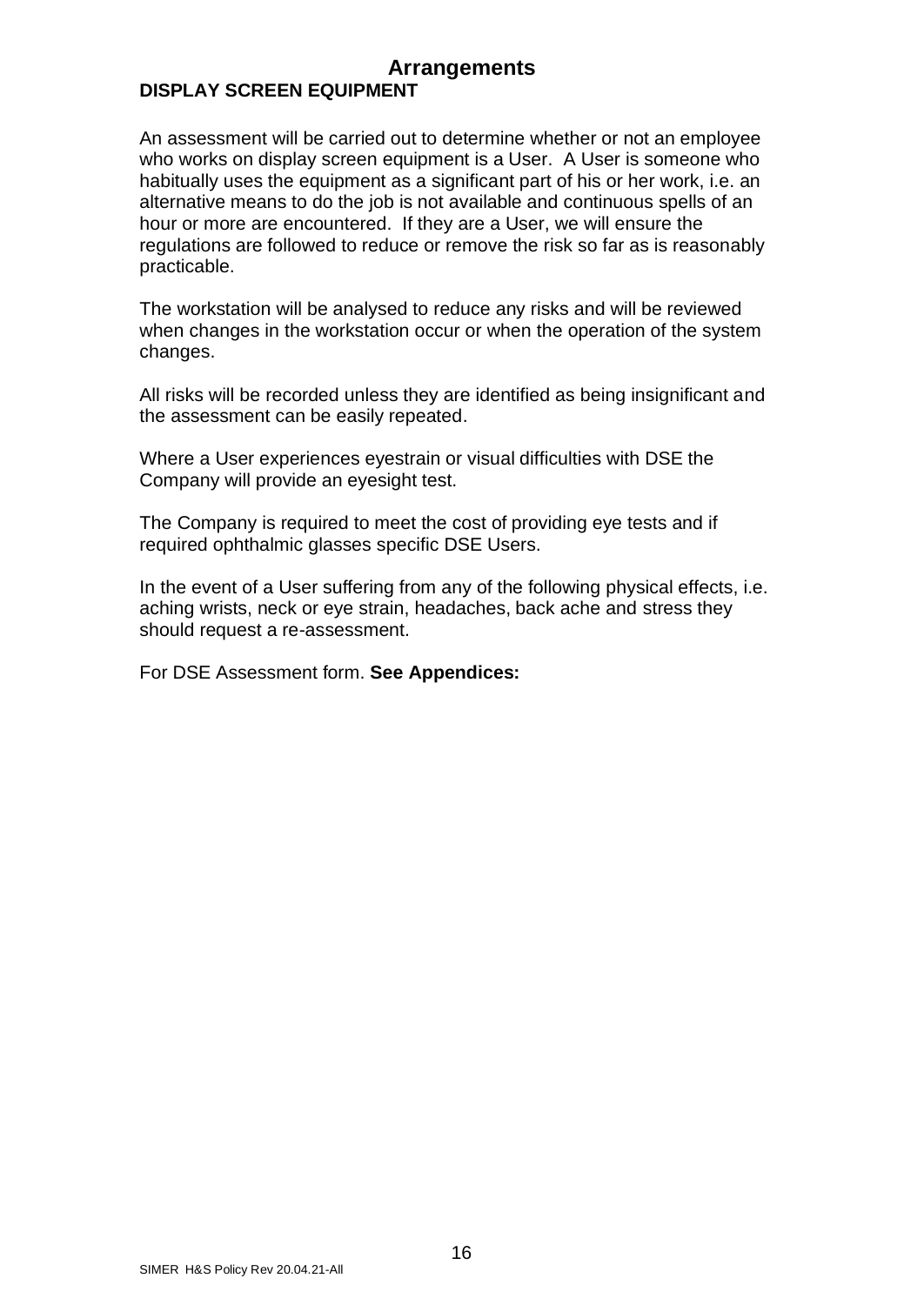### **DRIVING OF VEHICLES**

It is the responsibility of employees to ensure that Company vehicles are maintained in a serviceable condition while in use and any malfunction relating to safe operation is to be attended to immediately (i.e. change blown bulbs, top up screen wash bottles, replace worn wiper blades, etc.).

Under no circumstances are employees to drive a Company vehicle where its condition could be regarded as unsafe or where it does not meet legal requirements under the Road Traffic Act (i.e. road tax, insurance, defective tyres, etc.).

Any defect to the vehicle must be reported as soon as reasonably practicable. If defective in a way, which would place the driver at risk or in breach of any legality, then the vehicle must be safely and securely parked and the defect reported immediately to the Company Secretary.

No person other than a Company employee is permitted to drive a Company vehicle.

Persons are not permitted to drive Company vehicles whilst under the influence of drugs or alcohol.

Each Company vehicle is supplied with:

- First-Aid kit
- Fire Extinguisher
- Pack of Eye Wash Solution
- Check list

Items used must be replaced as soon as possible, it is the responsibility of the driver to check the equipment and advise the Management on items that need replacing.

Employees are to be aware that there is a risk when driving without breaks or after working long hours without sufficient sleep or during emergency call outs at night. Tiredness can kill and driving while fatigued is dangerous.

Employees are warned that the use of hand-held mobile phones while driving is illegal. The Company will not accept any liability for employees using phones while driving. It is Company policy that the vehicle is brought to rest and stopped in a safe place with the ignition switched off, prior to considering the use of the phone.

The Company expects employees to adopt a responsible attitude towards driving and they should not take unnecessary risks.

Company vehicles are to be maintained in a clean condition inside and out, it is the driver's responsibility to ensure this is implemented.

Drivers of Company vehicles will be liable to paying all fines related to breaches under the road traffic act or approved codes of practice.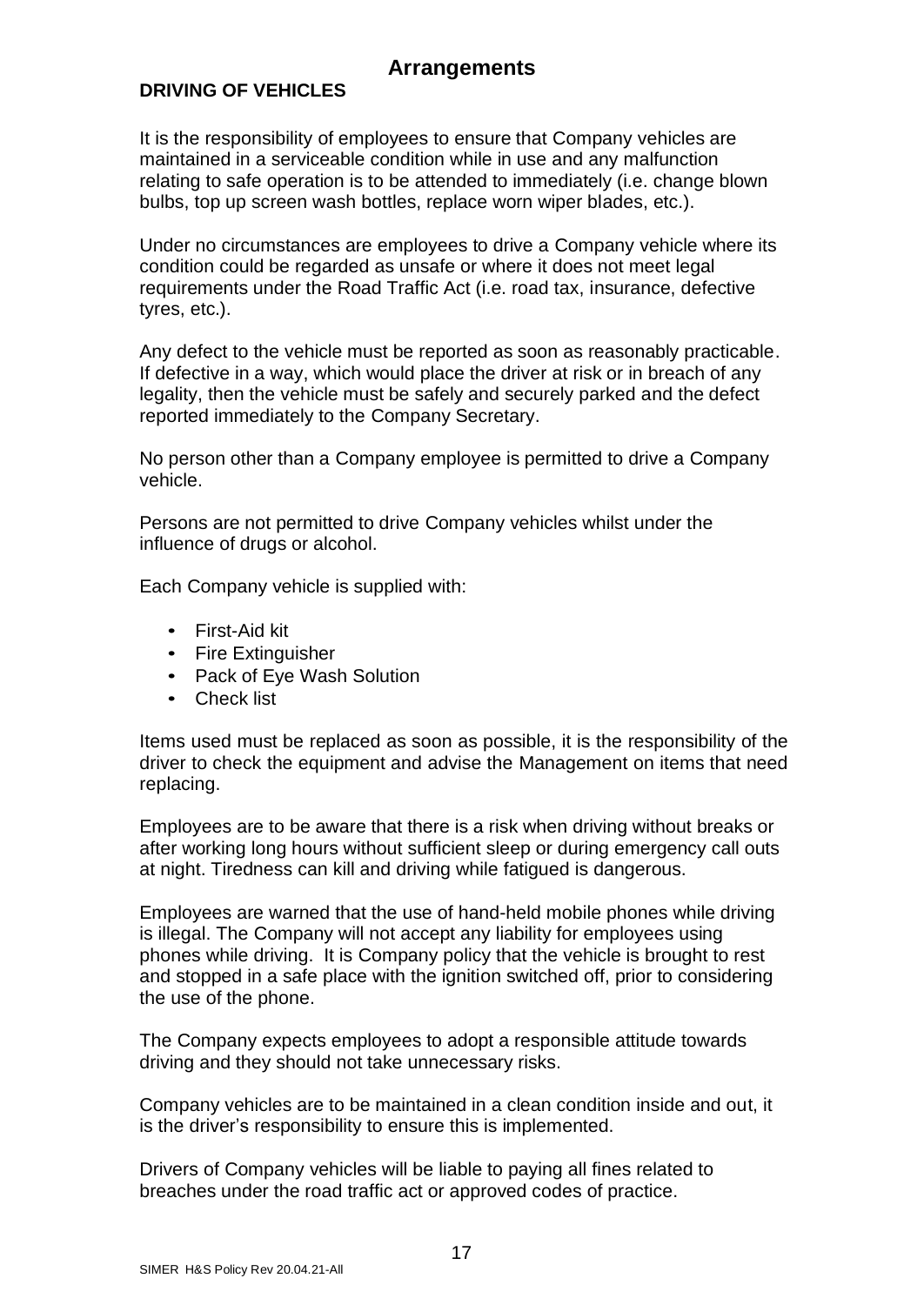### **ELECTRICAL SAFETY**

The Electricity at Work Regulations imposes duties on employers and employees to take precautions against the risk of death or personal injury from electricity in work activities.

Only competent electricians, in compliance with the approved codes of practice and legislative requirements, will carry out all electrical works

The Company will ensure that all the electrical equipment and tooling will meet with the current legal requirements.

All Company owned equipment must be recorded onto the Company equipment register and undergo an initial and routine inspection. Where required, a certificate of inspection will be presented.

The user must inspect all portable electrical equipment, including extension leads, visually prior to use. Any defective equipment must be taken out of commission, pending repair or replacement.

Portable electrical equipment will be subject to portable appliance testing tested on a six monthly basis.

Management must be advised on all defective equipment.

Where possible portable battery operated tools are to be used

Low voltage electrical appliances run through an 110v isolated transformer must be used for external and site use.

RCD or RCB's must be used, as a link between the mains circuit and required connection, wherever a 240v supply is needed to run power tools etc.

All associated electrical supplies must be isolated, locked off and confirmed dead prior to undertaking electrical remedial works or new installations.

Working live on supplies is not common practice will not be permitted under normal conditions.

On no account must live work take place unless Management of Simer Environmental Services Ltd authorise the action and special conditions are implemented.

Each isolator and dedicated socket outlet should be clearly labelled to show which equipment it supplies. Isolating switches should preferably have a facility for locking them in the OFF position.

There is an increased risk of electric shock if water gets into electrical equipment. Do not trail extension cables through water, and do not let water get into electrical equipment during cleaning. Hoses and pressure washer creates the most significant risk: do not use a hose to clean equipment that is not suitably constructed.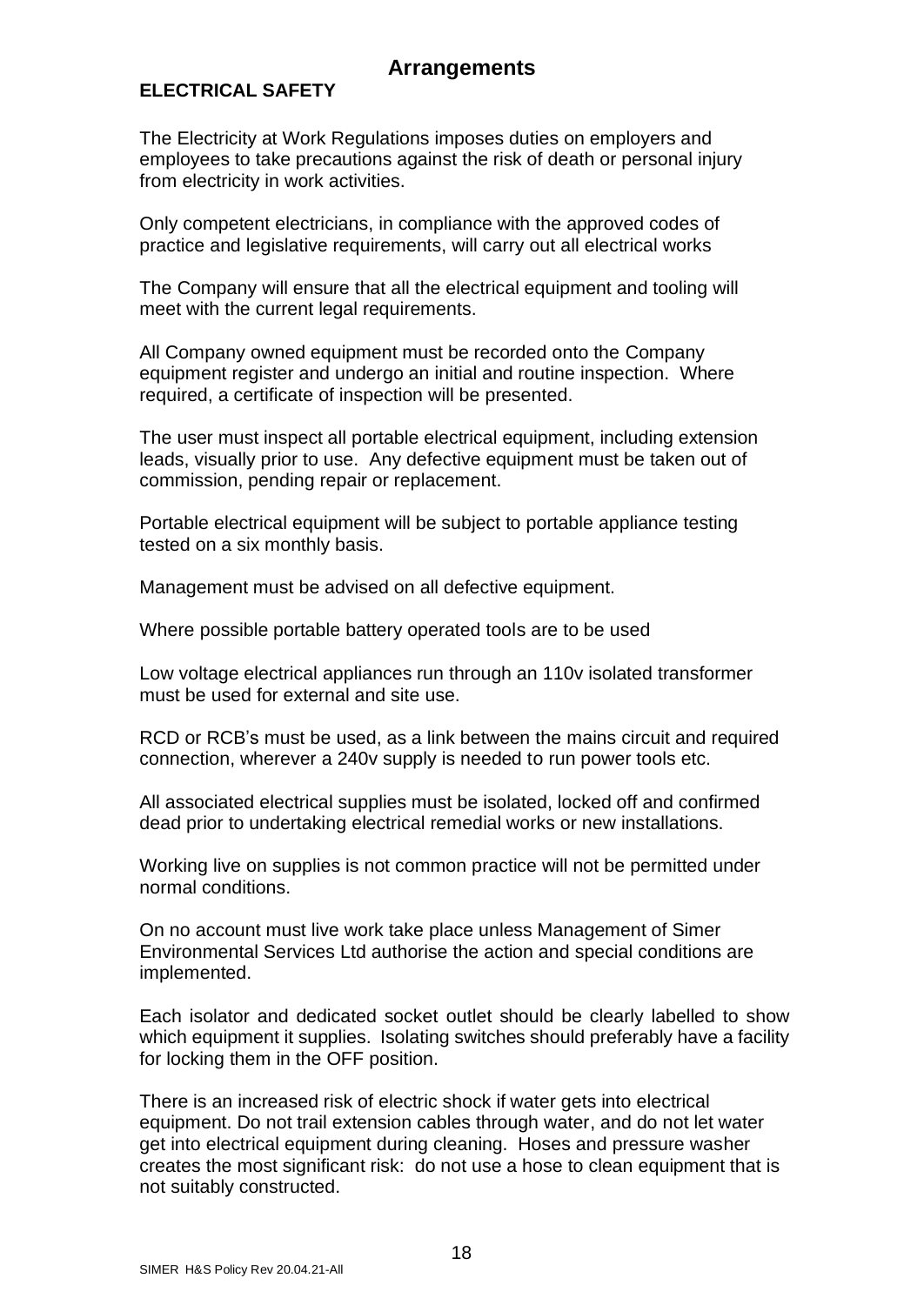### **Arrangements EMPLOYMENT OF YOUNG PERSON**

All work undertaken within the organisation is subject to risk assessment and suitable preventative and protective measures are to be put in place. As young persons (under the age of 18 years of age) are acknowledged as being at particular risk, an additional specific effort is required to ensure that their work is subject to adequate risk assessment.

Where work has already been subject to a formal risk assessment for adult employees, it is sufficient to review the risk assessment taking care to ensure that the vulnerability of young persons is taken into account.

Young persons will be provided with induction training, carefully supervised in their work and their progress towards an understanding of safe working monitored by their supervisor and the departmental line manager.

Where children (under the age of 16 years) work within the organisation, typically for work experience, their activities shall be agreed in advance of commencement and subject to risk assessment and/or a review of the existing risk assessments. A summary statement of the work, any risks and the appropriate precautions shall be completed and made available to parents, guardians, schools etc. as appropriate

The line manager responsible for the supervision of children within the department and the appropriate personnel staff shall be available to parents, guardians, schools etc. to answer questions and reassure as to the care which will be taken to protect the children from work-related risks.

Whilst young persons are reminded of their obligation as well as all other employees to follow instructions and work safely, all other employees are expected to maintain awareness of the working arrangements and practices of their young colleagues, and intervene if they feel that the safety is being prejudiced through the inexperience and lack of knowledge

Records shall be kept of induction training, skills training, risk assessments and the detailed arrangements for supervision.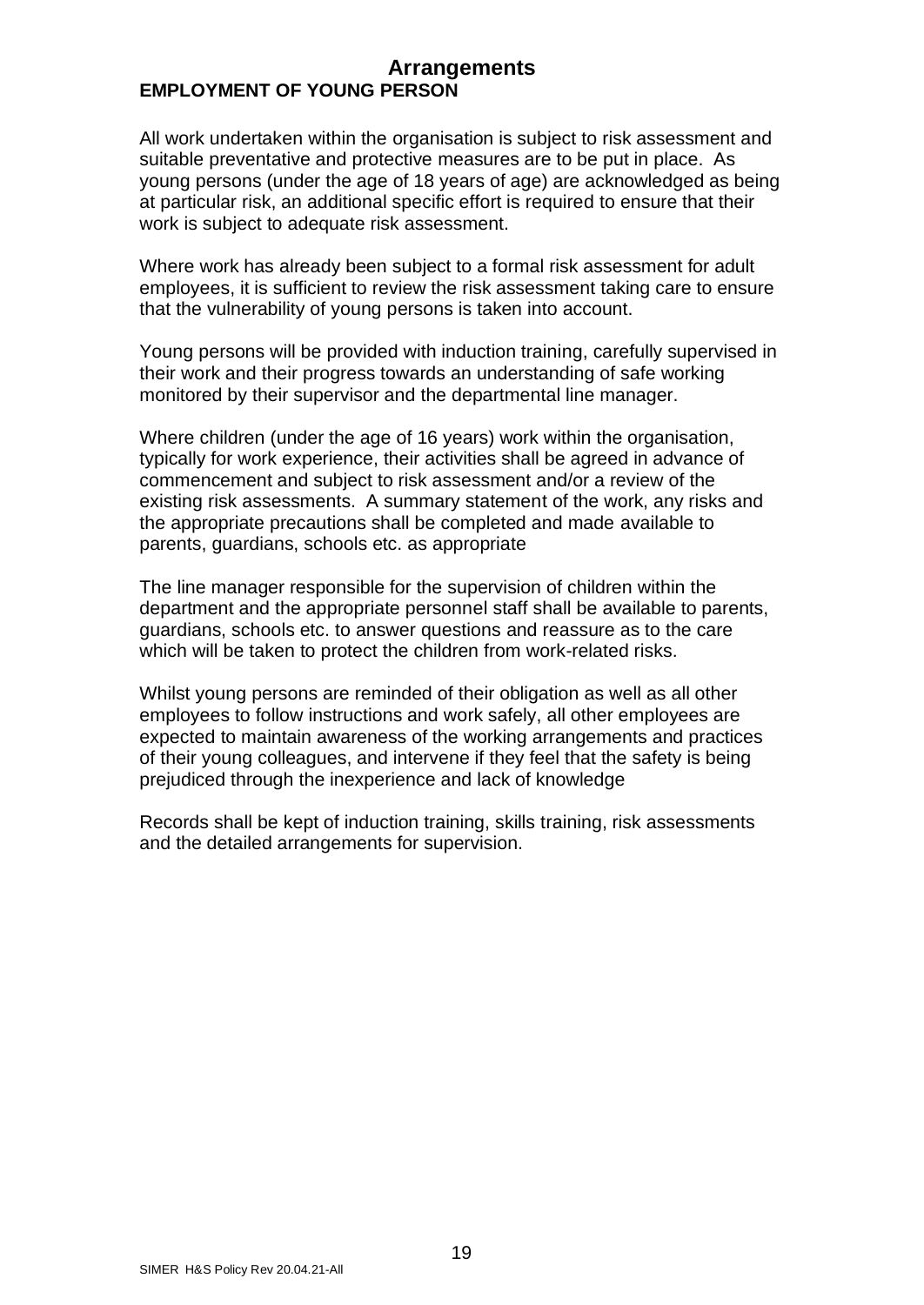### **FALL ARREST EQUIPMENT**

Where fall arrest equipment is provided it should consist of a full body harness (relevant standard: BS EN 3611) and a lanyard. BS EN 3632 (fall arrest systems), which provides guidance on how the various components of a system should be assembled.

Safety harness should be attached to a suitable anchorage point in the basket by a lanyard with an energy absorber. An energy absorber may not be suitable for use with a MEWP which is restricted to low height working, e.g. below about 5 metres (depending on the fall arrest equipment used), as the distance between the anchorage point on the MEWP and the ground may not be sufficient for the energy absorber to deploy correctly before the user hits the ground. This clearance height should be considered in the risk assessment.

The lanyard must be of correct length so as to allow normal work to be carried out without restriction, but should be as short as practicable.

Never expose harnesses or personal protective fall equipment to:

- chemicals or similar substances
- direct sunlight
- heat

Always:

- check equipment before and after use for cuts, splits or contamination.
- store in a clean and safe environment
- report any deficiencies to the Company.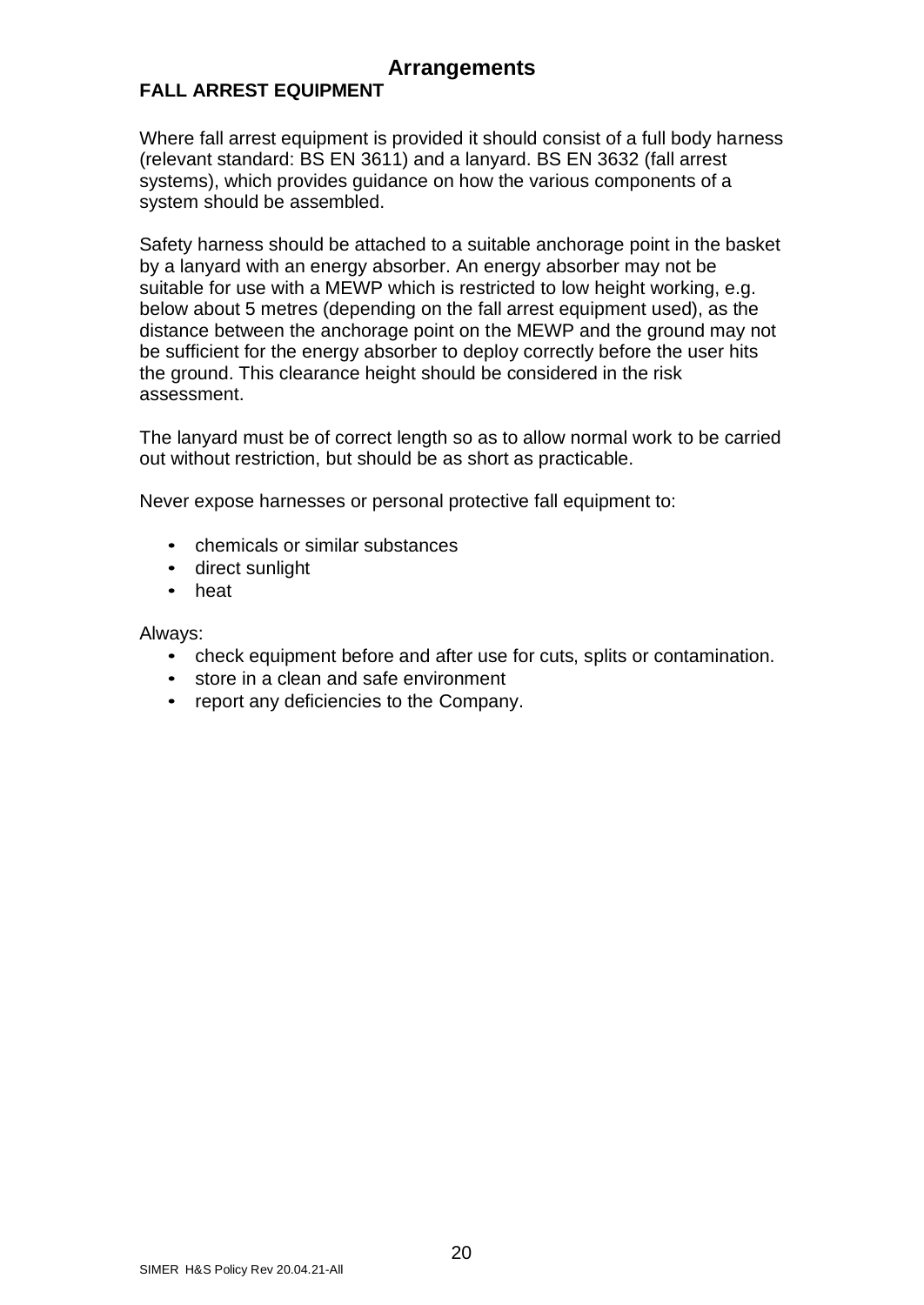### **FIRE PRECAUTIONS**

### **OFFICE / WORKSHOP FIRE SAFETY**

In the event of fire occurring, it is vital that staff and other persons are able to evacuate the premises.

All fire exits must be of a minimum of 750mm. Exits and doors are to be kept clear at all times.

Fire Doors are indicated by signage (White text on Blue background). Fire Exits routes are indicated by signage (White text on Green background)

A Fire Action Notice will be displayed at all main exit routes and on the first floor landing. The Fire Action Notice will advise on the location of the fire assembly point, action for notifying the fire and rescue service.

Automatic fire detection systems are in place and will be tested on a weekly basis.

Fire Extinguishers are situated on each floor, at designated fire points. All points will be identified by signage, identifying the type and usage of the extinguisher.

In the event of detecting a Fire:

- raise the alarm by breaking the glass on a Fire Alarm Call Point (Red box with glass covering a button)
- do not fight the fire unless trained to do so
- if fighting fire, do not place yourself between an exit and the fire
- close all windows and doors on route to the exit
- vacate the building at the nearest point
- do not stop to pick up personal belongings
- go to the designated Fire Assembly Point at the front of the building
- do not re enter the building unless told by the Fire and Rescue Officer

#### STAFF TRAINING

All employees will be made aware of the fire action procedures on joining and during their employment.

An evacuation drill will be carried out annually and recorded in the site Fire Safety File.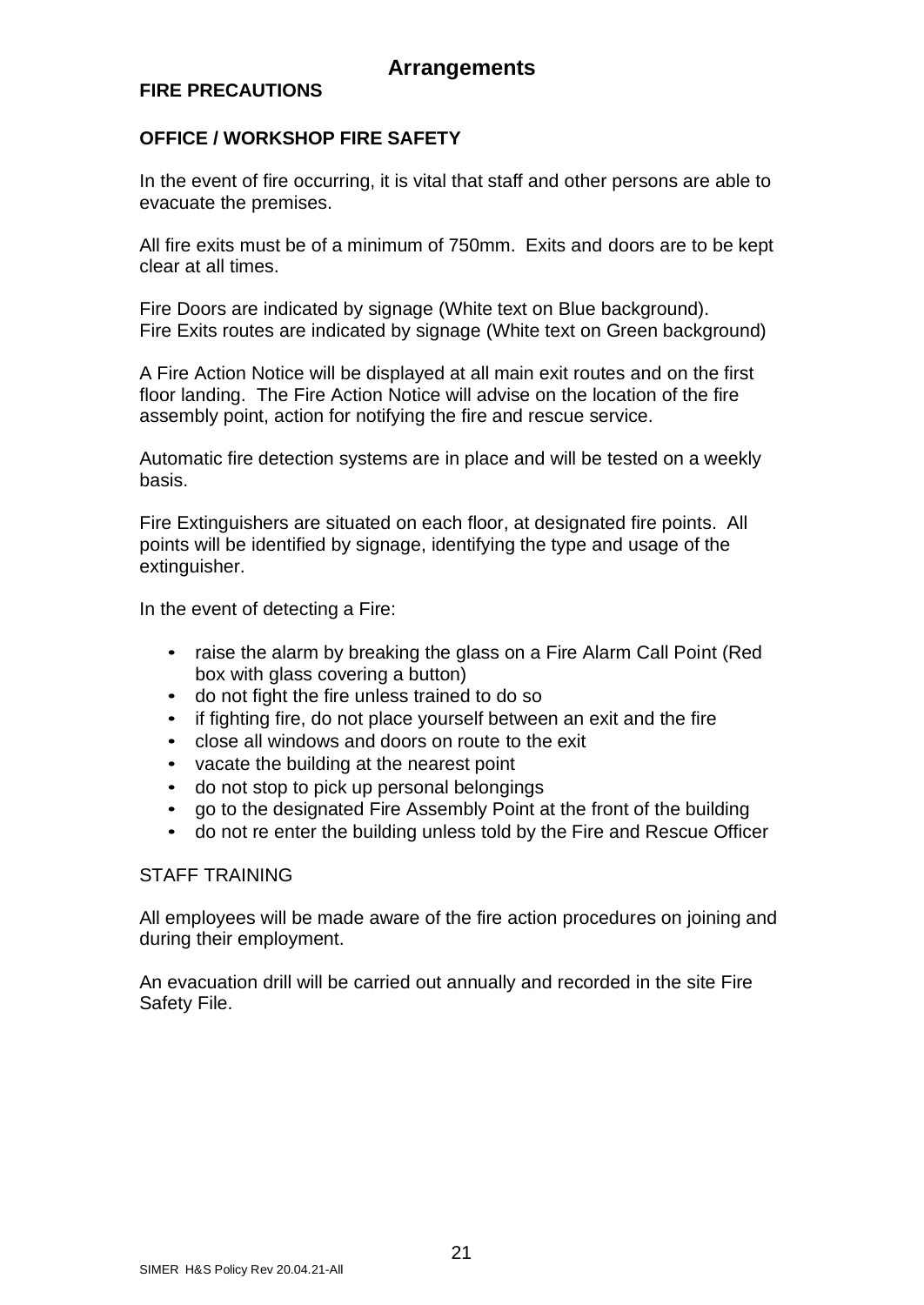FIRE PRECAUTIONS Cont'd

### **General Fire Safety (Clients Sites)**

All employees must make themselves familiar and adhere to the Clients Fire Safety procedures when on their sites.

When carrying out action that could lead to providing a source of fire (fuel, oxygen or ignition) the employee must make the client aware and take appropriate action to reduce the risk to a minimum. i.e. remove source, maintain a clean working area, introduce a fire watch with trained personnel, check the area on completion and up to an hour from completion.

### **Extinguishers**

**Water** (Red Label)

For fires in ordinary combustible building materials. Conducts electricity. NOT to be used on live electrical equipment.

**Dry Powder** (Cylinder colour Red with FRENCH BLUE Label) Extinguishers the flames over inflammable liquids and small fires in solid materials. Re-ignition may occur in overheated liquids, such as hot bitumen. Non-conductor. May be used on live electrical equipment.

**Foam** (Cylinder colour red with PALE CREAM Label)

Forms a blanket over inflammable liquids. Gives better control over re ignition than dry powder, well suited to extinguish fires in overheated liquids such as bitumen boilers and oil tanks. Conducts electricity. NOT to be used on live electrical equipment.

**Carbon Dioxide** (Cylinder colour red with BLACK Label) Rapidly extinguishes flames over inflammable liquids such as petrol and oil, which may spread to other materials before a foam Blanket could be formed.

**Halon** (Cylinder Colour red with EMERALD GREEN Label) Especially suited to vehicle fires. Do not use in confined spaces, fumes are dangerous.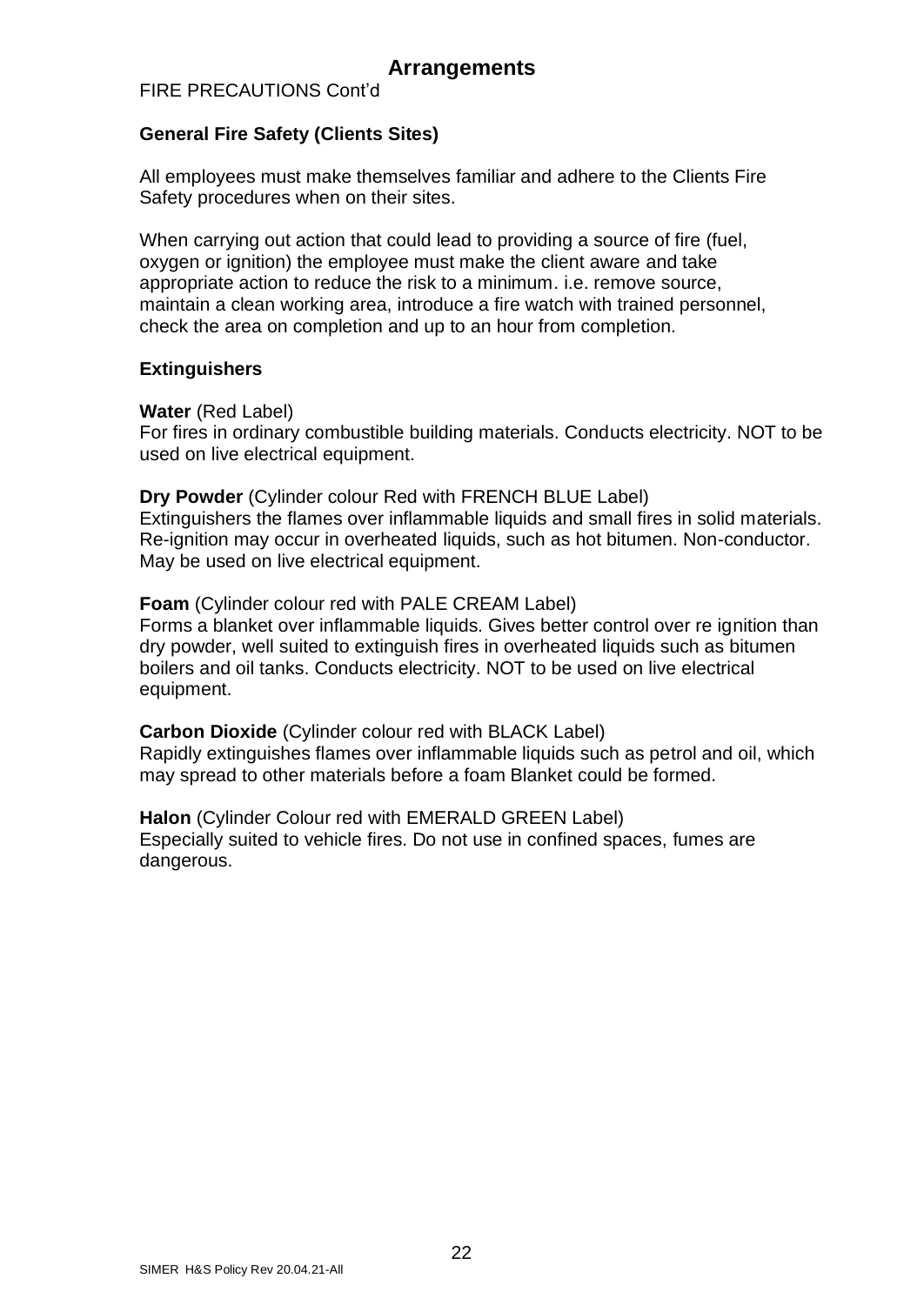### **Arrangements HAND-ARM VIBRATION SYNDROME (HAVS)**

HAVS is a condition that has the potential to affect any worker who uses powered hand-held or hand-guided tools as a major part of their job. Workers whose hands are regularly exposed to high vibration may suffer from several effects on the hands and arm, including impaired blood circulation and damage to the nerves and muscles. It is felt as a tingling or numbness in the fingers or where finger blanching occurs. There are other names for the condition: 'vibration white finger', 'dead finger' and Secondary Raynaud's Syndrome.

The effects are cumulative and as time passes the attacks may involve considerable pain and loss of manual dexterity, resulting in clumsiness and reduced grip strength. In severe cases, blood circulation may be permanently impaired and fingers may take on a blue-black appearance.

As indicated above, the primary cause of HAVS is work involving holding vibrating tools or workpieces. The risk depends on the magnitude of the vibration and how long an individual is exposed to it. Other aspects that can have an effect are the grip, push and other forces used to guide and apply vibrating tools or workpieces, the pattern of exposure, how much of the hand is exposed to the vibration, temperature, smoking and individual susceptibility.

Any employee suffering from any of the following symptoms must advise Management:

- tingling or numbness of fingers
- not being able to feel things properly
- loss of strength in hands
- the fingers going white (blanching) and becoming red and painful on recovery (particularly in the cold and wet, and probably in the tips at first)

Some of the common tooling that may be likely to cause the above symptoms are:

| chainsaws             | concrete<br>breakers | cut-off saws                 | hammer drills        |
|-----------------------|----------------------|------------------------------|----------------------|
| hand-held<br>grinders | impact<br>wrenches   | jigsaws                      | needle scalers       |
| pedestal<br>grinders  | polishers            | power hammers and<br>chisels | power lawn<br>mowers |
| power sanders         | scabblers            | strimmer/brush<br>cutters    |                      |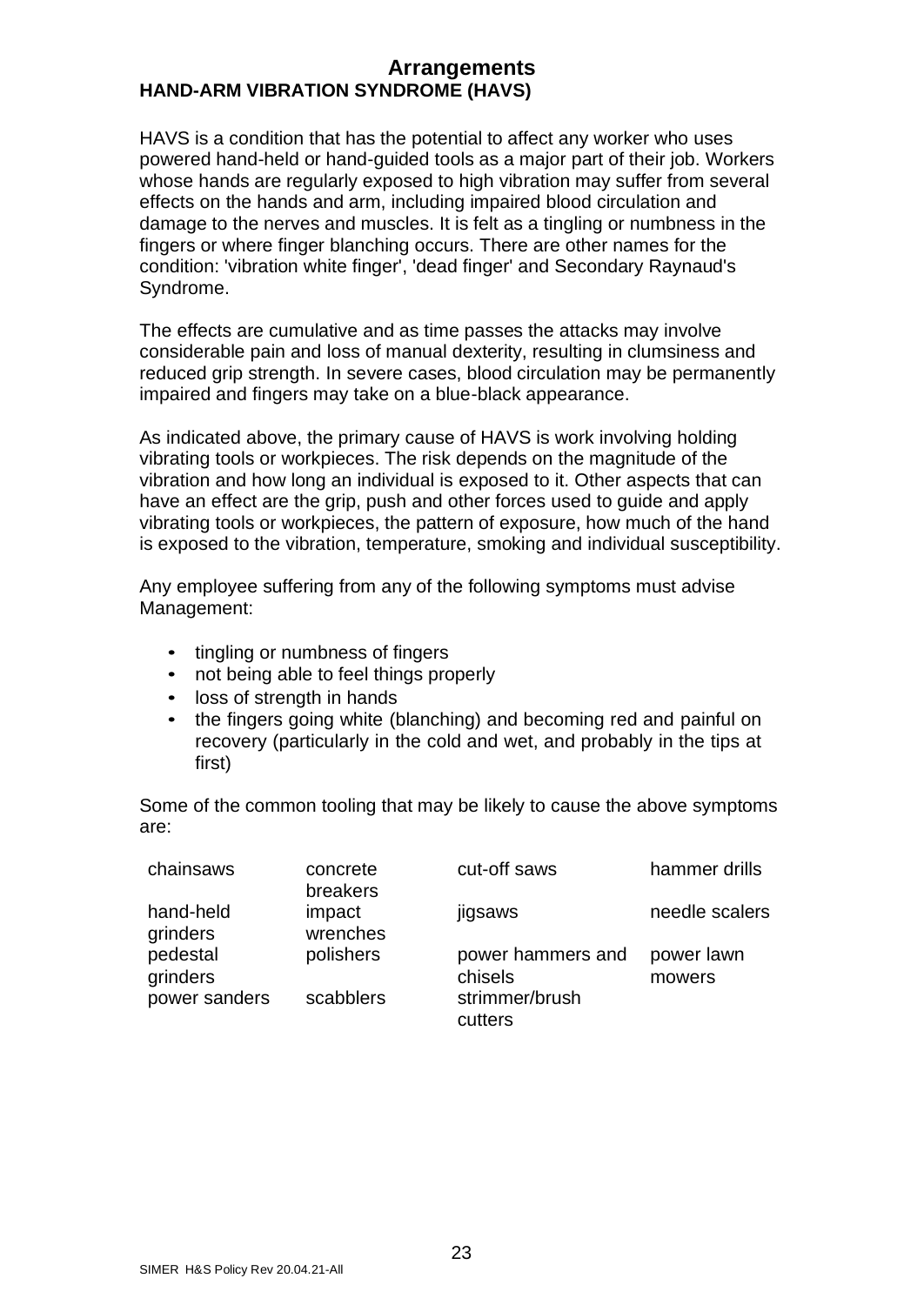HAND-ARM VIBRATION SYNDROME (HAVS) Cont'd

### **Equipment with high levels of vibration**

If it is found that there are items of equipment with high vibration levels (greatly exceeding  $2.8$ m/s<sup>2</sup>), action is required to reduce this. The solution may be purchase of different/new equipment, improved maintenance/servicing, using the equipment for shorter periods of time and information to staff on how to minimise the risks.

#### **Purchasing of new equipment**

Whenever new equipment is to be purchased, the supplier's vibration information should be checked in advance and every effort made to ensure that equipment with the lowest vibration levels and best protection is obtained. Any second-hand equipment should also be assessed before being put into use.

#### **Maintenance of equipment**

In order to minimise the deterioration of equipment, items should be inspected and serviced on a regular basis. Advice from the suppliers/manufacturers should be taken into account. There may be certain routine checks that lead to early identification of problems or accessory replacements, in which case these should be carried out at a set frequency.

Individual users must be made aware that if at any point they feel a machine performance has deteriorated in terms of vibration, they must report it at the earliest opportunity so that further investigations can be made.

#### **Health Surveillance**

If there is a significant risk of HAVS, i.e. an individual's vibration exposure regularly exceeds 2.8m/s<sup>2</sup>, then a health surveillance programme be arranged by the Company. The aim of this is to identify at an early stage any member of staff who may be showing medical signs of developing HAVS. If at any time between the routine checks, a member of staff notices any of the signs of HAVS, they should report it to the Company Secretary in order that referral to an Occupational Health practitioner can be organised and investigation of the equipment carried out by a competent person.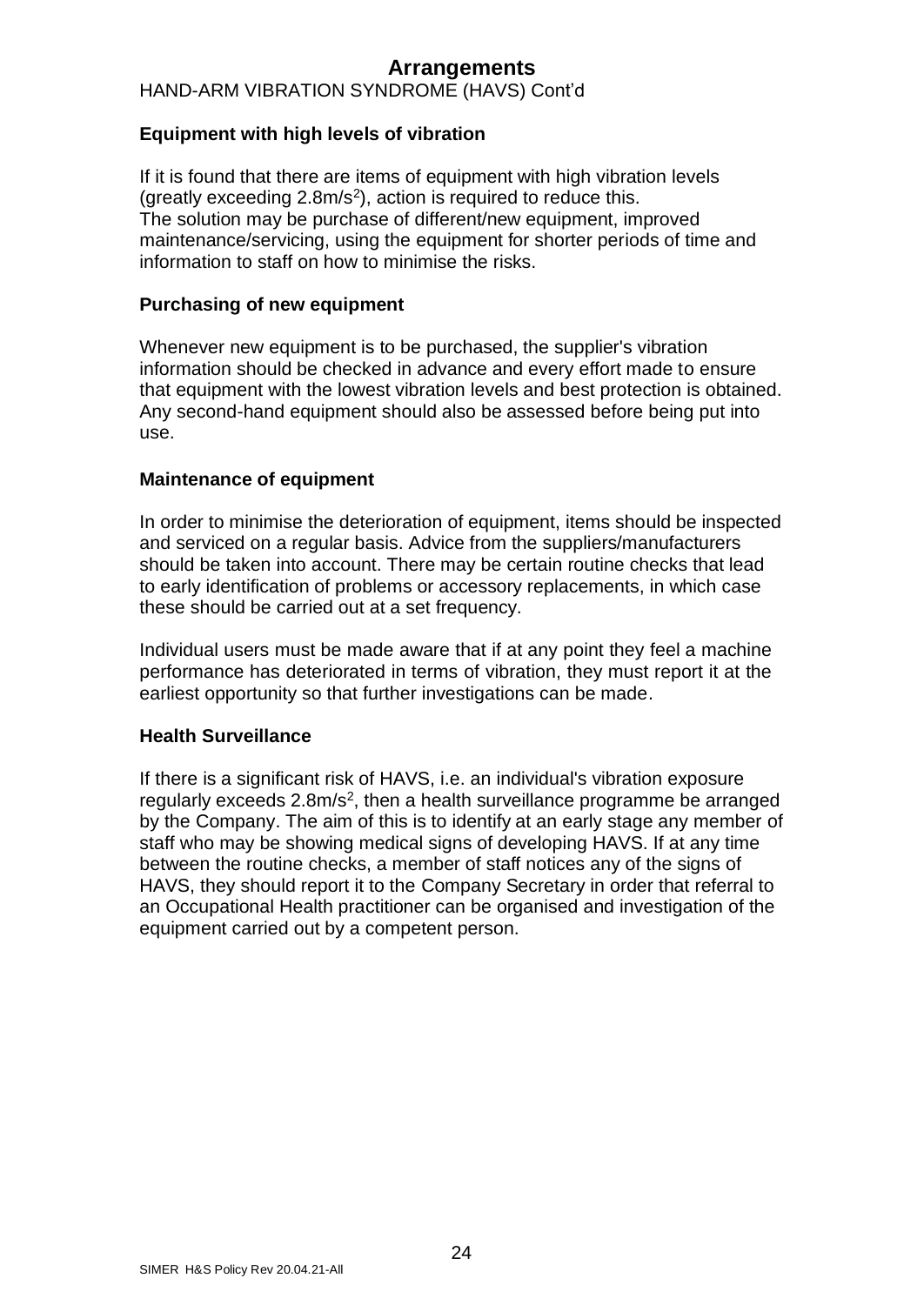### **HOT WORK**

Employees involved in welding, cutting, brazing or grinding operations will ensure that good safe working methods are applied at all times and that the equipment is used and stored safely without causing a risk to others.

#### **Electric Arc –**

Severe and sometimes, fatal accidents happen as a result of electrical shock while using electrical welding appliances. Any persons using the arc welding must be competent and carry out all measures to ensure the task is carried out in a safe manner.

#### **Check:**

- systems are in place in accordance with the manufacturer's guidance
- the welder is not switched on before being plugged in
- all connections/leads are free from defect and safe
- all equipment is earthed and insulated, and in good condition
- protective screens have been erected, and consideration of the environment has been taken into account
- PPE is in good working order and worn

### **Gas Welding –**

#### **Check**:

- systems are in place in accordance with the manufacturers guidance
- flame arrestors are fitted to cylinders
- equipment for loose connections and or gas leaks
- for the possible build-up of oxygen or fuel gasses in confined spaces
- cylinders are away from any heat source
- cylinders are retained upright in a rack or trolley.
- PPE is in good working order and worn

#### **Always:** -

- use approved face shields and protective clothing
- erect screen if necessary to protect other personnel
- remove combustible material from work area
- ensure adequate ventilation, particularly in enclosed spaces
- have a charged fire extinguisher nearby

### **Fire Watch**

Always finish hot work an hour prior to leaving the site to ensure that risks from fire can be observed and controlled. If working from a permit to work the client may take on this responsibility, this must be confirmed in writing prior to leaving site.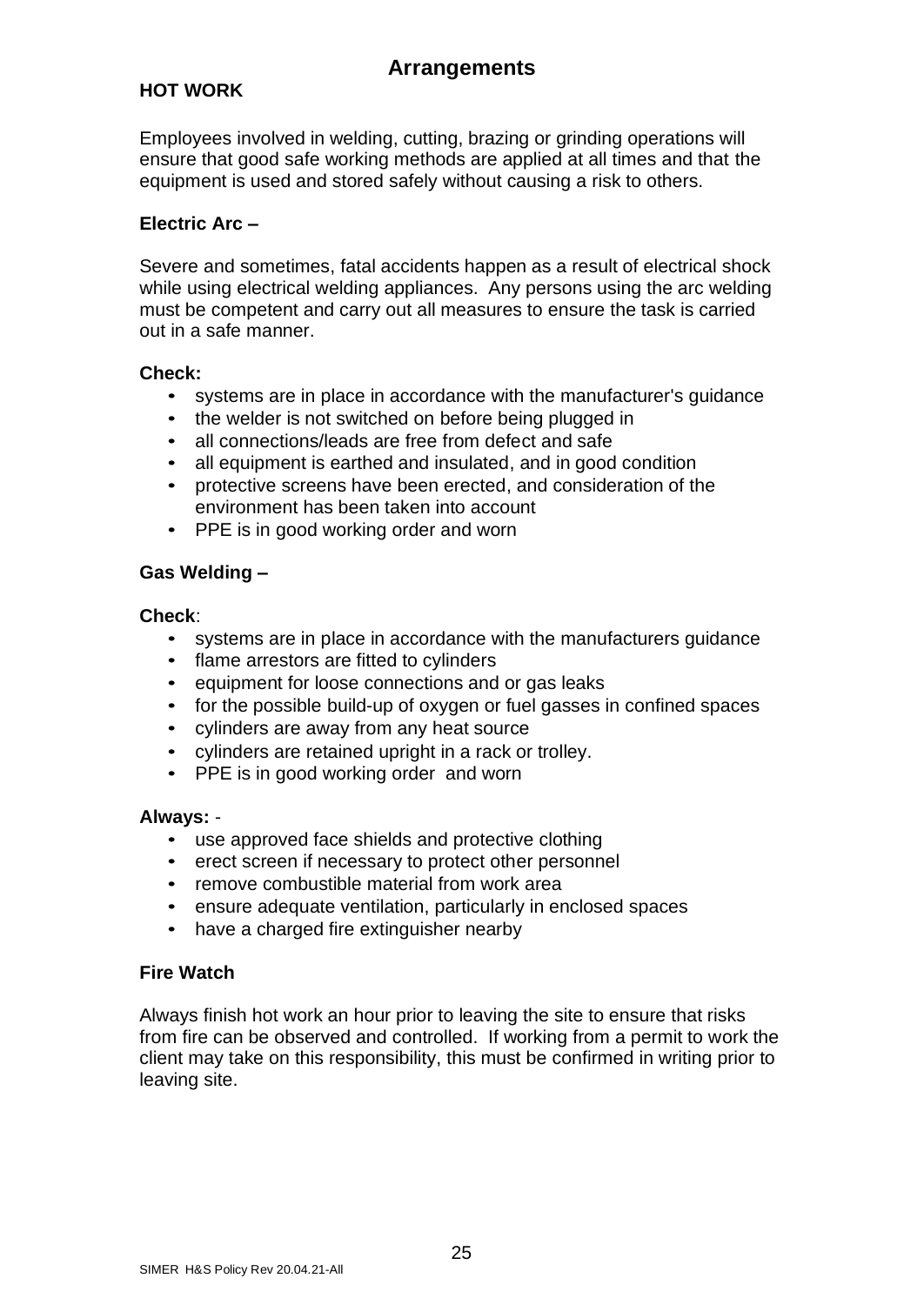### **HOUSEKEEPING**

Employees are expected to carry out their work for or on behalf of the Company in a clean and orderly manner.

A tidy site is a safe site:

- Ensure that the site area is safe and secure at all times, using warning signs and guarding to reduce risks to members of the public.
- Stack and secure all materials as they arrive on site.
- Protect all materials that can be damaged by the weather.
- Lower all debris to the ground by hoist, pulley or chute do not throw it down.
- Dispose of waste materials in a suitable manner and in compliance with local authority and legislative requirements.
- Keep tools, materials and fixings away from the edge of openings in the structure.
- Remove all tools and plant when work is complete.
- All reclaimed refrigerant is to be returned to the Company office for recycling.
- Leave site clean and tidy on completion.

Housekeeping also relates to Company vehicles and all drivers are to ensure that their vehicles are kept in a clean and serviceable condition.

All recycling will be carried out in compliance with Environment Agency guidance and the Hazardous Waste Regulations. Waste transfer certificate will be held on file at the head office.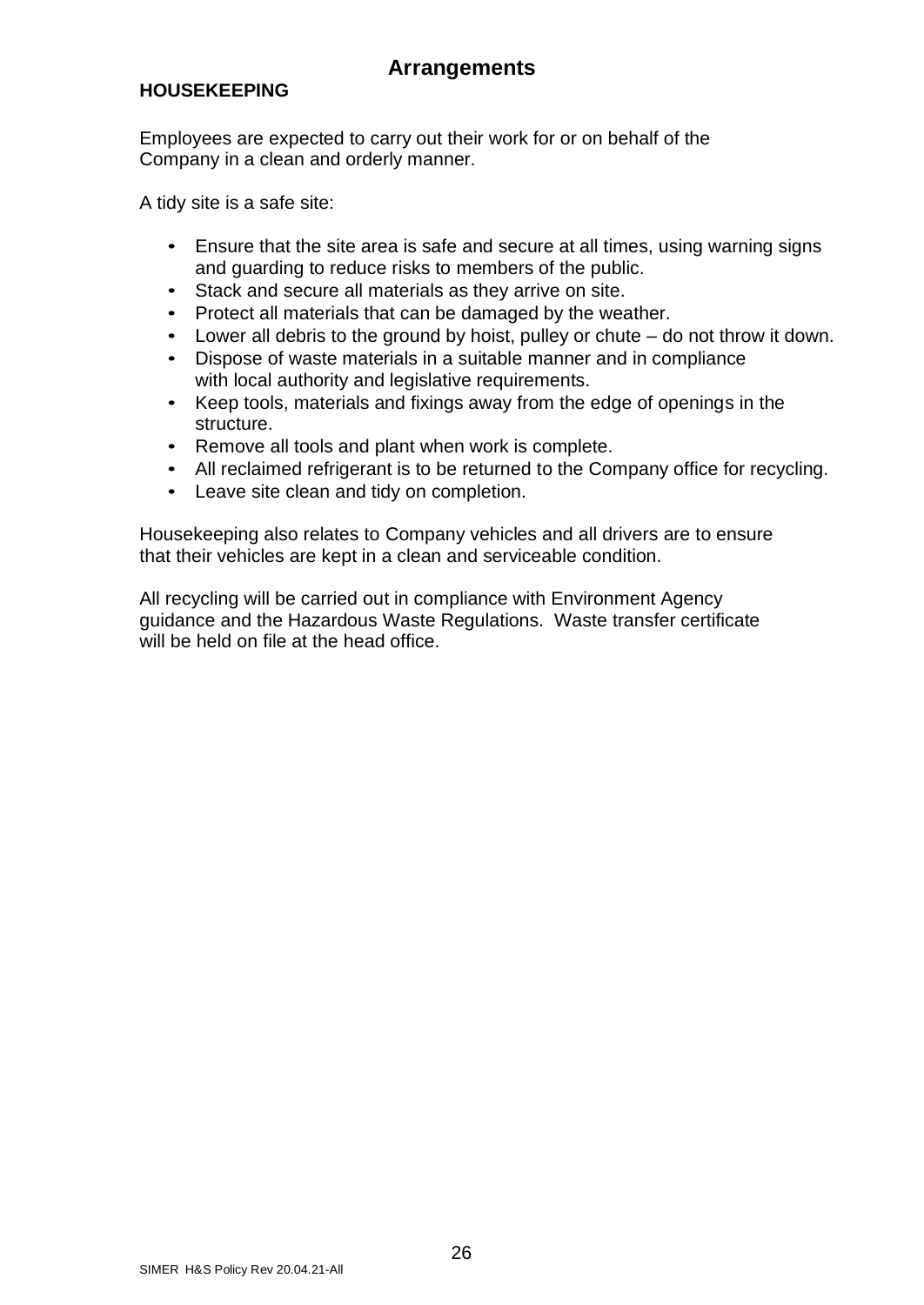### **LIFTING EQUIPMENT**

On no account must lifting equipment be used by an operative before it has been subjected to a though examination by a competent person, or if supplied by another party, confirmed by physical evidence, i.e. certification of inspection.

All Company owned equipment must be recorded onto the Company equipment register and undergo an initial and routine inspection. Where required, a certificate of inspection will be presented.

All lifting gear or equipment used by the Company will comply and be used in compliance with the requirements of the Lifting Operations and Lifting Regulations.

Were the services of a mobile crane are required the following will be supplied:

A copy of the latest examination report Certificate of the competent user Certificate of insurance Any associated road closure certificates Notification and certification of the banksman

The limitation of the crane will be assessed in conjunction to the lifting requirements. Under no account must the crane operator exceed the lifting capabilities of the crane and or his level of competence.

When the crane is in operation the Banksman must place himself a safe position and in clear view of the crane operator to give clear and concise signals, in some cases mobile communications may be used. The Banksman must wear a high visibility jacket, hardhat and safety footwear during all lifting operations.

The crane must not be operated where a Banksman is not available.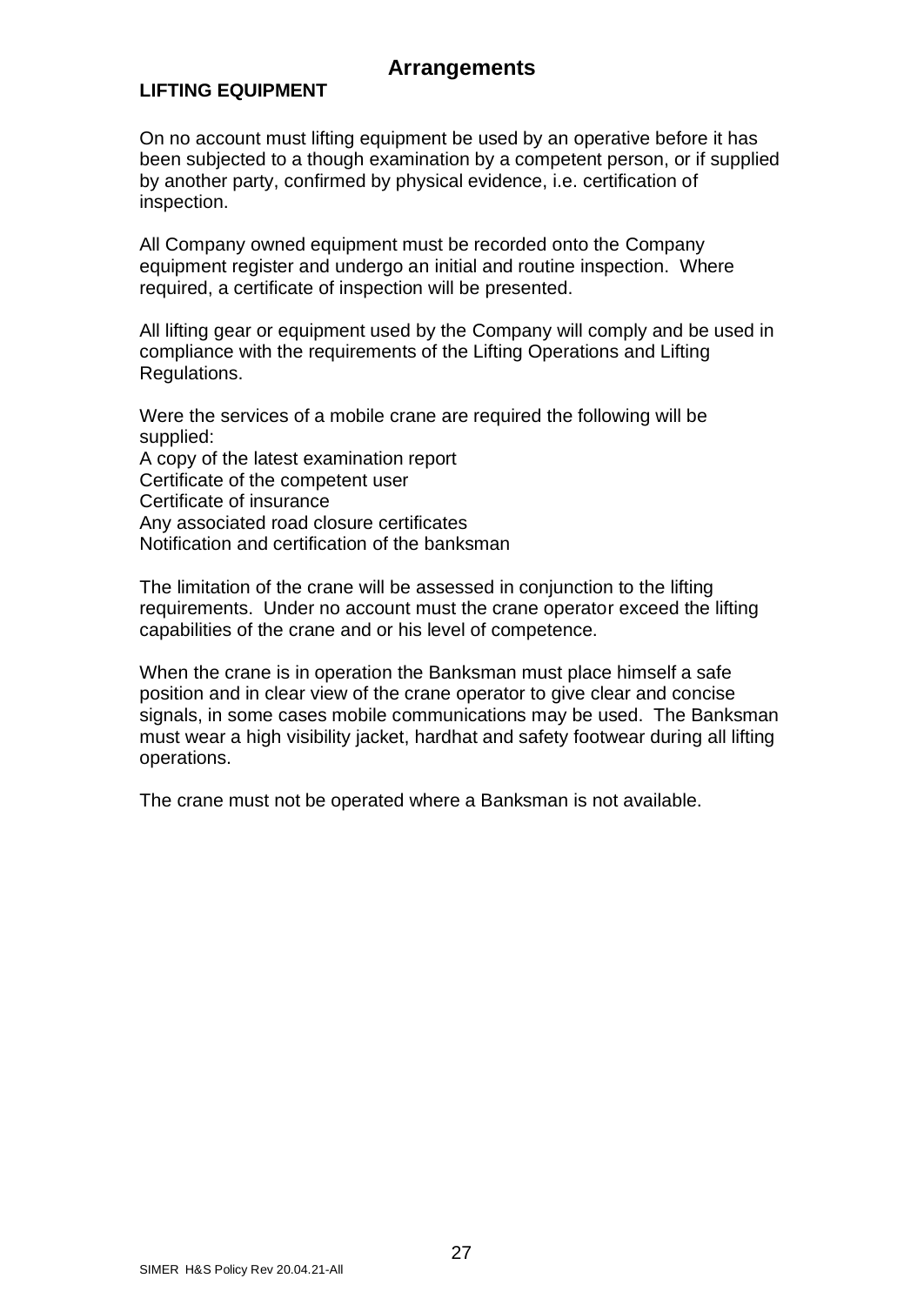### **LONE WORKING**

There is no general prohibition on working alone but sometimes the Risk Assessment will stipulate that at least two people must be involved for specific tasks.

When the work you are carrying out does not present a special risk, you must still protect yourself in the event of sudden illness or crime by arranging for the Company or a colleague to telephone you at regular intervals, thus in the absence of an answer a responsible person or the police could be summoned.

Never work alone in high-risk areas unless you contact the Company first and a risk assessment has been carried out and safeguards are in place.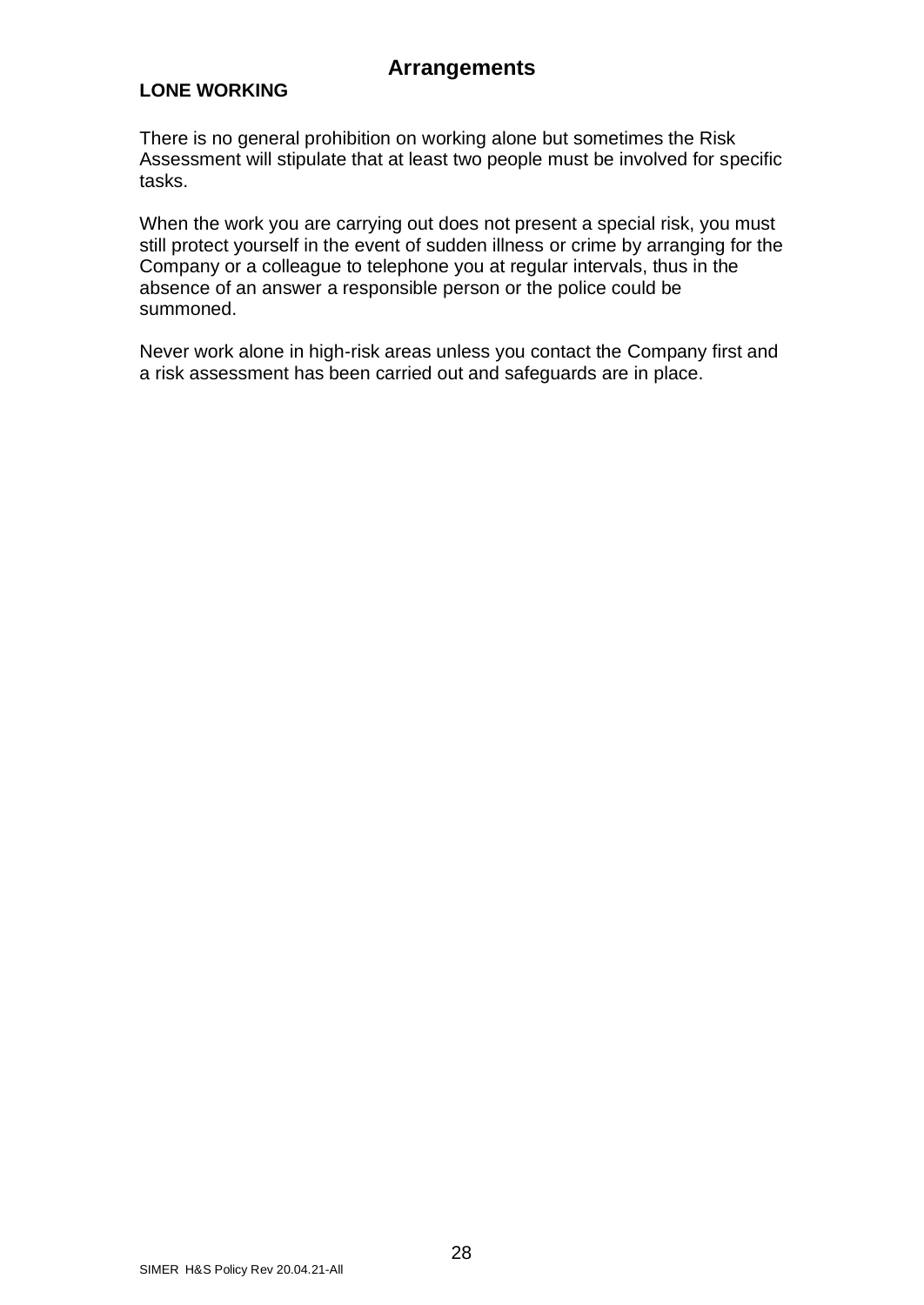### **Arrangements MANAGEMENT OF HEALTH AND SAFETY**

In compliance with the Management of Health and Safety at Work Regulations (MHSAW) the Company has a duty to have written policies, procedures and risk assessments if employing more than five.

To comply with the MHSAW Regulations this policy has been produced to meet with the companies working practices. The Company will, in compliance with HSG 65, audit, review, measuring and plan to amend the policy and working procedures accordingly.

Risk assessments are an essential part of ensuring the safety of employees and or anyone else who may be affected by its acts or omissions. The Company will ensure that risk assessments will be carried out in accordance with the MHSAW, associated regulations and approved codes of practice.

For risk assessment forms. **See Appendices.**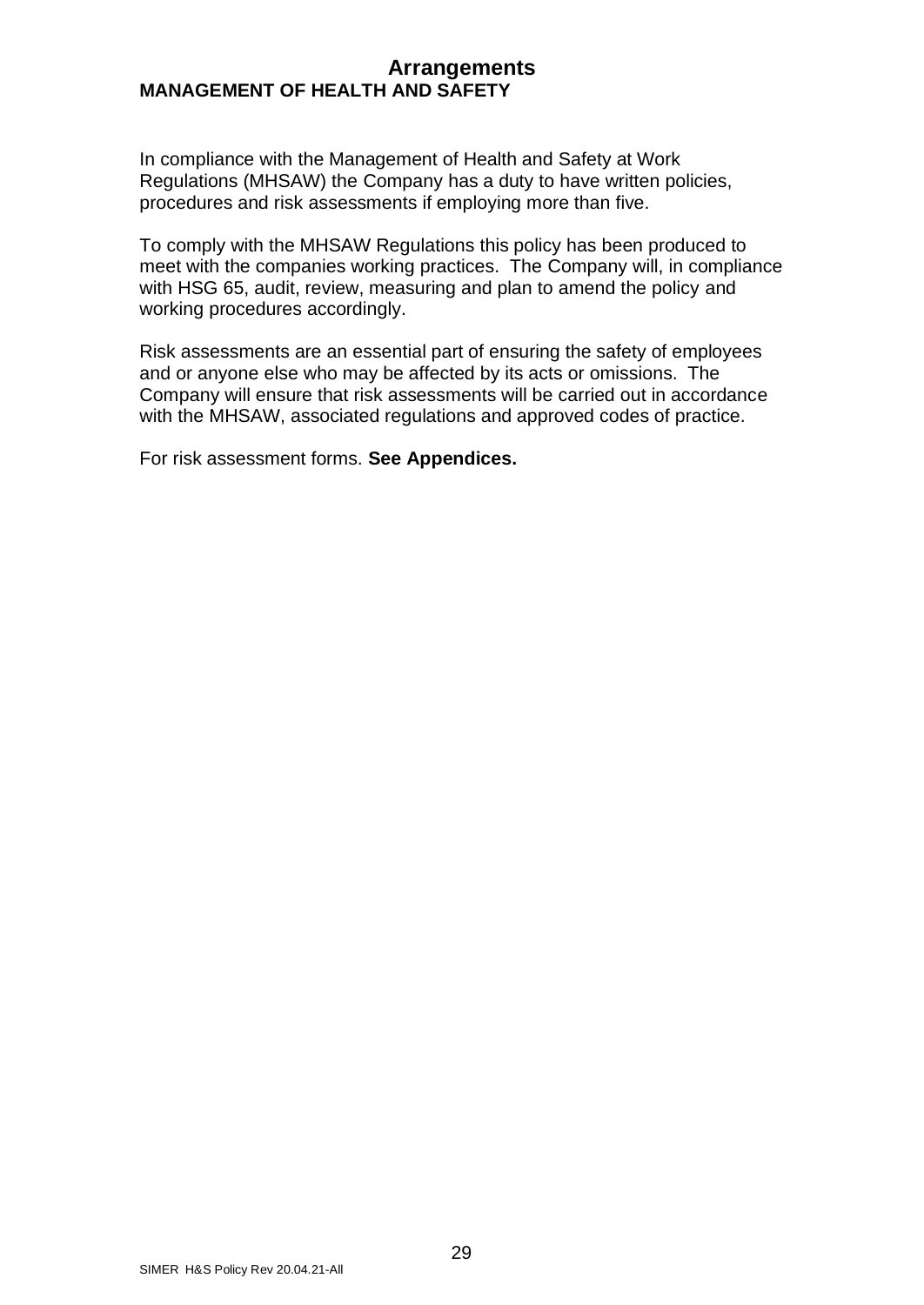#### **MANUAL HANDLING**

The Company will wherever it is reasonably practicable avoid manual handling altogether. Where this is not reasonably practicable a suitable and sufficient assessment of all such manual operations will be undertaken.

If manual handling tasks cannot be avoided the Company will so far as is reasonably practicable seek to automate or mechanise the handling operation. Employees are reminded that if automated or mechanical aids are provided for manual handling operations then there is a legal duty on employees to use them.

All persons undertaking manual handling operations which involves a risk of being injured from such operations must observe the following rules:

- Never attempt to lift a load beyond your physical capabilities; always get help if you have any doubts, do not take short cuts or get impatient, wait for help.
- Stand with the feet apart (but no wider than shoulder width) and positioned with one foot slightly forward alongside the object pointing in the direction of movement. NEVER lift and twist at the same time.
- Bend the knees and not the back.
- Get a firm grip with the whole hand and not just the fingertips.
- Keep the back straight, chin tucked in, head up and lift by straightening the legs.
- Keep the load close to the body with the heaviest side nearest, as this will reduce the lever effect.
- You should always be able to see over the load.
- Get help to open doors.
- Avoid trapping fingers when placing the load down.

Those handling in high winds, wet conditions or wearing personal protective equipment which may affect manual handling, such as gloves, must be aware of the extra risks this may involve.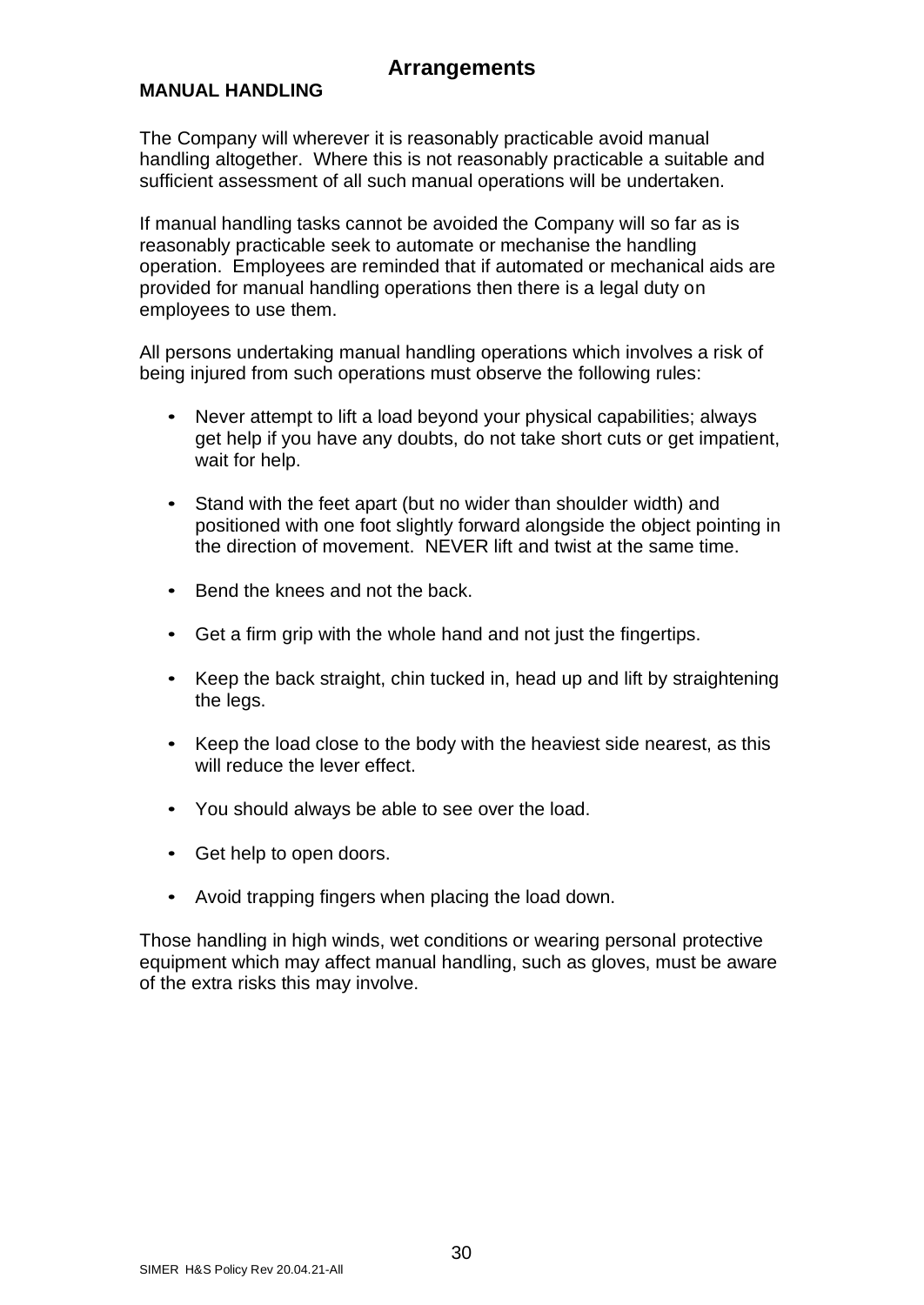### **MOBILE PHONES**

Although presently there is no evidence to show that mobile phones can cause ill health it is wise to take steps to reduce the length of time spent on the phone. Also to reduce the likelihood of traffic accidents due to the use of the mobile phone some basic advice must be considered. Therefore observe the following points wherever possible:

- Only use a mobile phone when it is necessary and not for longer than is strictly necessary. Keep conversations short and simple.
- When using a hand-held phone, ensure the antenna (aerial) is fully extended and do not press the phone to your ear or the side of your head.
- A mobile phone regulates its own power output to correspond to signal strength and it is therefore advisable to make calls from areas with good signal coverage where possible.
- Never use a hand-held phone while driving. Make use of the hands-free phone and only do this when it is safe to do so. You MUST exercise proper control of your vehicle at all times.
- Do not initiate a call using a hands-free phone whilst driving.
- Warn incoming callers when you are driving and advise that you may need to break off the conversation.
- Always find a suitable place to stop, retrieve messages and make or continue telephone conversations.
- Do not use a mobile phone when working with flammable substances e.g. hydrocarbons.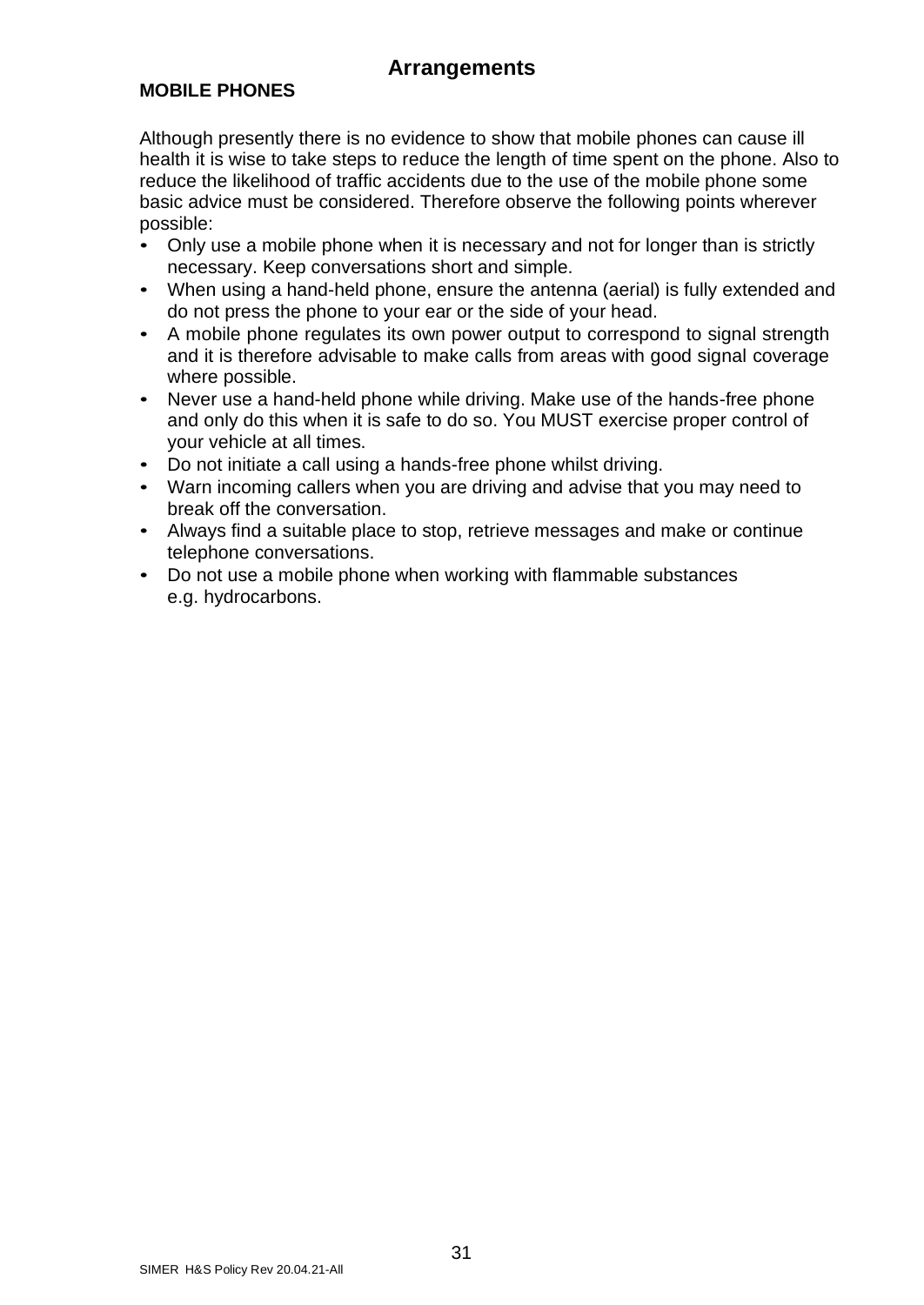### **NOISE**

Hearing damage caused by exposure to noise at work is permanent and incurable. Research estimates that over 2 million people are exposed to noise levels at work that may be harmful.

The Company shall ensure that risk from noise exposure is either eliminated at source or, where this is not reasonably practicable, reduced to as low a level as is reasonably practicable. When on a client's site and operating in a hearing protection zone, defined by a blue sign with a white picture of a head wearing ear muffs, hearing protection must be worn.

- (1) The lower exposure action values are
	- a) a daily or weekly personal noise exposure of 80 dB (Aweighted); and
	- b) a peak sound pressure of 135 dB (C-weighted).
- (2) The upper exposure action values are
	- a) a daily or weekly personal noise exposure of 85 dB (Aweighted); and
	- b) a peak sound pressure of 137 dB (C-weighted).
- (3) The exposure limit values are
	- a) a daily or weekly personal noise exposure of 87 dB (Aweighted); and
	- b) a peak sound pressure of 140 dB (C-weighted).

As a rule of thumb if you cannot hold a conversation at a distance of 2 metres without shouting then it is more than likely that the surrounding noise level is at a point where hearing protection should be worn to safeguard from hearing damage.

Hearing protection is available to all engineers, where the noise exceeds the lower exposure limit hearing protection must be worn.

The Company will provide health surveillance to workers regularly exposed above the upper exposure action values. Where exposure is between the lower and upper exposure action values, or where employees are only occasionally exposed above the upper exposure action values, health surveillance will only be required if information comes to light that an individual may be particularly sensitive to noise induced hearing loss NIHL. This may be from past medical history, audiometric test results from previous jobs or other independent assessments. A few individuals may also indicate a family history of becoming deaf early on in life. If this information is brought to the attention of the Company then those individuals will be provided with health surveillance.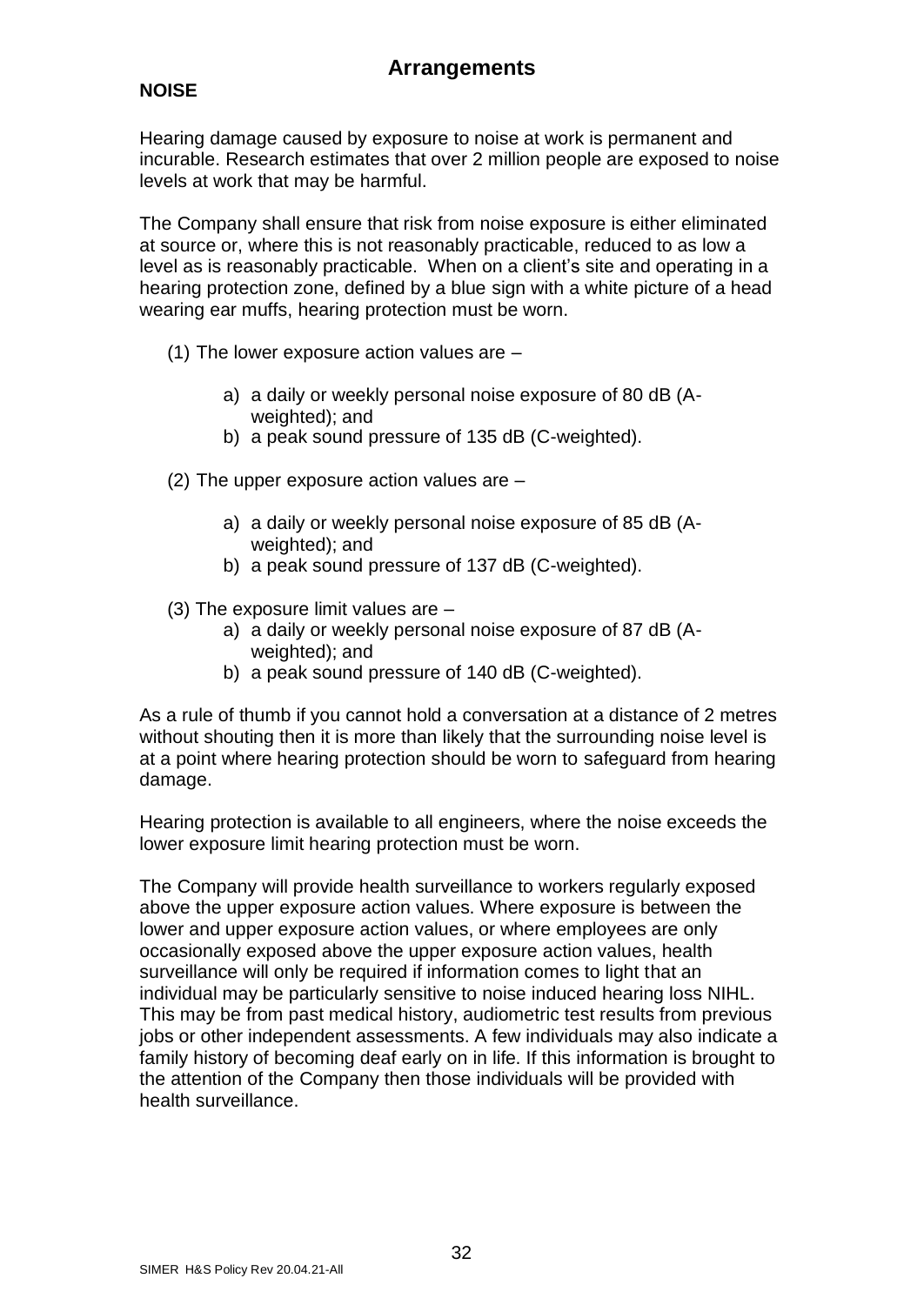### **Arrangements PERSONAL PROTECTIVE EQUIPMENT**

The Company will ensure that their employees are provided with any necessary protective clothing or equipment to safeguard the health and safety of their employees.

Any protective equipment provided must be properly maintained, suitable and sufficient and meet with associated standards and codes of practice.

Head protection must be worn correctly wherever there is a risk of impact to the head or in designated head protection areas.

Eye protection must be worn where there is a foreseeable risk of eye injury occurring or where designated by the client.

Safety footwear is provided to all engineers and must be worn at all times where a risk of injury or in a designated safety footwear area. .

Hi visibility jackets are to be worn in any area where there is a likelihood of traffic/plant movement or where required by designation.

Any defective PPE is to be reported as soon as possible to management for replacement.

Defacing, abusing or intended damage to personal protective equipment could lead to disciplinary action.

Operators will be training in use of the harness and lanyard, and the procedures for periodic inspection, maintenance and storage of fall protection PPE.

Harnesses, lanyards and associated equipment must be stored to prevent from oil, heat, sun and other possible contaminates. All equipment must be within test date and certificated. If the equipment is not certificated it **MUST** NOT BE USED.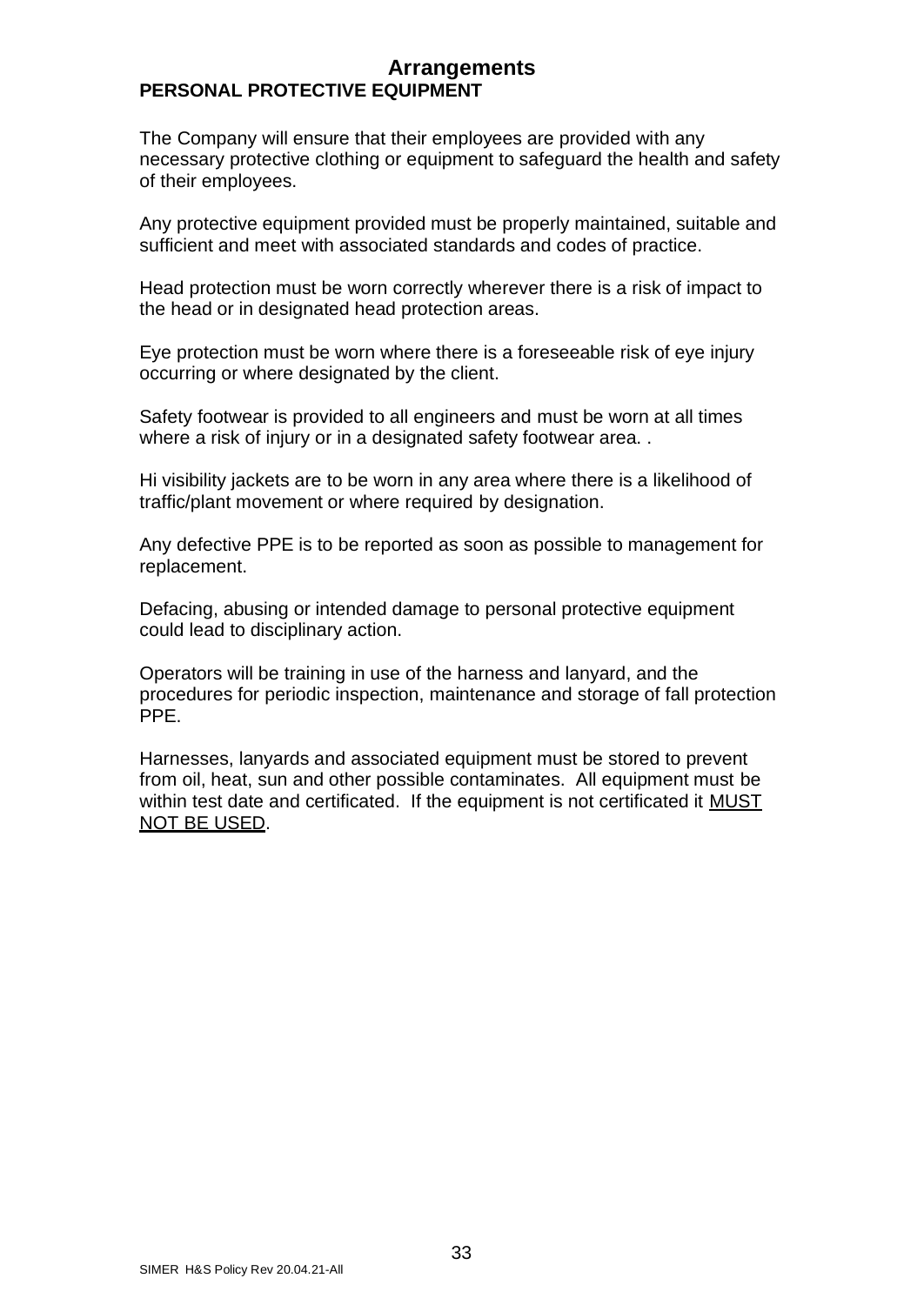### **REPORTING OF INJURIES, DISEASES AND DANGEROUS OCCURRENCES REGULATIONS (RIDDOR),**

It is a statutory requirement for an injured person to report details of any accident, regardless how minor, to his employer. An entry in an Accident Book constitutes notification that an accident has occurred.

### **Reporting / Investigation**

All incidents / accidents will be investigated and reviewed by the Company Directors. All employees are required to notify either, the Company Safety Coordinator or Office Manager when an accident / incident occur.

All accidents, diseases and dangerous occurrences must be reported as soon as reasonably practicable dependant on severity. If it is reportable it must be reported through the Incident Contact Centre (ICC). The ICC has been established as a single point of contact for receiving all workplace incidents in the UK.

In the event of having to report an accident / incident one of the Directors will use one the following routes:

**Telephone -** 0845 3009923 (Opening Hours Mon – Fri – 08:30 – 17:00)

### **Internet -** by providing information on the HSE site:  **https://www.hse.gov.uk/riddor/reportable-incidents.htm**

The Incident Contact Centre will forward details of incidents to the relevant enforcing authority, which is the environmental health department of our local authority.

Regulations require the Health and Safety Executive to be notified of:

### **Death or major injury**

If there is a death of any person, whether or not they are at work, must be reported if it results from an accident arising out of or in connection with work i.e. an employee, or a self-employed person working on our premises is killed or suffers a major injury (including as a result of physical violence); or a member of the public is killed or taken to hospital as result of our actions. The Company must notify the above ICC without delay by telephone. They will ask for brief details about our business, the injured person and the accident. The Company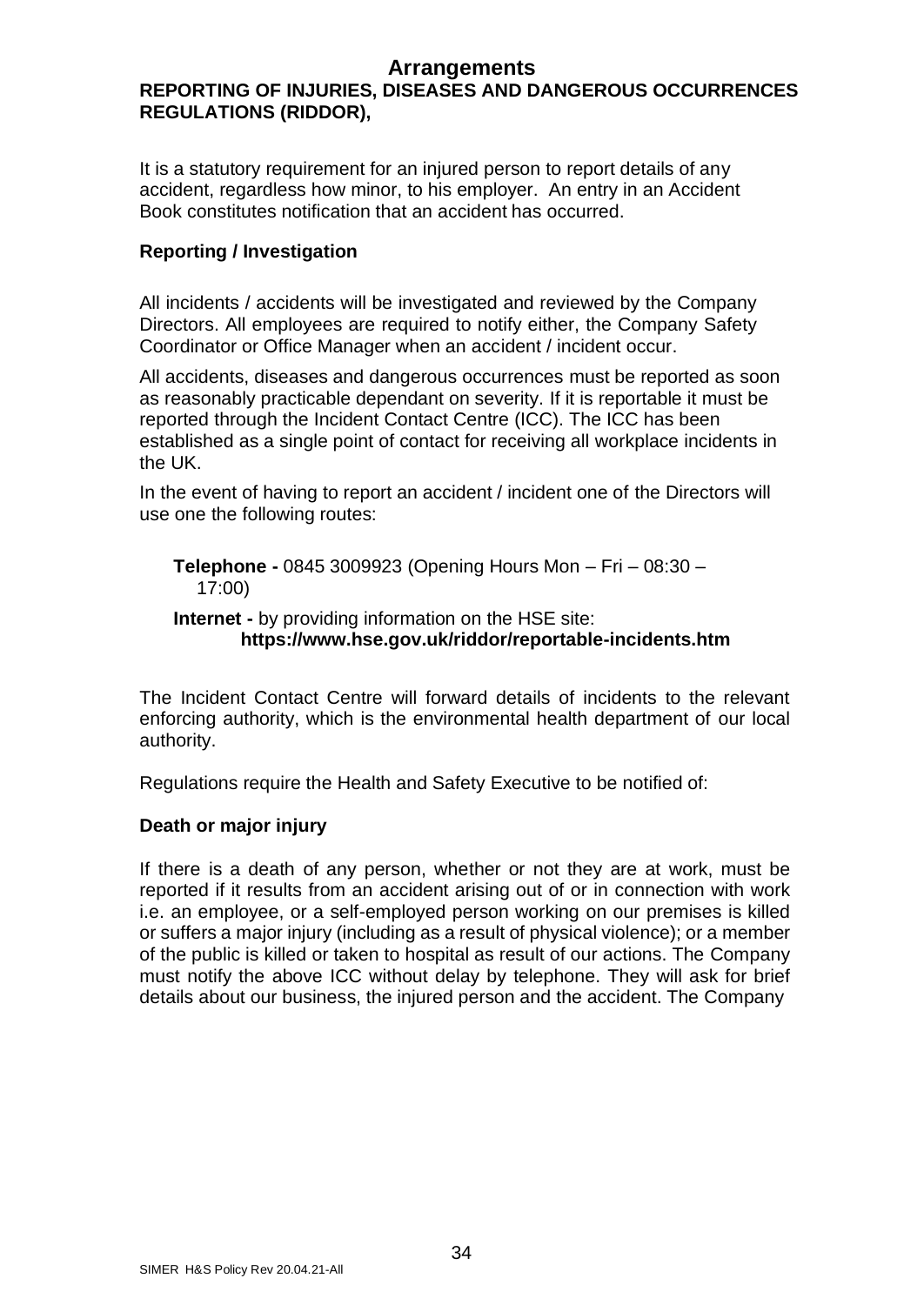must complete an accident report on the Internet form (F2508) or a hard copy and send within ten days unless advised by the HSE otherwise.

#### **Over-seven-day injury**

If there is an accident, act of physical violence or an over-seven-day injury connected with work to an employee, or a self-employed person working on our premises the Company must complete and send an accident report via the Internet or a hard copy to the enforcing authority within ten days. An overseven-day injury is one, which is not major but results in the injured person being away from work or unable to do their normal work for more than three days (including non-workdays)

### **Disease**

If a doctor notifies you that you are suffering from a reportable work-related disease then you must inform the Company. The Company will, confirm whether the disease is reportable with the HSE via the above number and if so, then complete the appropriate documentation either on the Internet or hard copy (F2508A), sending as required.

#### **Dangerous occurrence**

If something happens which does not result in a reportable injury, but which clearly could have done, then it may be a dangerous occurrence which must be reported immediately (e.g. by telephone to the Director of Training who will advise the HSE in the same way). Within ten days the Company must then complete the appropriate documentation either on the Internet or hard copy (F2508) sending as required.

Accidents resulting in Death, Major injuries or when a Dangerous Occurrence has happened must be reported immediately by a Director or an appointed person to the HSE and our Insurance Company, additional consideration should be given to notifying the Company Appointed Health & Safety Advisor for further investigation.

### **Recording**

The Company's responsible person is required to record any incident where a person is incapacitated for more than three consecutive days, arising from a work activity. These records must be retained for at least three years from the date of incident.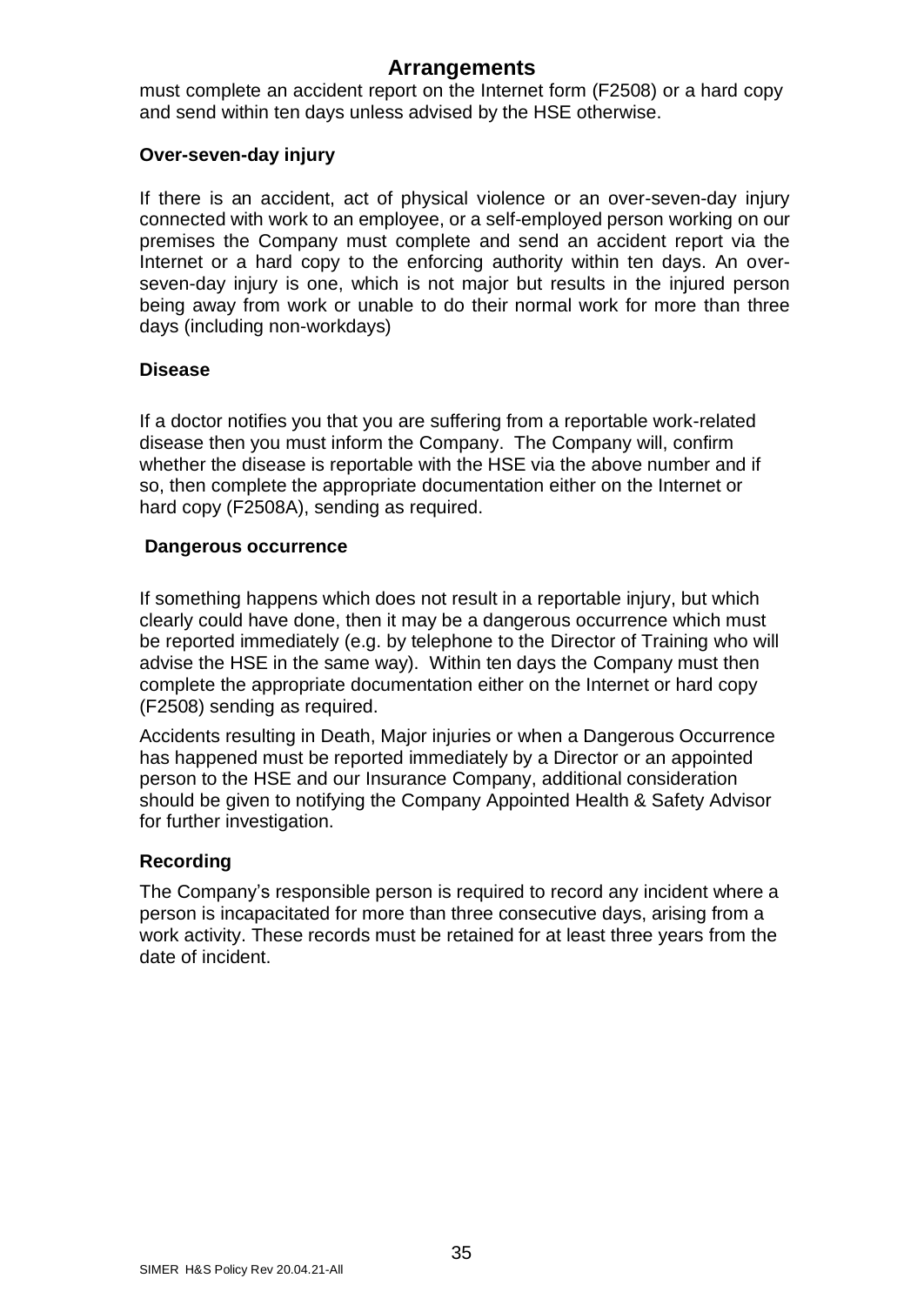### **SAFETY SIGNAGE**

### **SAFETY SIGNS**

A safety sign is a sign combining geometrical shape, colour, pictorial symbols and sometimes text to provide specific health and safety information of instruction.

### **PROHIBITION SIGNS**

Round with white background and red border and cross bar, symbols are black and placed centrally on the background without obliterating the cross bar. The sign means you must not ignore the relevant information displayed.

### **HAZARD WARNING SIGNS**

Triangular with a yellow background and a black border, the symbols are black and placed centrally on the background. The sign warns of a particular hazard.

### **MANDATORY SIGNS**

Round with blue background and white symbol. The sign indicates protective clothing to be worn, equipment that must be used or things that must be done.

### **EMERGENCY SIGNS**

Square or oblong with white symbols on a green background. The sign indicates safe conditions such as First Aid or emergency routes.

### **CHEMICAL HAZARD LABELLING**

Labels will be placed on containers holding chemical substances to show hazards such as corrosive, flammable, harmful etc., and details are found in the relevant Safety Data Sheet.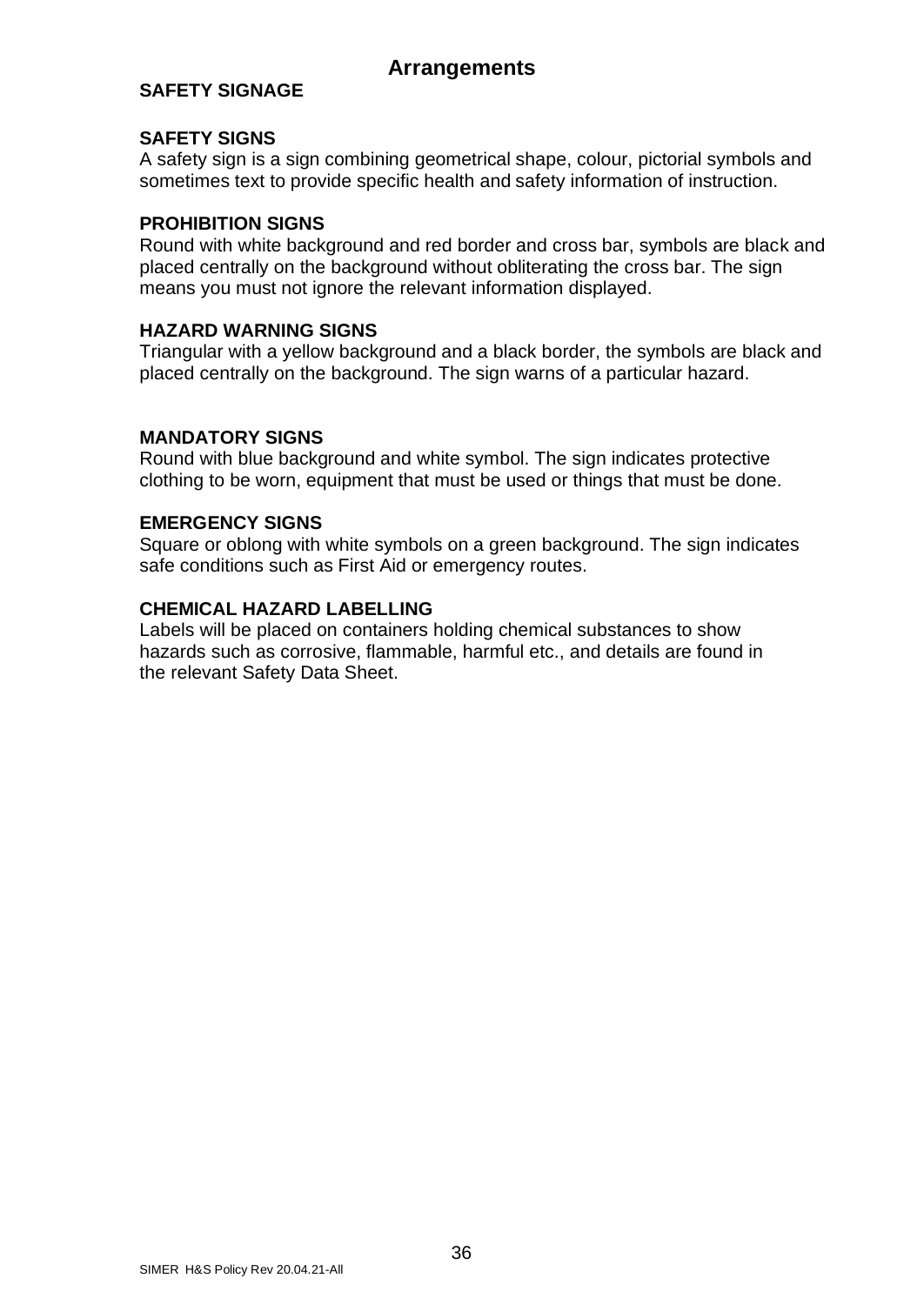### **STRESS**

The Company are committed to protecting the health, safety and welfare of our employees and recognises that workplace stress is a health and safety issue and acknowledge the importance of identifying and reducing workplace stressors.

This policy will apply to everyone in the Company and managers are responsible for implementation and the Company is responsible for providing the necessary resources.

### **Definition of stress**

The Health and Safety Executive define stress as "the adverse reaction people have to excessive pressure or other types of demand placed on them". This makes an important distinction between pressure, which can be a positive state if managed correctly, and stress, which can be detrimental to health.

### **Policy**

- The Company will identify all workplace stressors and conduct risk assessments to eliminate stress or control the risks from stress. These risk assessments will be regularly reviewed.
- The Company will provide training for all managers and supervisory staff in good management practices.
- The Company will provide confidential counselling for staff affected by stress caused by either work or external factors.
- The Company will provide adequate resources to enable managers to implement the Company's agreed stress management strategy.

It is important to realise that we all have stress, this is a natural and important factor to maintain personal stimulation and can be self-managed to a degree, this is known as positive stress.

Negative stress is when the stress factors become personally uncontrollable and can be as a result of actions from others or unmanageable personal issues. Three causes of negative stress are a lack of control, lack of support from people around you, and a lack of meaning in what you are doing.

Stress reactions can cause us to feel hopelessness, anguish, boredom and frustration can also be a part of the stress experience. Outwardly, our reactions are noticeable when we unconsciously tense up our shoulders, furrow our brow or bit our teeth together. Or we might get a lump in our throat, a knot in our stomach, a stiff neck or feel pressure over our chest.

### **Any employee having symptoms of negative stress must advise the Company, enabling actions to be taken to assist in overcome any work associated issues that may be affecting them.**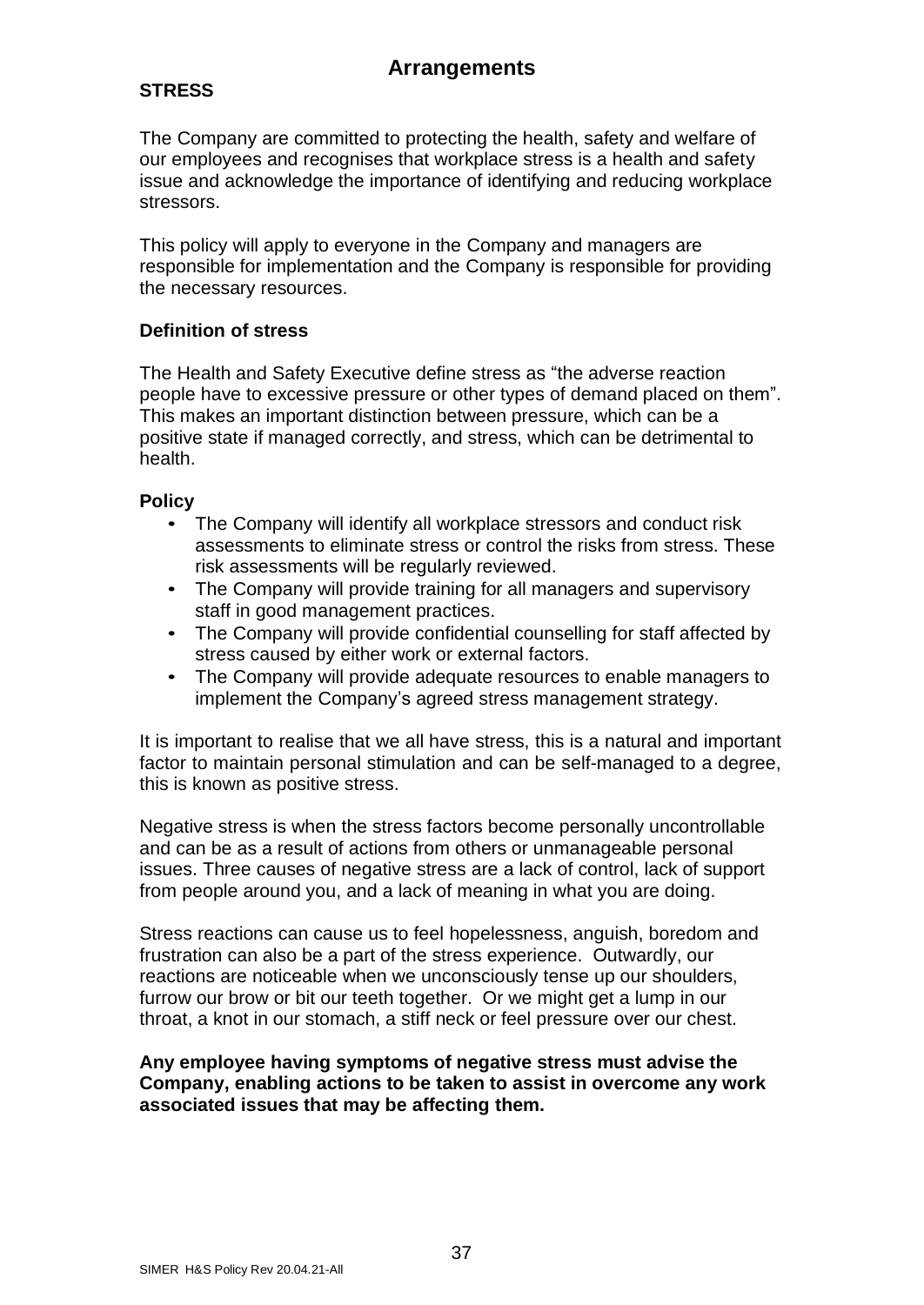### **TRAINING**

All employees will be assessed on their training needs. This will be carried out by a Company Director. There are several ways in which training will be provided

- New employee induction
- Job-specific for new starters
- Supervision and management
- Specialised
- Reinforcement or refresher

### **New employees**

New employees are known to be more likely to have accidents than those who have had time to recognise the hazards of the workplace. Formal health and safety training will form part of the induction programme. Training will also take place when job conditions change and result in exposure to new or increased risks. It will be repeated periodically where appropriate, and be adapted to any new circumstances.

The key points that will be covered in induction training are:

- discussion of the organisation's overall health and safety policy or programme
- safety philosophy; safety is as important as production or any other organisational activity, cause and prevention of accidents, responsibilities of management and employees
- local, national and organisational health and safety rules or regulations, and how those violating them may be subject to disciplinary action
- the health and safety role of the management team includes taking action on and giving advice on potential problems, and how they are to be consulted if there are any questions on health and safety
- where required, the wearing or use of personal protective equipment is not a matter for individual choice or decision – its use is a condition of employment

Employees would not normally be expected to pay for work related training although they are reminded to check their contractual terms and conditions.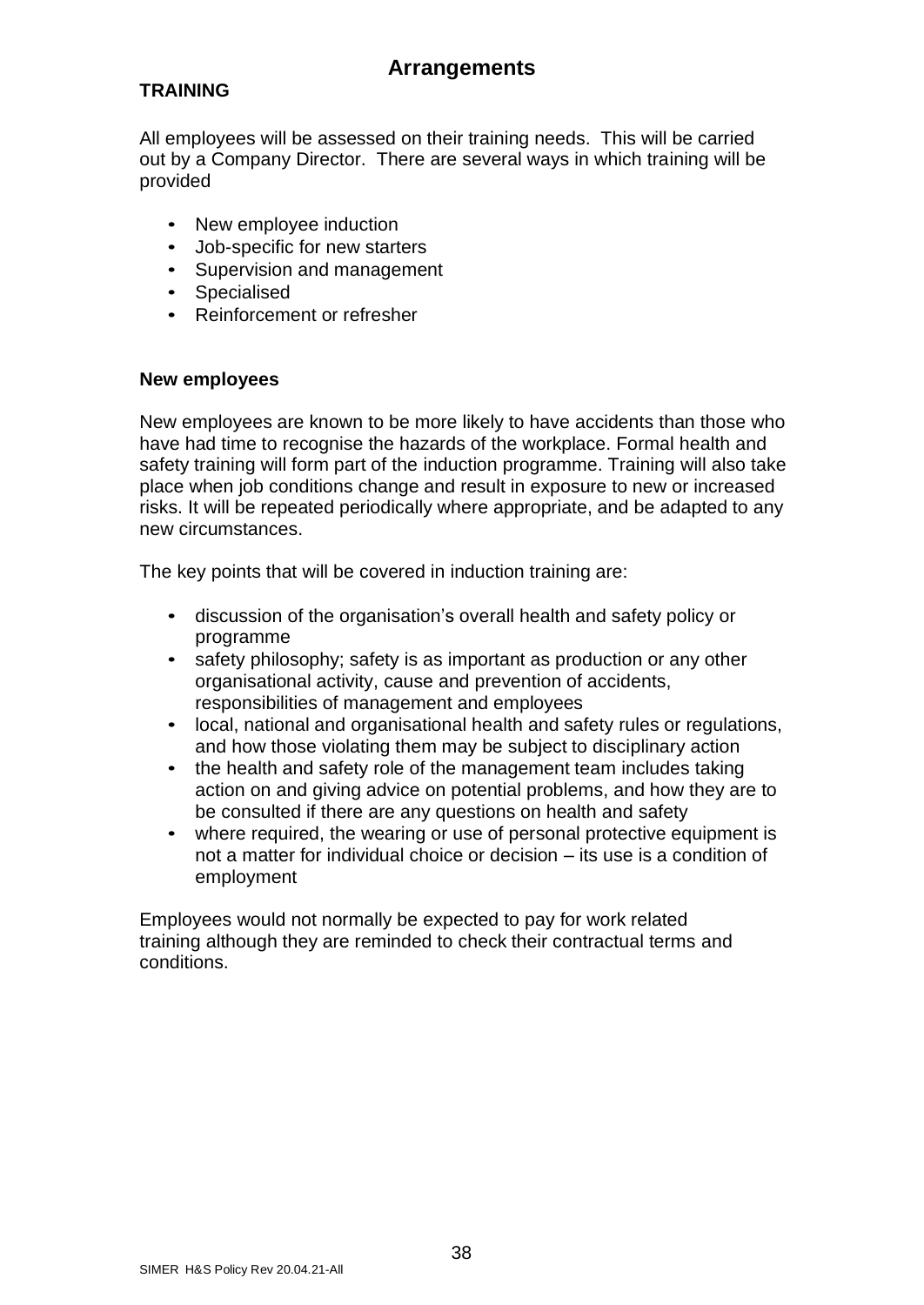### **Arrangements WELFARE ARRANGEMENTS AND FIRST AID FACILITIES**

Welfare facilities are provided in the offices of Simer Environmental Services Ltd.

In most cases the client will provide welfare facilities, i.e. toilet, washroom, and possible refreshment area, it is the duty of all employees to respect any shared services provided. It may be necessary, In the event of a long-term project, for the Company to provide portable facilities these will be assessed and introduced accordingly.

Any persons sustaining, or requiring treatment for, an injury must record the incident in the accident book located in the staff kitchen.

All service engineers will be trained on a recognised HSE, one day, competent persons first aid course.

In the event of first aid treatment being required appropriate provision will be made to ensure that a first aid box is available, all Company vehicles carry a first aid kit.

It is the driver's responsibility to ensure that the First Aid box is replenished via the Company Secretary.

In most cases when working on a client's site there will be First Aid provision. In the event of receiving treatment at a client's site the accident must be recorded in their book. In addition, and were practically possible the Company Secretary must be advised on any first aid treatment received immediately after by the injured person or a representative.

Some accident situations do require instant action and in such cases the following guidelines should be observed:

- Do not move the injured person, unless their position is endangering their life.
- Stay with the injured person, reassure them, and make them comfortable by keeping them warm and ensuring they can breathe freely. This will help to prevent the onset of shock.
- Call for assistance and get someone else to fetch the medical services.
- If shock sets in, lay the person flat on their back, raise their legs, loosen tight clothing, keep them warm and reassure them until medical help arrives.
- Do not apply grease or ointments to a burn. Try to exclude the air by covering with clean material but do not bandage.
- Bruises and sprains should be bandaged firmly. Cold water applied will relieve pain.
- Large open wounds should not be touched. Clean the surrounding skin and cover with dry clean material – get medical help.
- Do not attempt to set broken limbs. Make the injured person comfortable and call for assistance to get them to hospital.
- Cover any open wound with dry clean material. In case of electric shock, **DO NOT TOUCH** the victim until the power supply is switched off. Treat as for shock and get medical help immediately.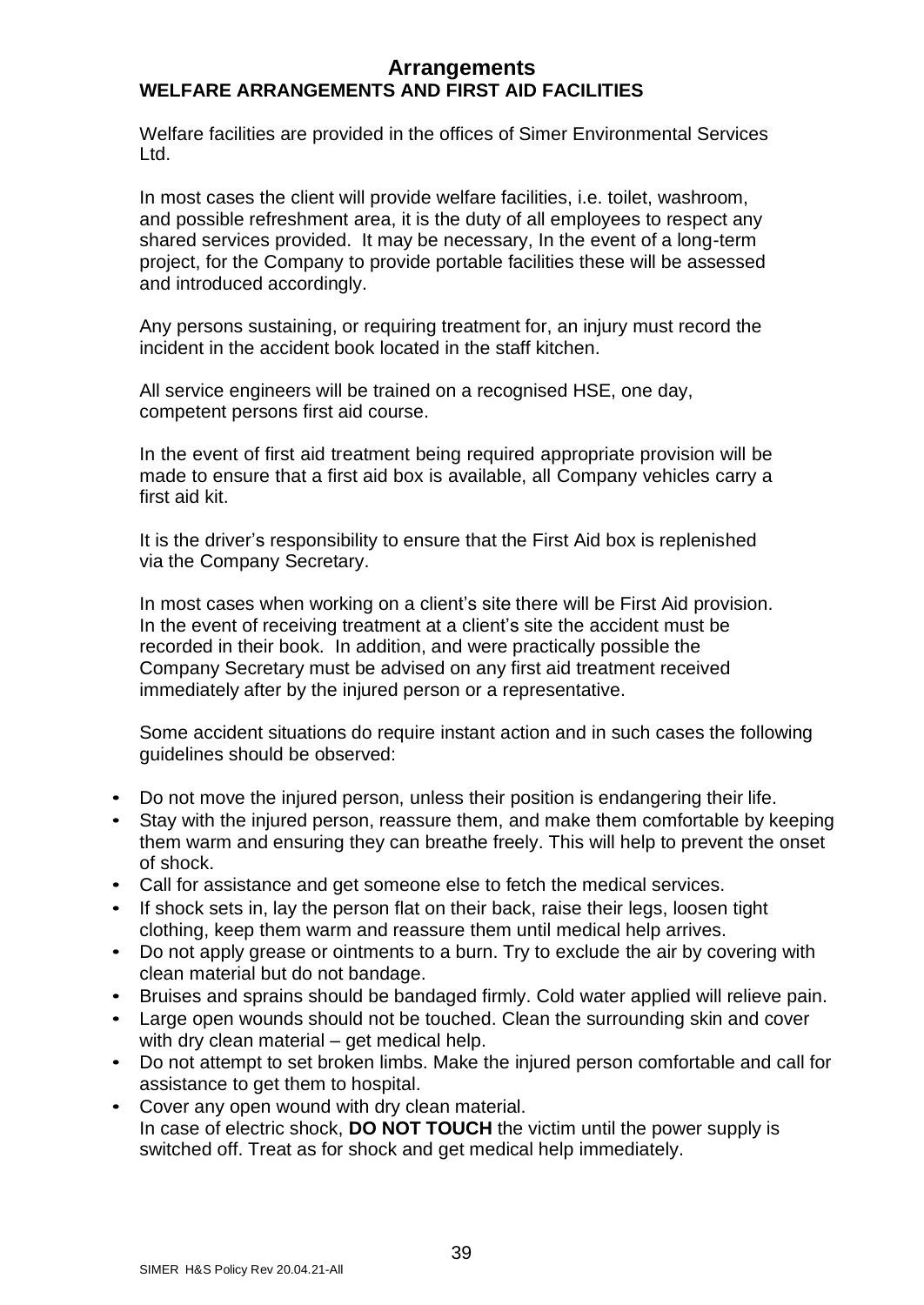#### **WORK EQUIPMENT**

The Company will ensure that all work equipment is suitable and sufficient for the intended purpose. Second hand equipment must meet with current legislative requirements prior to being accepted and used by the Company

All Company owned equipment must be recorded onto the Company equipment register and undergo an initial and routine inspection. Where required, a certificate of inspection will be presented.

On no account must guarding be tampered with, or removed.

Operatives must not use any equipment unless they have first received the appropriate information and training to enable them to use it in a safe and efficient manner.

In the event of equipment being damaged or found to be defective it should be taken out of action and the Company Management advised of the fault.

#### **Purchasing of new equipment**

Whenever new equipment is to be purchased, the supplier's vibration information should be checked in advance and every effort made to ensure that equipment with the lowest vibration levels and best protection is obtained. Any second-hand equipment should also be assessed before being put into use. Ref, to Hand and Arm Vibration Syndrome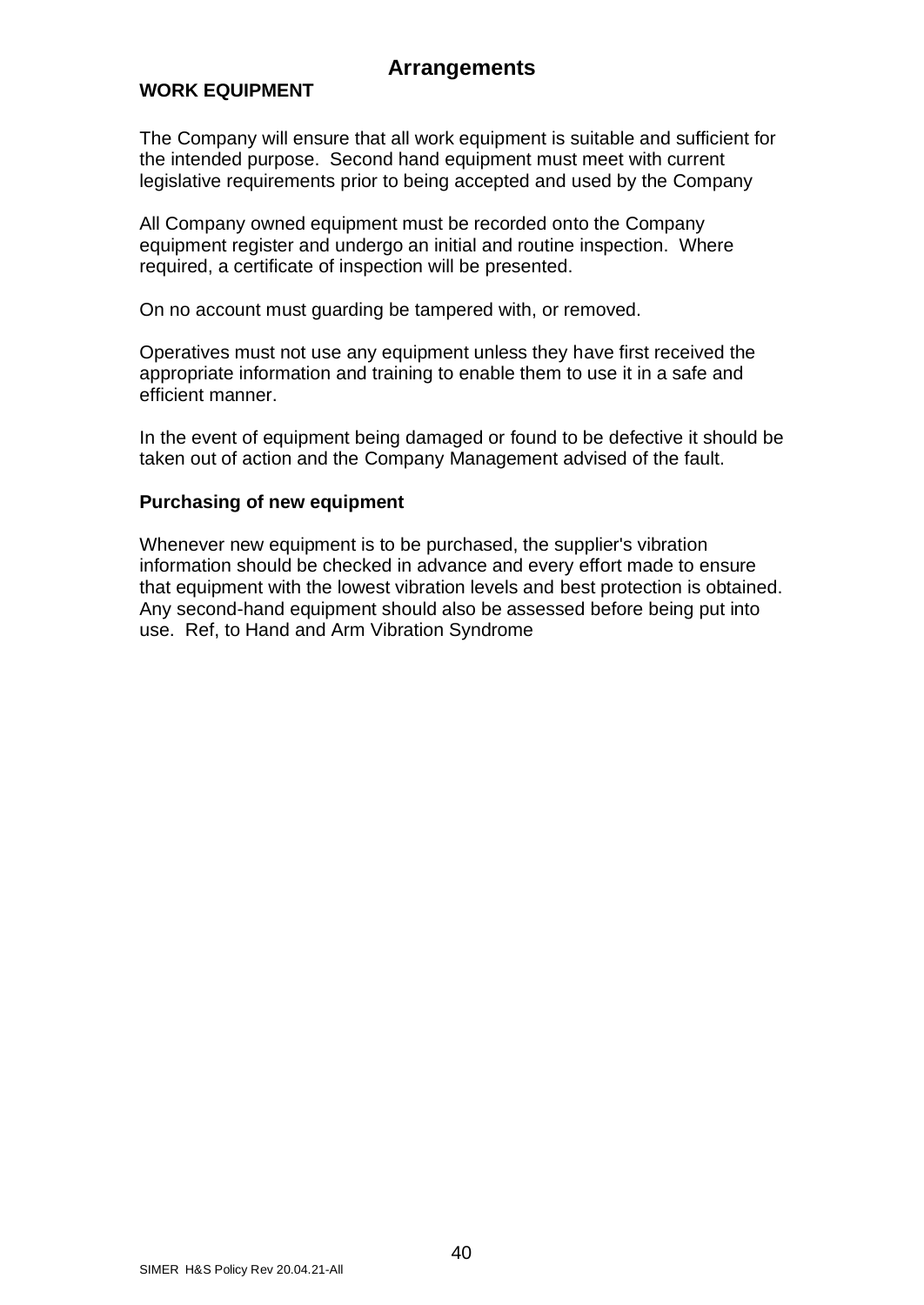### **Arrangements WORKING AT HEIGHT - ACCESS EQUIPMENT**

### **Before using any form of access equipment you should first:**

- consider if there are any alternatives to working at height
- know when to use a it
- decide how to go about selecting the right sort of access equipment for the particular job
- understand how to use it
- know how to look after it: and
- take sensible safety precautions.

### **Scaffolding**

Any scaffolding or access equipment must be used in compliance with associated guidelines, safeguarding from collapse and providing a safe working platform. Side protection must be in place to prevent items falling or being knocked to ground level. A risk assessment and method statement must be carried out and completed prior to use.

Where scaffolding has been erected a hand over certificate must be issued, confirming it safe to use prior to any associated works being carried out.

### **Ladders / Stepladders**

Any ladder hired or loaned must show or have a proof of inspection. You should only use ladders or stepladders once a risk assessment has been carried out and:

- There is no safer means of access to work from.
- The work is for a short period than 30 minutes
- They will not be struck by vehicles
- Suitable warning signs, barriers or cones are in place.
- They are secured and will not be pushed over by other hazards such as doors or windows, by securing doors (not fire exits) and windows where possible. If this is impractical, have a person standing guard at a doorway, or inform workers not to open windows until they are told to do so.
- Pedestrians are prevented from walking under them or near them, by using barriers, cones or, as a last resort, a person standing guard at the base.
- The ladder in on a firm base and footed or alternately secured
- Ladders are put up at the correct angle of  $75^\circ$ . To judge the angle use the angle indicator marked on the stiles of some ladders or the 1 in 4 rule (1 unit out for every 4 units up.
- The restraint devices on **stepladders** are fully opened. Any locking devices must also be engaged.

Ensure that ladders and stepladders meet British or European standard - BS 2037, BS 1129, BS 7377, BS EN 131 (or EN 131) that the ladder is undamaged and is right height for the job.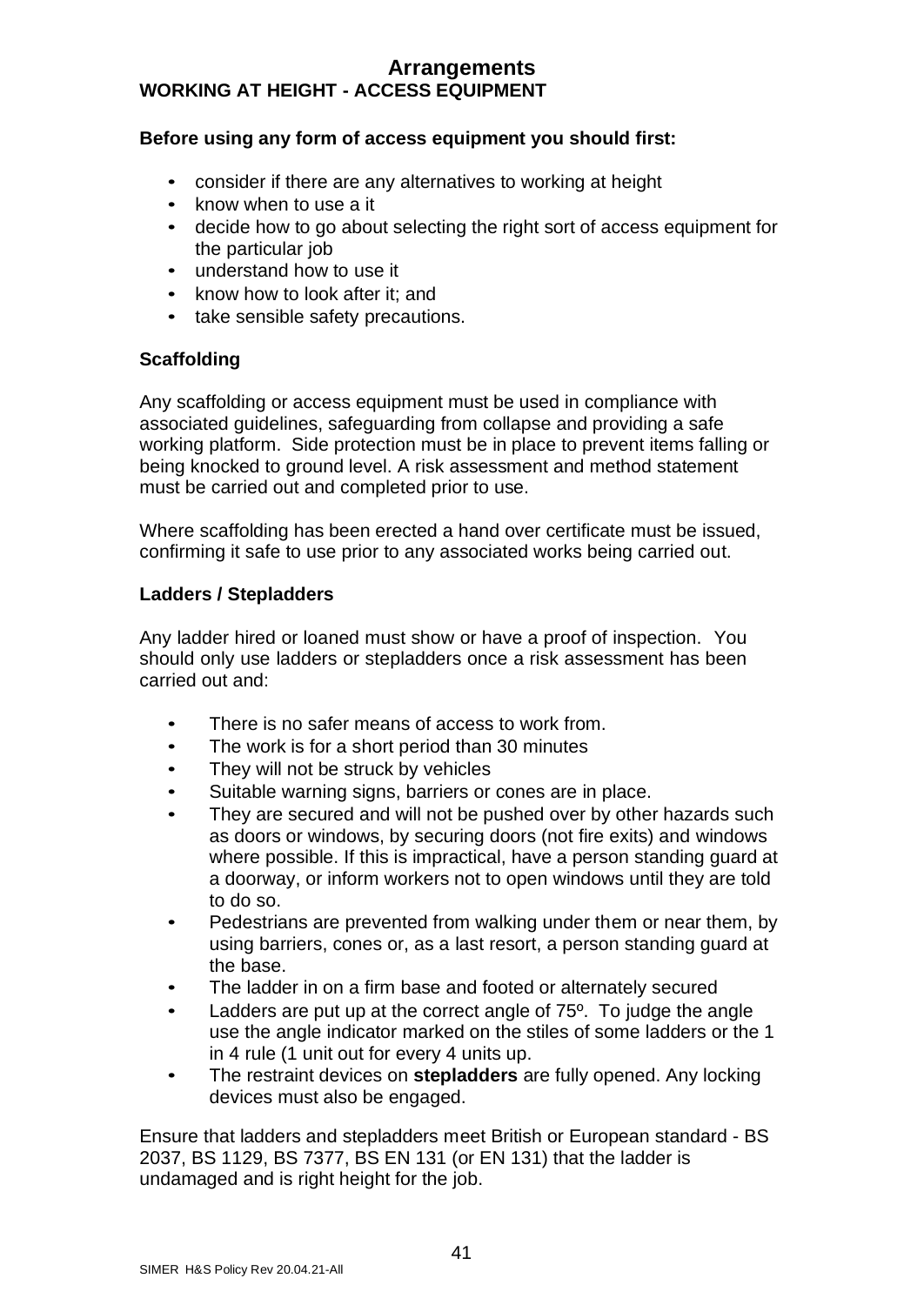### WORKING AT HEIGHT - ACCESS EQUIPMENT Cont'd

Always wear flat shoes and ensure that the steps are clean. All ladders or stepladders should have non-slip feet, when using the operative must not over-reach, get a good grip, work front-on and have the steps on a firm and level base.

All working areas must be firm to support any form of access equipment, where the chocking of access equipment is required it should be suitable and sufficient to take the load and secured so as not to cause further hazards.

#### **Mobile Tower Scaffolds**

Prefabricated aluminium mobile tower scaffold will be erected and used in accordance with manufacturer's instructions. The Prefabricated Aluminium Scaffolding Manufacturers Association (PASMA) Operators Code of Practice will be adhered to.

All work involving mobile tower scaffolds will be tendered or negotiated for taking into account the above code of practice.

The manager/competent person will ensure that mobile towers can be used safely and efficiently on site taking into account floors, ceiling heights, roof members, type of work etc.

All mobile towers will be erected by PASMA trained operatives or by operatives under direct supervision of a competent person.

No person is permitted to erect, alter or dismantle any mobile tower scaffold unless authorised by site supervisor.

A competent person must check mobile towers before use, to ensure they are in accordance with the above codes of practice.

A competent person will inspect all mobile tower scaffolds at 7-day intervals. Records of inspection made are to be retained by the competent person during the project. On completion of the project the inspection report forms are to be returned to the Manager at the Company office.

#### Safe System of Work

When mobile tower scaffolds are not in use, care must be taken to ensure that third parties i.e. unauthorised members of the public cannot reach or climb scaffolds.

All operatives erecting, altering, dismantling or working around the base of mobile tower scaffolds must wear safety helmets.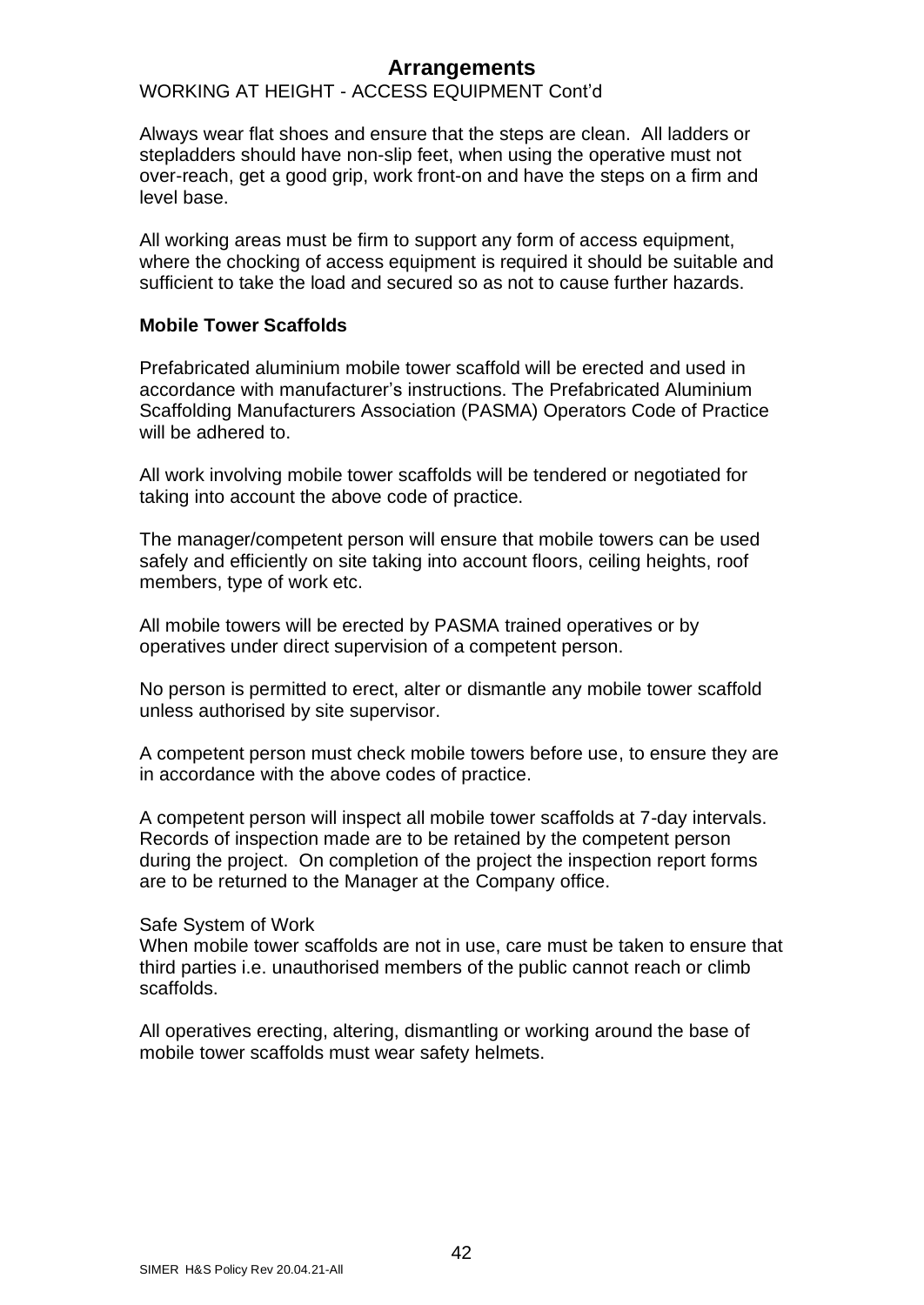### WORKING AT HEIGHT - ACCESS EQUIPMENT Cont'd

### **Mobile elevating work platforms (MEWPs)**

MEWPs can provide safe access and safe working at heights, and are often safer than ladders or other access equipment.

Whenever using MEWPs consideration must be given to the following

- Operator competence and safety.
- Risk assessment, safe systems of work.
- Recovery of trapped operator due to malfunction of MEWP at height
- Equipment test certification and inspection record lock out devices.
- Operating radius, safety zone.
- Loading capacity.
- Installation, ground, level, subsidence, overturning.
- Traffic movement, collision.
- People, obstruction, movement, restricted access.
- Overhead supplies, arching, collision.
- Any other obstructions.
- Weather conditions, wind, rain.
- Security of operator and equipment while operating the MEWP fall protection, toe boards.
- Harnesses, lanyards, anchorage points, hardhat and other personal protective equipment.
- Signage.
- Banksman, ground control.

Always use duct boards when working on roof surfaces, which may be fragile, but are structurally safe, placing the boards across joists. Never work on an area where there is no edge protection or without personal fall protection. (See fall arrest equipment.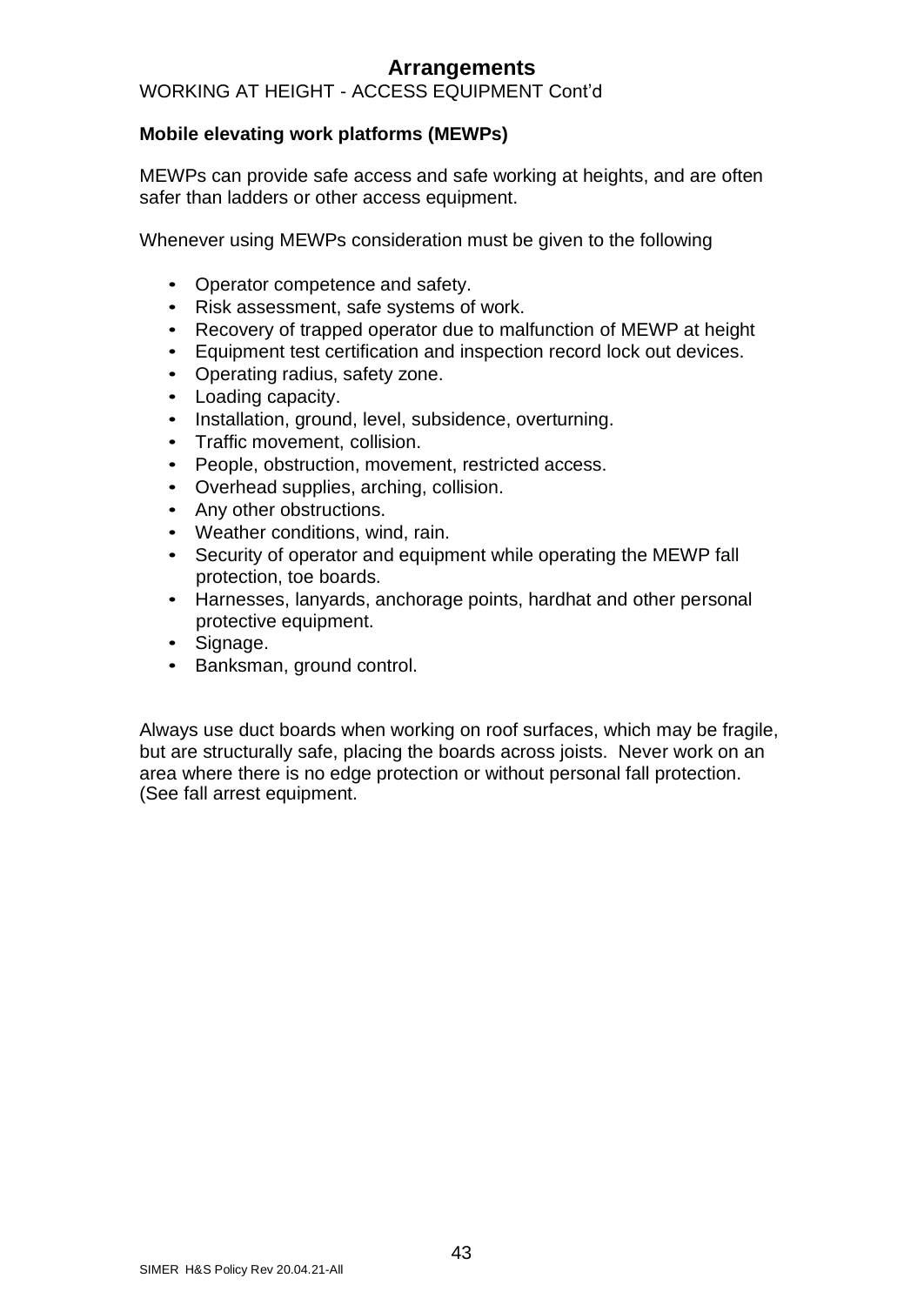# **SIMER ENVIRONMENTAL SERVICES LTD**

# **HEALTH & SAFETY POLICY**

**APPENDICES**

15 ARNSIDE ROAD WATERLOOVILLE HAMPSHIRE P07 7UP

Tel:023 9225 8059

Fax:023 9226 7059

E-Mail: [m.wood@simer-environmental.co.uk](mailto:m.wood@simer-environmental.co.uk)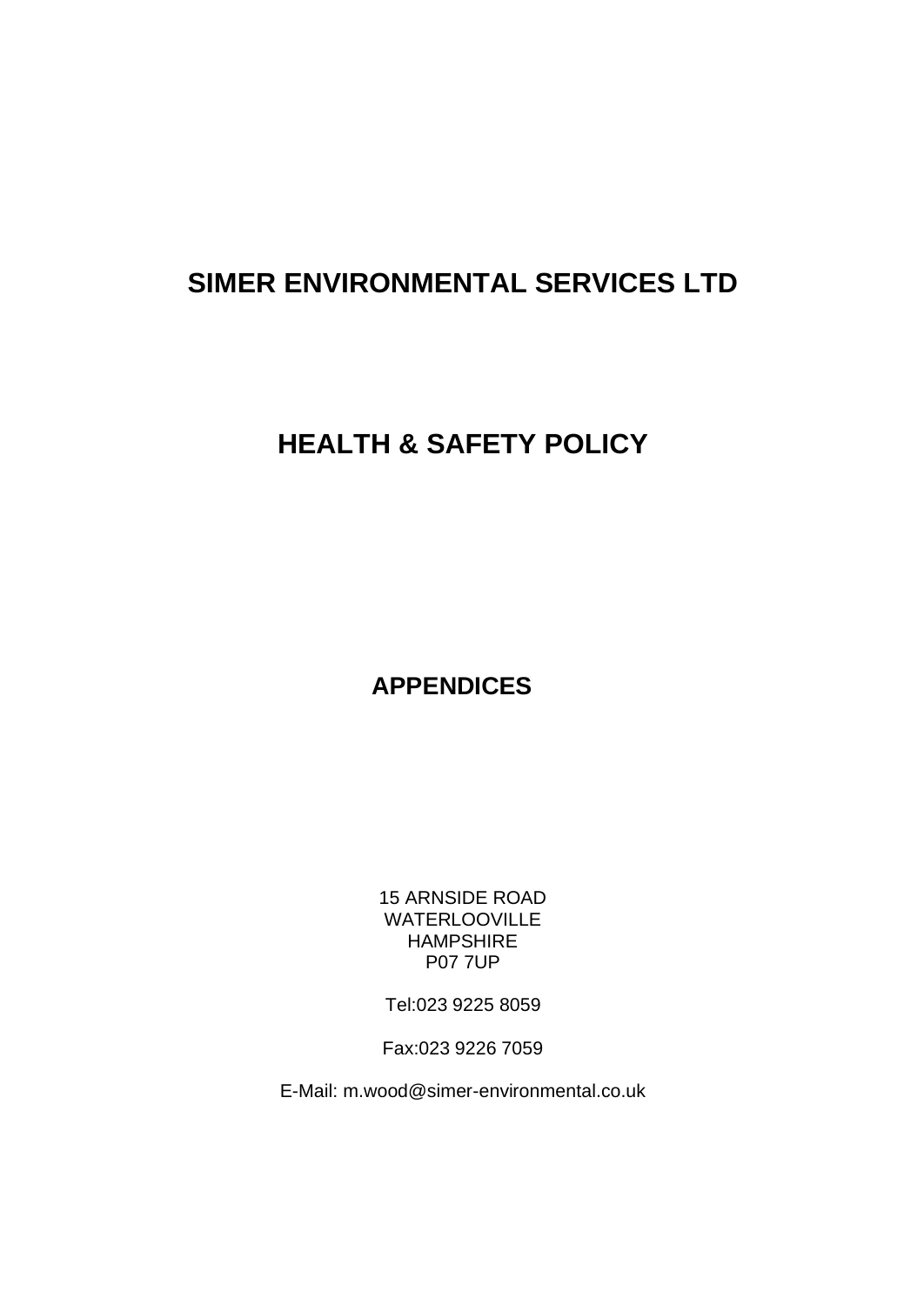### **APPENDICES:**

DSE Assessment Form Risk Assessment Form COSHH Assessment Appraisal Contractors Health and Safety Questionnaire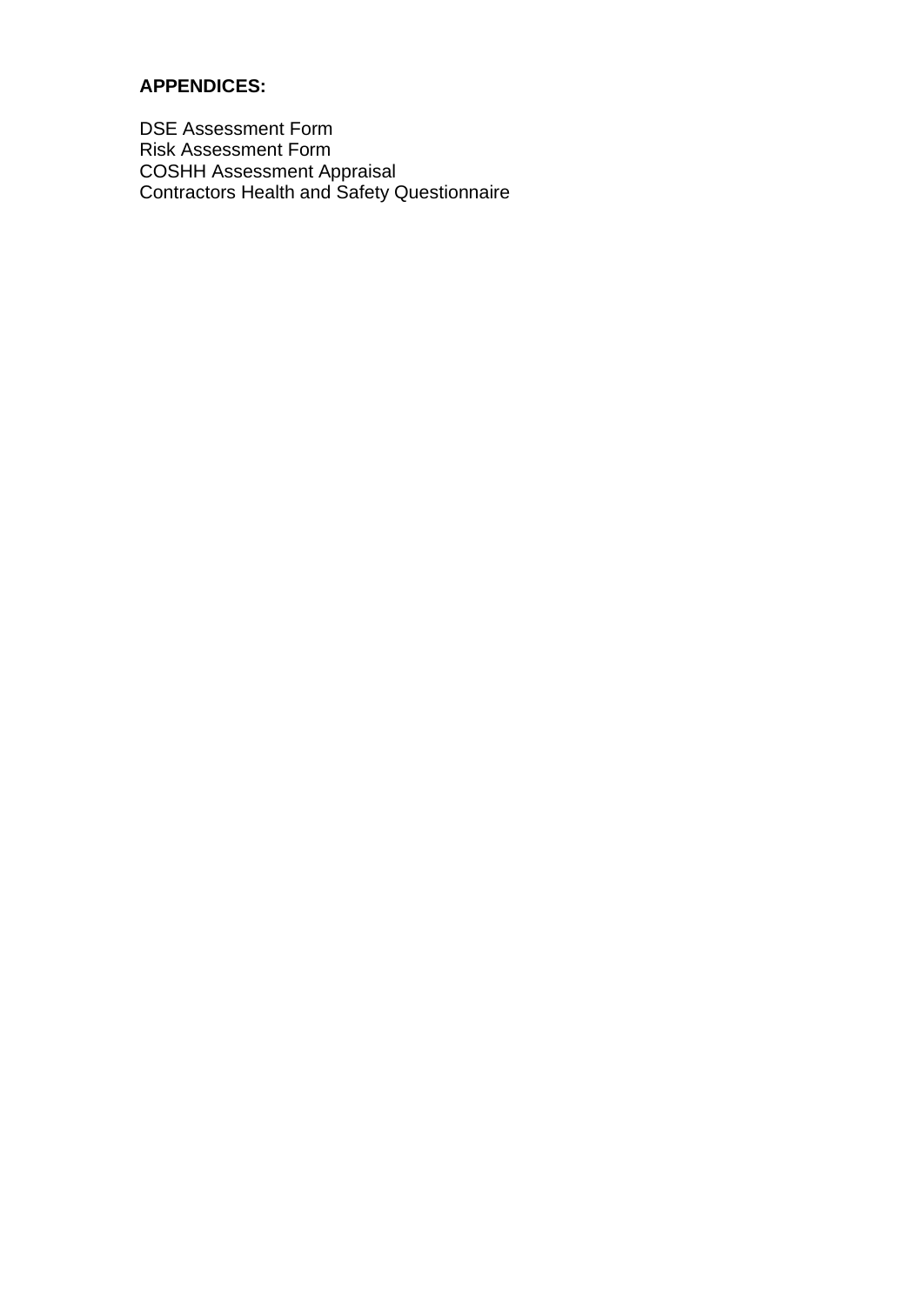### **DSE ASSESSMENT**

### **Monitor Type, CRT, TFT, Laptop. DSE Operator:**

| <b>Display Screen</b>                                      | <b>Yes</b> | <b>No</b> | <b>Comments</b>                                                            |
|------------------------------------------------------------|------------|-----------|----------------------------------------------------------------------------|
| 1. Characters clear and readable                           |            |           |                                                                            |
| 2. Text size comfortable                                   |            |           |                                                                            |
| 3. Specification suitable for user                         |            |           |                                                                            |
| 4. Brightness/contrast adjustable                          |            |           |                                                                            |
| 5. Does swivel & tilt                                      |            |           |                                                                            |
| 6. Free from glare and reflection                          |            |           |                                                                            |
| Keyboard                                                   |            |           |                                                                            |
| 7. Separate from screen                                    |            |           |                                                                            |
| 8. Tilts                                                   |            |           |                                                                            |
| 9. User has comfortable positioning                        |            |           |                                                                            |
| 10. User has good techniques                               |            |           |                                                                            |
| 11. Characters on keys clear                               |            |           |                                                                            |
| <b>Mouse, Trackball</b>                                    |            |           |                                                                            |
| 12. Suitable for task                                      |            |           |                                                                            |
| 13. Positioned correctly                                   |            |           |                                                                            |
| 14. Correct support                                        |            |           |                                                                            |
| 15. Speed adjustments correct                              |            |           |                                                                            |
| <b>Software</b>                                            |            |           |                                                                            |
| 16. Appropriate for task                                   |            |           |                                                                            |
| <b>Furniture</b>                                           |            |           |                                                                            |
| 17. Desk large enough for flow of work                     |            |           |                                                                            |
| 18. Non-reflective surface                                 |            |           |                                                                            |
| 19. Document holder (if appropriate)                       |            |           |                                                                            |
| 20. Chair, adjustable height                               |            |           |                                                                            |
| 21. Chair, adjustable back                                 |            |           |                                                                            |
| 22. Chair, provides good lumbar                            |            |           |                                                                            |
| support                                                    |            |           |                                                                            |
| 23. Footrest available (if necessary)                      |            |           |                                                                            |
| <b>Environment</b><br>24. Sufficient room                  |            |           |                                                                            |
|                                                            |            |           |                                                                            |
| 25. Trailing leads secured<br>26. Blinds fitted to windows |            |           |                                                                            |
| 27. Suitable lighting                                      |            |           |                                                                            |
| 28. Reasonable noise level                                 |            |           |                                                                            |
|                                                            |            |           |                                                                            |
| 29. Reasonable temperature/humidity<br><b>DSE Operator</b> |            |           |                                                                            |
| 30. Informed of potential risks to health                  |            |           |                                                                            |
| 31. Trained to adopt good position                         |            |           |                                                                            |
| 32. Work organised with rest breaks                        |            |           |                                                                            |
| 33. Aware of availability of eye test                      |            |           | the control of the control of the control of the control of the control of |
|                                                            |            |           |                                                                            |
|                                                            |            |           |                                                                            |
|                                                            |            |           |                                                                            |
|                                                            |            |           |                                                                            |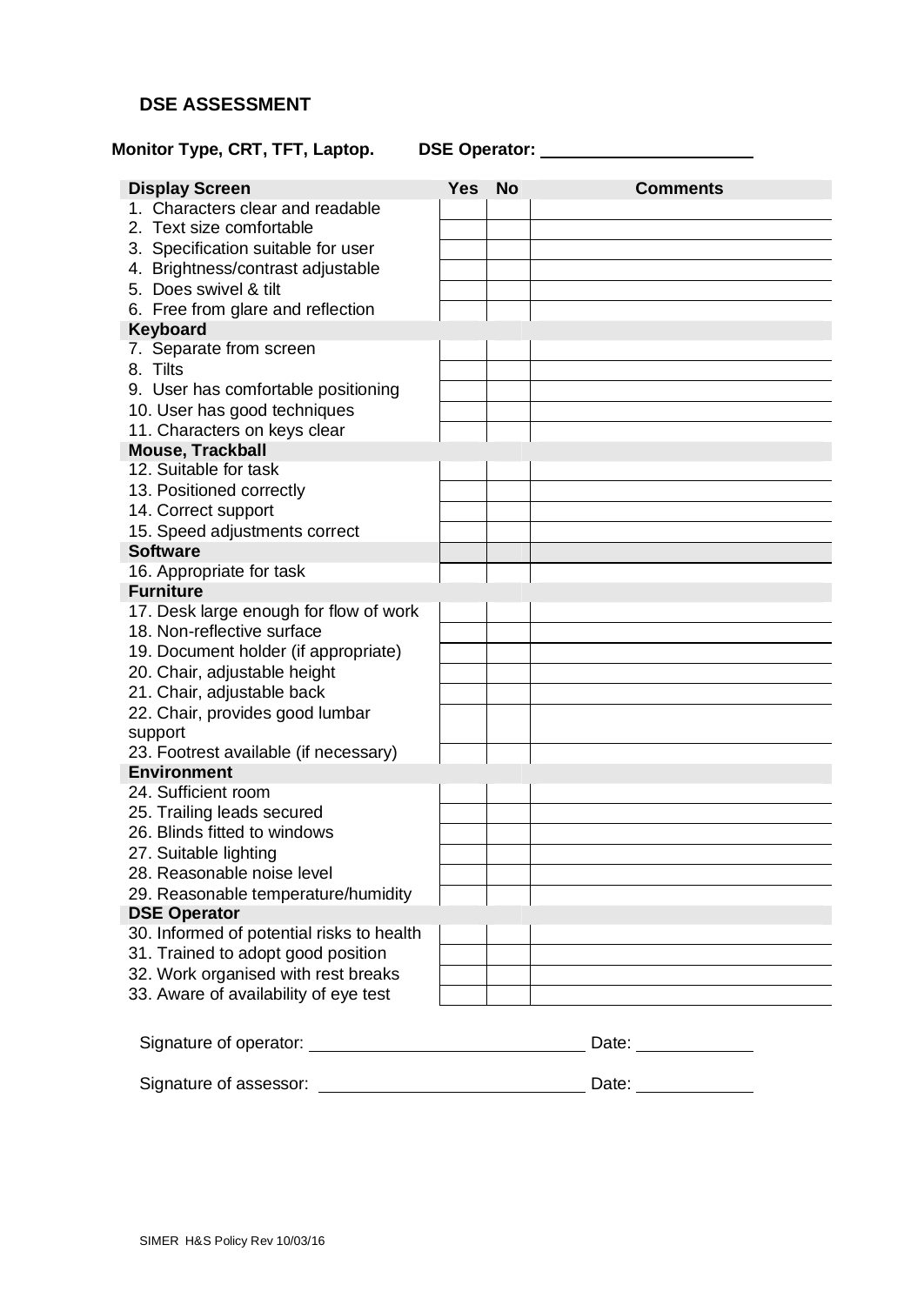#### **RISK ASSESSMENT**

| <b>Sheet No:</b> | Company:  | Date: |  |
|------------------|-----------|-------|--|
| <b>Job No:</b>   | Location: | Time: |  |

| <b>Task</b><br><b>Description</b> |                         |                   |     |                                            |                   |     |                       |
|-----------------------------------|-------------------------|-------------------|-----|--------------------------------------------|-------------------|-----|-----------------------|
| <b>Hazard identification</b>      | <b>Current Controls</b> | <b>Assessment</b> |     | Action to reduce hazard:                   | <b>Assessment</b> |     | <b>Residual risk:</b> |
| & Persons at Risk                 |                         | $A \times B$      | $=$ | Priorities: Avoid-Combat at source-Control | $A \times B$      | $=$ |                       |
|                                   |                         |                   |     |                                            |                   |     |                       |

| <b>Score</b>                       |                              |                               |         |                                     |                | Interpretations of assessment A x B |
|------------------------------------|------------------------------|-------------------------------|---------|-------------------------------------|----------------|-------------------------------------|
| <b>\ Severity/Injury potential</b> | Slight (Less 3 Days absence) | Serious (Over 3 days absence) |         | Major (Death or serious)            | $1-3$ L (low)  | Identify                            |
| B Likelihood                       | Low (Harm seldom occur)      | Medium (Harm will occur)      |         | High (Near certain or certain harm) | 4 M (medium)   | Combat                              |
| Assessor:                          |                              |                               | Signed: |                                     | $6-9$ H (high) | Reconsider practice                 |
|                                    |                              |                               |         |                                     |                |                                     |

Please return to Simer Environmental for the attention of Damian Douglas, Service Manager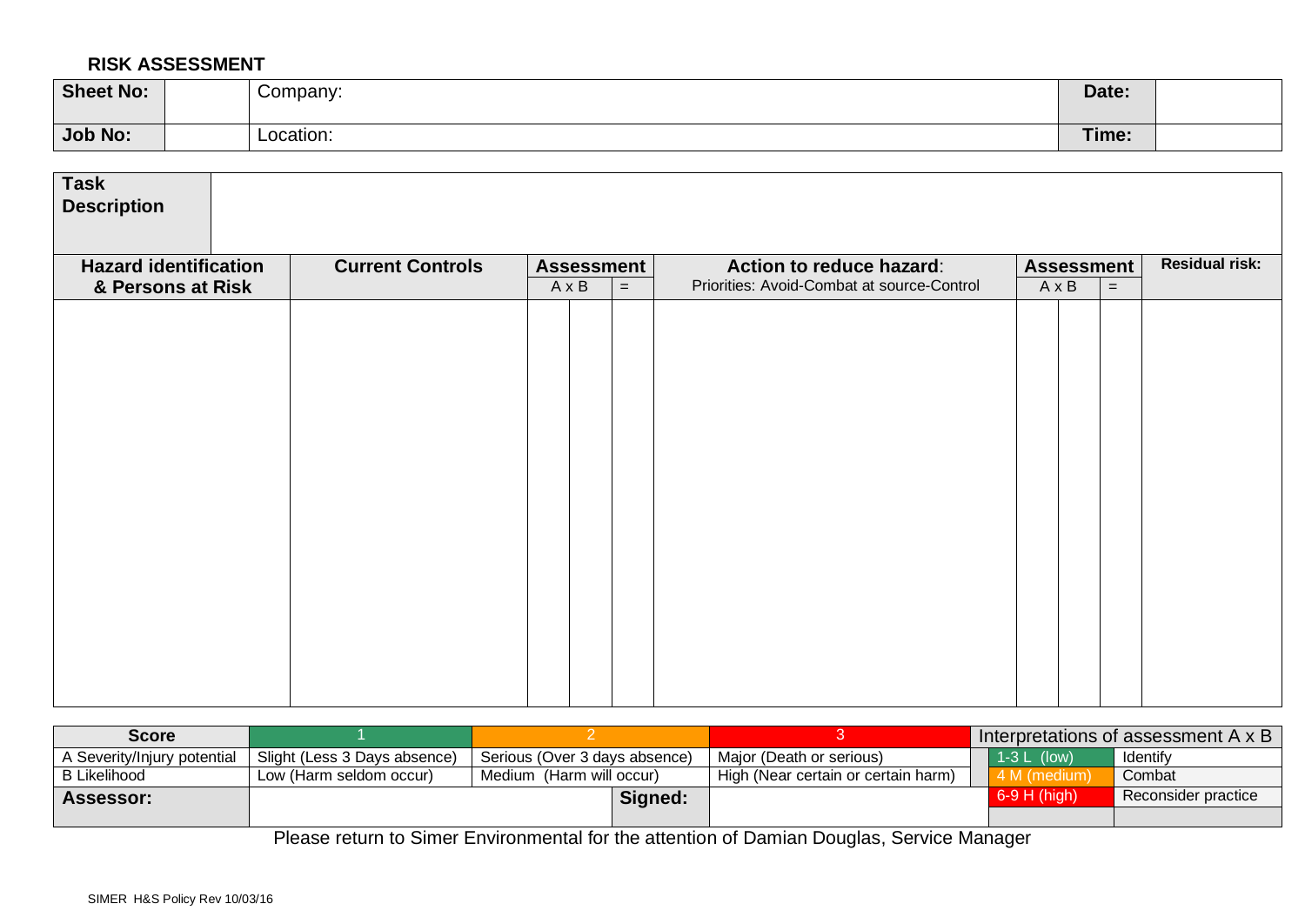| <b>Name</b>                                                                                            |                                                     | <b>DATE:</b>          |
|--------------------------------------------------------------------------------------------------------|-----------------------------------------------------|-----------------------|
| <b>Material Code</b>                                                                                   |                                                     | Job No:               |
| <b>Trade Name</b><br><b>Supplier/Manufacture</b>                                                       |                                                     |                       |
|                                                                                                        |                                                     |                       |
| <b>Material Usage Information</b>                                                                      |                                                     |                       |
| How much of the material was used on this job?<br>How much of the material is used in one working day? | (approx.)<br>(approx.)                              |                       |
| How long is the worker exposed to the material during the working day?                                 |                                                     |                       |
| $1/2 - 2$ hours<br>$<$ 1/2 hour                                                                        | $2 - 4$ hours<br>Over 8 hours<br>4 -8 hours         | All day               |
| Where is the material used? (Please indicate below)                                                    |                                                     |                       |
| <b>Outside</b><br><b>Inside Well Ventilated</b>                                                        | <b>Inside Poorly Ventilated</b>                     | <b>Confined Space</b> |
| Other (Please specify)                                                                                 |                                                     |                       |
| <b>Work Practice Information</b>                                                                       | <b>Existing Control Measures</b>                    |                       |
| I.e. Diluting, Mixing, Hand Applying, Brushing, Spraying etc                                           | i.e. Fume Cabinet, Local Extraction Ventilation etc |                       |
|                                                                                                        |                                                     |                       |
|                                                                                                        |                                                     |                       |
|                                                                                                        |                                                     |                       |
|                                                                                                        |                                                     |                       |
|                                                                                                        |                                                     |                       |

Please return to Simer Environmental for the attention of Damian Douglas, Service Manager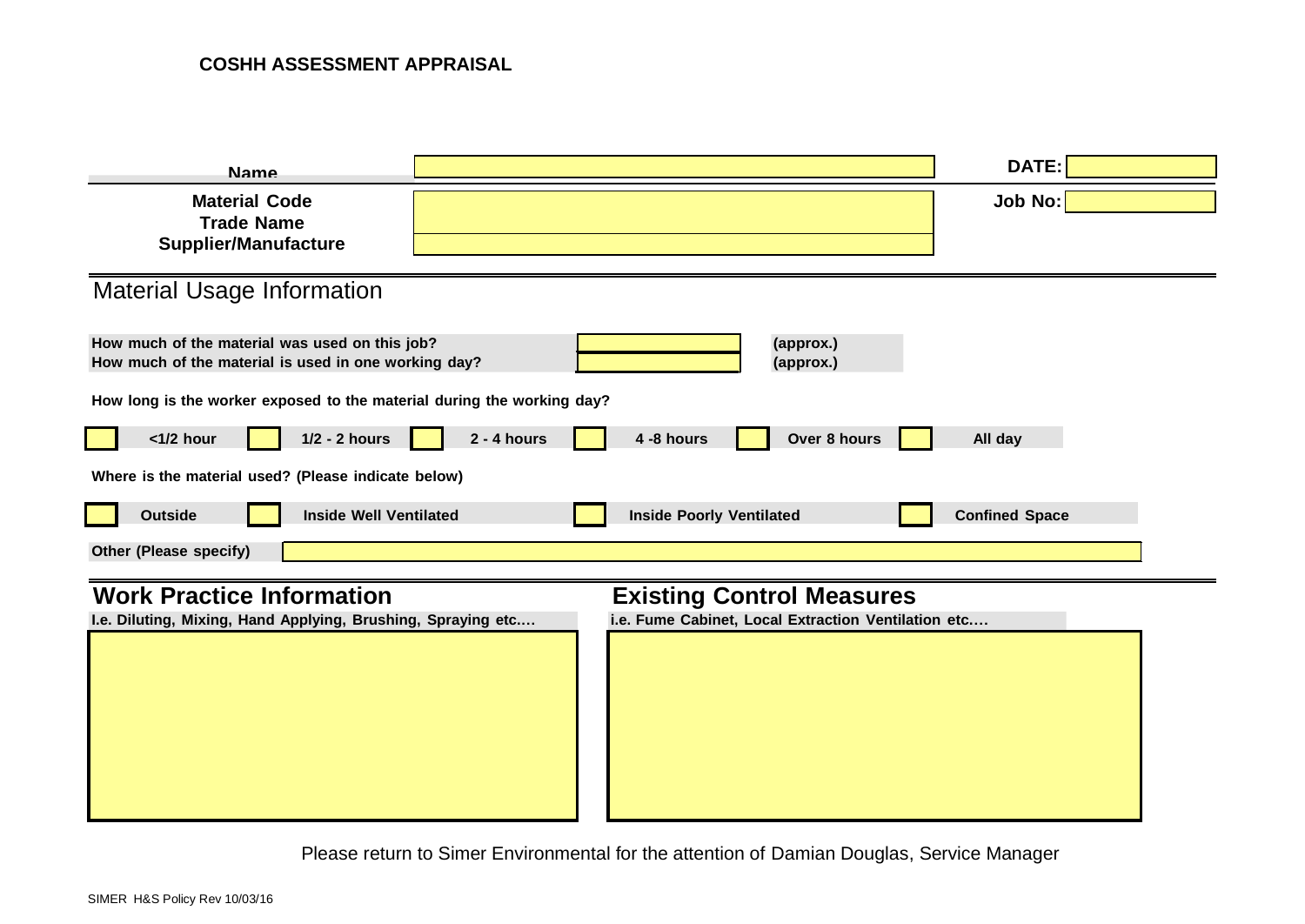## **SIMER ENVIRONMENTAL LIMITED**

### **CONTRACTOR HEALTH AND SAFETY QUESTIONNAIRE**

| 1.1 Does your Company have a written Health and Safety Policy - If employing 5 or more you must have a<br>health and safety policy<br>NO   If YES, please enclose a copy of your latest revision of your Health and Safety Policy<br><b>YES</b><br>Contractors/Subcontractors with less than 5 employees and not having a policy must sign to accept to operate<br>under the Health and Safety Policy conditions of Simer Environmental Services Limited.<br><b>Signature</b><br>of acceptance:<br><b>Print Name:</b><br>Section 2-Membership of other schemes<br>2.1 Does your Company belong to the Local Authorities CHAS (Contractors Health and Safety) Scheme?<br>If Yes, Please enclose a copy of your registration certificate / letter of acceptance.<br>NO<br><b>YES</b><br><b>Section 3 - Training</b><br>3.1 Does your Company have a formal health and safety training programme for your employees?<br>If YES, please enclose details of your health and safety training programme and your procedures /<br><b>YES</b><br>N <sub>O</sub><br>arrangements for identifying health and safety training needs. If NO, please describe how you<br>assure the competency of your operatives to undertake their works safely.<br>3.2 Does your Company belong to any of the following training schemes? (please tick and enclose any relevant<br>registration details / certificates.) |
|-----------------------------------------------------------------------------------------------------------------------------------------------------------------------------------------------------------------------------------------------------------------------------------------------------------------------------------------------------------------------------------------------------------------------------------------------------------------------------------------------------------------------------------------------------------------------------------------------------------------------------------------------------------------------------------------------------------------------------------------------------------------------------------------------------------------------------------------------------------------------------------------------------------------------------------------------------------------------------------------------------------------------------------------------------------------------------------------------------------------------------------------------------------------------------------------------------------------------------------------------------------------------------------------------------------------------------------------------------------------------------------------------|
|                                                                                                                                                                                                                                                                                                                                                                                                                                                                                                                                                                                                                                                                                                                                                                                                                                                                                                                                                                                                                                                                                                                                                                                                                                                                                                                                                                                               |
|                                                                                                                                                                                                                                                                                                                                                                                                                                                                                                                                                                                                                                                                                                                                                                                                                                                                                                                                                                                                                                                                                                                                                                                                                                                                                                                                                                                               |
|                                                                                                                                                                                                                                                                                                                                                                                                                                                                                                                                                                                                                                                                                                                                                                                                                                                                                                                                                                                                                                                                                                                                                                                                                                                                                                                                                                                               |
|                                                                                                                                                                                                                                                                                                                                                                                                                                                                                                                                                                                                                                                                                                                                                                                                                                                                                                                                                                                                                                                                                                                                                                                                                                                                                                                                                                                               |
|                                                                                                                                                                                                                                                                                                                                                                                                                                                                                                                                                                                                                                                                                                                                                                                                                                                                                                                                                                                                                                                                                                                                                                                                                                                                                                                                                                                               |
|                                                                                                                                                                                                                                                                                                                                                                                                                                                                                                                                                                                                                                                                                                                                                                                                                                                                                                                                                                                                                                                                                                                                                                                                                                                                                                                                                                                               |
|                                                                                                                                                                                                                                                                                                                                                                                                                                                                                                                                                                                                                                                                                                                                                                                                                                                                                                                                                                                                                                                                                                                                                                                                                                                                                                                                                                                               |
|                                                                                                                                                                                                                                                                                                                                                                                                                                                                                                                                                                                                                                                                                                                                                                                                                                                                                                                                                                                                                                                                                                                                                                                                                                                                                                                                                                                               |
|                                                                                                                                                                                                                                                                                                                                                                                                                                                                                                                                                                                                                                                                                                                                                                                                                                                                                                                                                                                                                                                                                                                                                                                                                                                                                                                                                                                               |
|                                                                                                                                                                                                                                                                                                                                                                                                                                                                                                                                                                                                                                                                                                                                                                                                                                                                                                                                                                                                                                                                                                                                                                                                                                                                                                                                                                                               |
|                                                                                                                                                                                                                                                                                                                                                                                                                                                                                                                                                                                                                                                                                                                                                                                                                                                                                                                                                                                                                                                                                                                                                                                                                                                                                                                                                                                               |
| <b>Construction Industry Training Board</b><br><b>Investors In People</b>                                                                                                                                                                                                                                                                                                                                                                                                                                                                                                                                                                                                                                                                                                                                                                                                                                                                                                                                                                                                                                                                                                                                                                                                                                                                                                                     |
| <b>Construction Skills Certificate Scheme</b><br>Other (specify)                                                                                                                                                                                                                                                                                                                                                                                                                                                                                                                                                                                                                                                                                                                                                                                                                                                                                                                                                                                                                                                                                                                                                                                                                                                                                                                              |
| 3.2 Other.                                                                                                                                                                                                                                                                                                                                                                                                                                                                                                                                                                                                                                                                                                                                                                                                                                                                                                                                                                                                                                                                                                                                                                                                                                                                                                                                                                                    |
| <b>Section 4 Insurance</b>                                                                                                                                                                                                                                                                                                                                                                                                                                                                                                                                                                                                                                                                                                                                                                                                                                                                                                                                                                                                                                                                                                                                                                                                                                                                                                                                                                    |
| 4.3 You are legally required to hold a current Public Liability Insurance In compliance with the Employers'<br>Liability (Compulsory Insurance) Act 1969 (In addition you may have professional indemnity cover)                                                                                                                                                                                                                                                                                                                                                                                                                                                                                                                                                                                                                                                                                                                                                                                                                                                                                                                                                                                                                                                                                                                                                                              |
| Please supply copies of your current PL/PI insurance policies. It is your responsibility to ensure we have a<br>current copy covering the duration of works.                                                                                                                                                                                                                                                                                                                                                                                                                                                                                                                                                                                                                                                                                                                                                                                                                                                                                                                                                                                                                                                                                                                                                                                                                                  |
| Section 5 - Health and Safety Monitoring, Audit and Review                                                                                                                                                                                                                                                                                                                                                                                                                                                                                                                                                                                                                                                                                                                                                                                                                                                                                                                                                                                                                                                                                                                                                                                                                                                                                                                                    |
| 5.1 It is your duty to comply with the Health and Safety at Work etc. Act 1974 and associated regulations and<br>codes of practice                                                                                                                                                                                                                                                                                                                                                                                                                                                                                                                                                                                                                                                                                                                                                                                                                                                                                                                                                                                                                                                                                                                                                                                                                                                            |
| Simer Environmental Services Ltd, will at times, conduct audits covering contracted works. In doing so                                                                                                                                                                                                                                                                                                                                                                                                                                                                                                                                                                                                                                                                                                                                                                                                                                                                                                                                                                                                                                                                                                                                                                                                                                                                                        |
| reserve the right to instantly terminate, at no cost to themselves, the services of any Contractor/Subcontractor                                                                                                                                                                                                                                                                                                                                                                                                                                                                                                                                                                                                                                                                                                                                                                                                                                                                                                                                                                                                                                                                                                                                                                                                                                                                              |
| due to their failings in health and safety.                                                                                                                                                                                                                                                                                                                                                                                                                                                                                                                                                                                                                                                                                                                                                                                                                                                                                                                                                                                                                                                                                                                                                                                                                                                                                                                                                   |
| 5.2 Does your Company employ external health and safety consultants?                                                                                                                                                                                                                                                                                                                                                                                                                                                                                                                                                                                                                                                                                                                                                                                                                                                                                                                                                                                                                                                                                                                                                                                                                                                                                                                          |
| If YES, please enclose $CV(s)$ for your health and safety consultant(s) including details of any<br><b>YES</b><br><b>NO</b><br>formal health and safety qualifications they possess and a resume of the services they provide.                                                                                                                                                                                                                                                                                                                                                                                                                                                                                                                                                                                                                                                                                                                                                                                                                                                                                                                                                                                                                                                                                                                                                                |
| 5.3 If You answered NO to both questions 5.1 and 5.2 above please give details below on how your Company                                                                                                                                                                                                                                                                                                                                                                                                                                                                                                                                                                                                                                                                                                                                                                                                                                                                                                                                                                                                                                                                                                                                                                                                                                                                                      |
| obtains advice on compliance with health and safety legislation, who undertakes these duties and also any                                                                                                                                                                                                                                                                                                                                                                                                                                                                                                                                                                                                                                                                                                                                                                                                                                                                                                                                                                                                                                                                                                                                                                                                                                                                                     |
| formal health and safety qualifications this person possesses.                                                                                                                                                                                                                                                                                                                                                                                                                                                                                                                                                                                                                                                                                                                                                                                                                                                                                                                                                                                                                                                                                                                                                                                                                                                                                                                                |